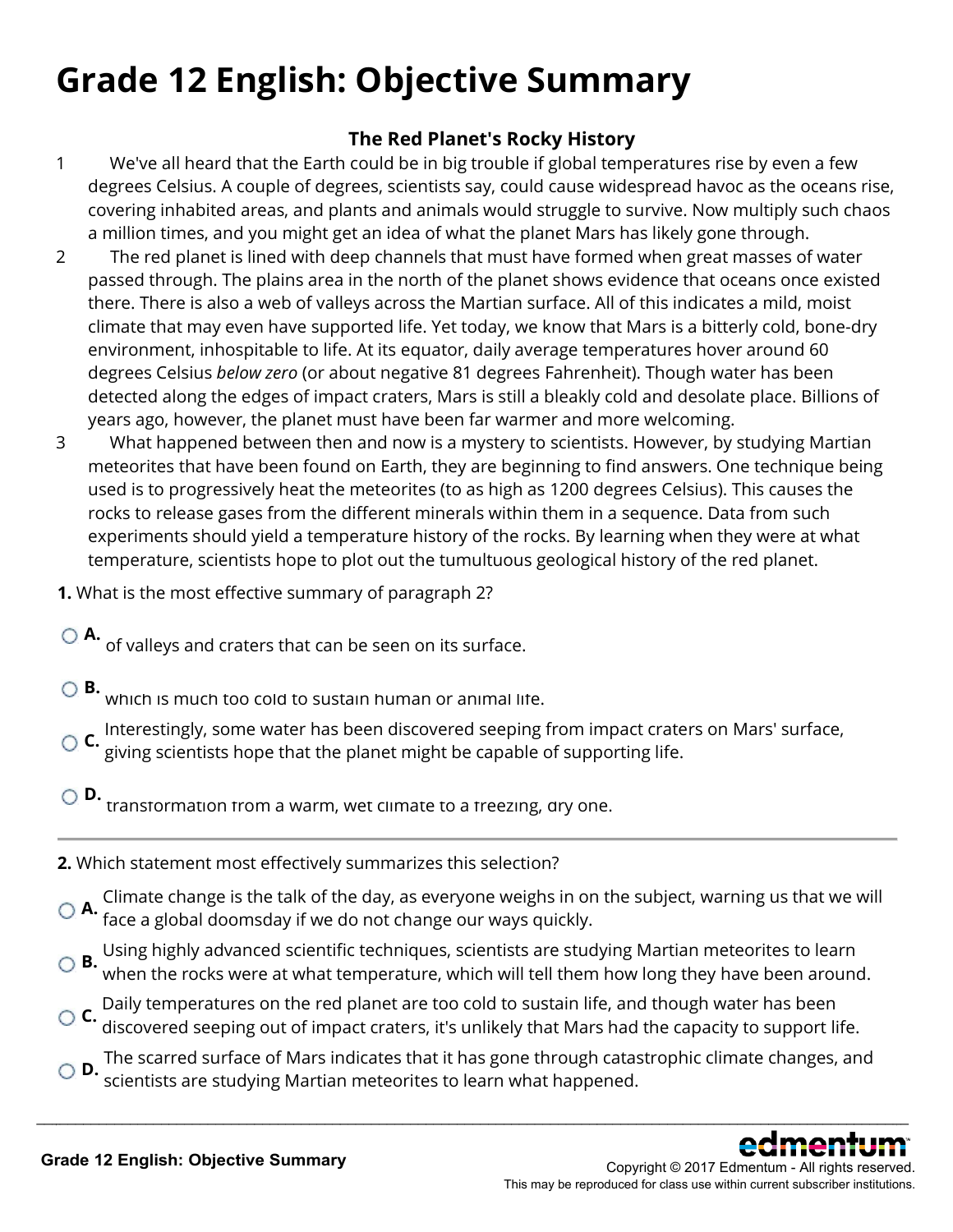## **William and Caroline Herschel: Sibling Astronomers**

- 1 William Herschel is often called the father of modern astronomy. His sister, Caroline, is seldom mentioned, yet she was instrumental in his discoveries. In the late 1700s, the two siblings crafted homemade telescopes and made careful observations of the night sky, which eventually altered the whole way we view the universe.
- 2 Caroline provided essential help with her brother's work, not only with the observing, but also by painstakingly organizing their notes and data. For that time period, she was a very independent thinker, but she focused her energies on helping her brother in his work rather than her own achievements. Caroline also kept William fed, literally spoon feeding him while his hands were occupied for as long as 16 hours at a time as he ground down metal discs to make the mirrors inside the telescopes.
- 3 Using just such a homemade telescope, in March of 1781, William made a broad sweep of the night sky and discovered the planet Uranus. This discovery altered our view of the solar system, and it changed Herschel's life forever. With the discovery of the seventh planet, William received a pension from King George III. The king also recognized Caroline for her role, and she became the world's first professional woman astronomer.
- 4 Now that they had the financial means, the Herschels ambitiously decided to build the world's largest telescope. When finished, they used it to study the entire sky. This enabled William to theorize about the structure of a whole universe having no boundaries, as far as can be visualized, and this formed the basis for our modern study of astronomy.

- **3.** In a summary of paragraph 2, which of these facts would be most important?
- **A.** Caroline carefully organized her and her brother's observing notes and data.
- **B.** The Herschels' homemade telescopes were crafted using metal discs for mirrors.
- **C.** With his sister's help, William Herschel was able to discover the planet Uranus.
- **D.** Caroline's brother was often occupied for many hours and could not eat.

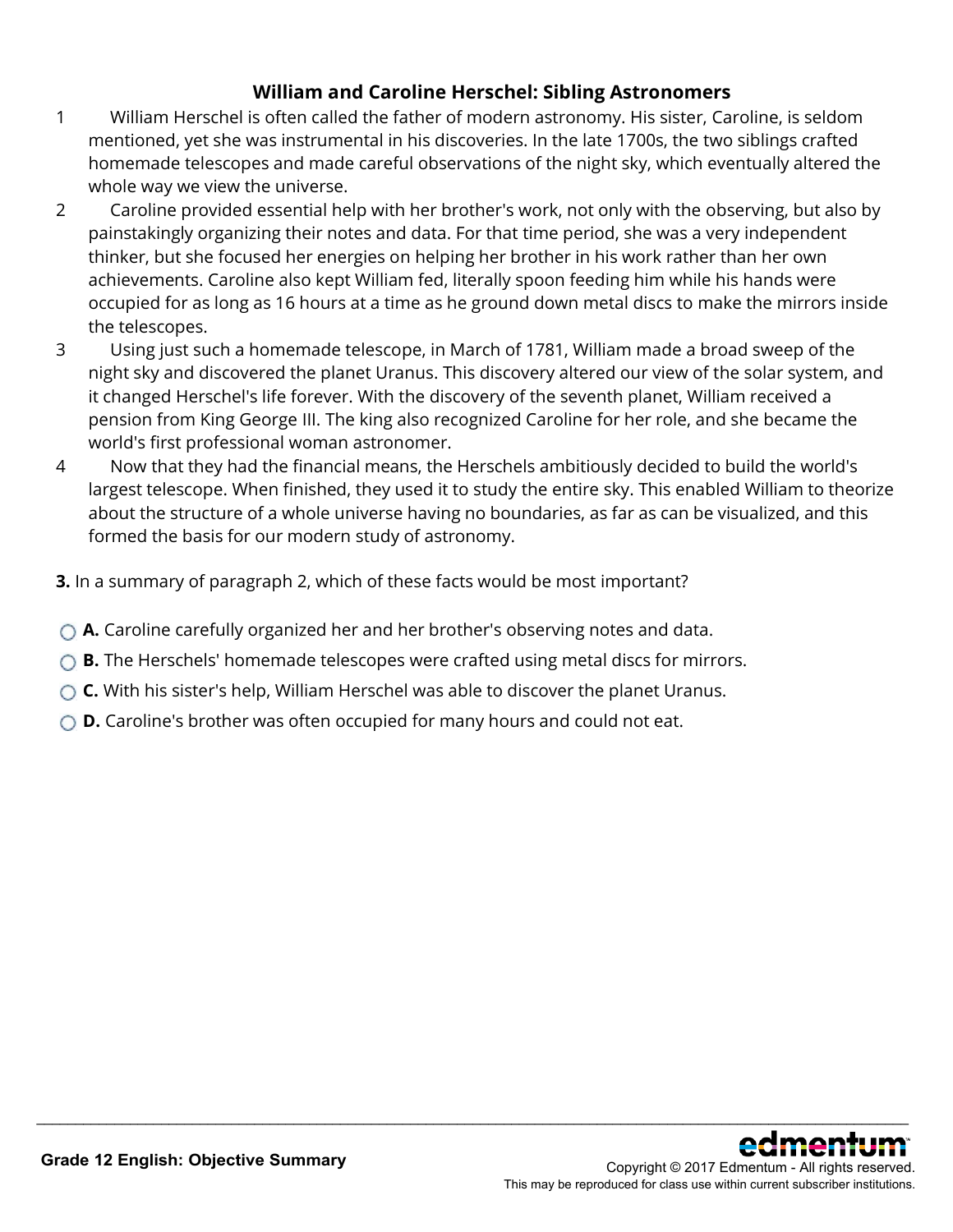### **Marian Anderson: Voice of a Century**

**(1)** Though few young people know her name today, legendary opera singer Marian Anderson was one of the truly great voices of the 20th century. Hailed by acclaimed conductor Arturo Toscanini as a voice that comes along once in a hundred years, Anderson's rich contralto voice filled the famed concert halls of the world for many decades. Ms. Anderson also gave a memorable Easter Sunday concert on the Washington, D.C., capitol Mall in 1939—memorable in part because Anderson, who was African American, was denied the right to perform at Constitution Hall. The venue fell under the jurisdiction of the Daughters of the American Revolution (DAR), and they had a strict "white artists only" policy. President Roosevelt quickly arranged for her to sing at the Lincoln Memorial on the Mall, where a crowd of 75,000 came to hear her sing and millions more heard the concert on the radio.

**(2)** Born in 1897 in an impoverished Philadelphia neighborhood, Anderson's singing talent soon became evident. Her father died young, and her mother, though trained as a teacher, could not teach professionally because she did not have a degree—a law that did not apply to whites—and had to work at odd jobs. The family lacked the funds to send Marian to high school or to pay for music lessons. Thankfully, her pastor and other leaders of the black community in Philadelphia raised the money to send her to school and get her voice training.

**(3)** After high school, Anderson won a prestigious contest and got to sing with the New York Philharmonic, garnering rave reviews. Her career launched from there, as she wowed audiences at Carnegie Hall and later embarked on a highly successful European concert tour. Though opera houses the world over courted her to join their companies, she preferred to give recitals and sing with orchestras, typically treating audiences to an evening of opera arias, classical songs, and spirituals.

**(4)** Anderson broke the color barrier at many points in her career, and was the first black person of any nationality to sing at the Metropolitan Opera House in New York. She came of age at a time when the field of classical music was beginning to open a bit for black artists, though few who trained in music made it into a successful career—and no singer but Anderson, of any race, earned the title "voice of a century."

**4.** Which is the best possible summary of paragraph 2?

- **A.** At the time Marian Anderson was born in 1897, racism was such that her mother wasn't allowed to teach without a degree, even though whites didn't need a degree.
- **B.** Marian Anderson's father died when she was little, and the family had to scrape to get by, with her mother working various jobs just to make ends meet.
- **C.** Though Anderson's family lacked financial means, Philadelphia's black community leaders helped Marian get educated and trained for her musical career.

\_\_\_\_\_\_\_\_\_\_\_\_\_\_\_\_\_\_\_\_\_\_\_\_\_\_\_\_\_\_\_\_\_\_\_\_\_\_\_\_\_\_\_\_\_\_\_\_\_\_\_\_\_\_\_\_\_\_\_\_\_\_\_\_\_\_\_\_\_\_\_\_\_\_\_\_\_\_\_\_\_\_\_\_\_\_\_\_\_\_\_\_\_\_\_\_\_\_\_\_\_\_\_\_\_\_\_\_\_\_\_\_

**D.** With Anderson's singing talent evident early on, she soon applied to music schools, where she would train hard and long for a classical singing career.

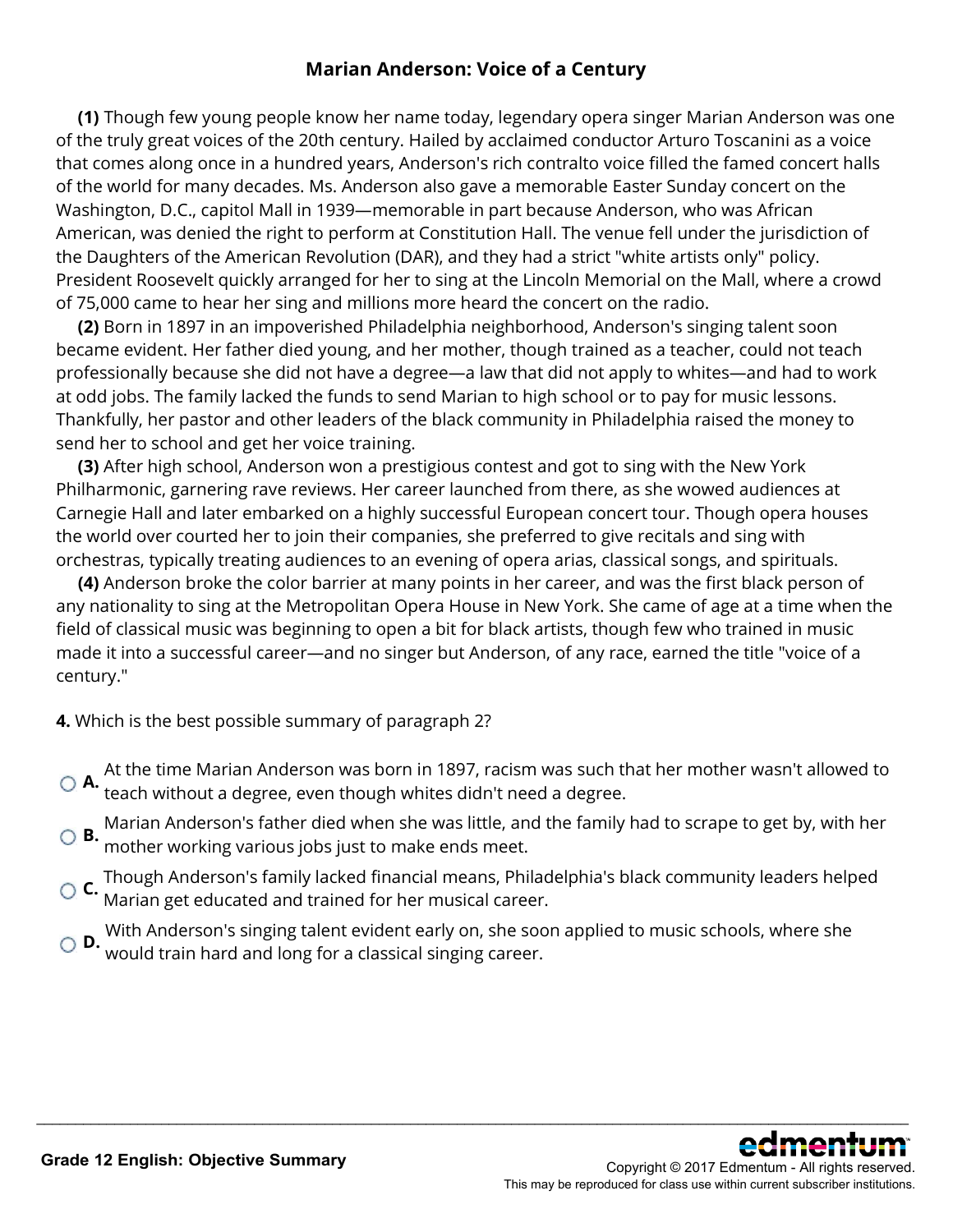## **Fossil Hunting**

- 1 Dinosaurs roamed the Earth millions of years ago on every continent, which suggests that dinosaur fossils would be easy to find. However, they only exist in certain types of rock, so you have to know which type you're looking for.
- 2 Rocks are divided into categories corresponding to how they were formed. Metamorphic rock forms when any type of rock is altered by tremendous pressure or heat. Igneous rock is made when hot volcanic magma cools down and hardens. Sedimentary rock forms when "sediment" (particles of rock or organic material) compresses as it piles up over time. It is this last type that provides the right environment for fossils to form.
- 3 Many of the most significant dinosaur fossil finds came from dinosaurs that died and were covered with sediment soon after (such as from a sandstorm or by sinking into mud). This is the perfect situation for fossils to develop. The skin and organs decompose very fast, but harder areas like bones and teeth stay intact. As time passes, more and more sediment piles on top, which turns to rock. Water passing through it contains minerals, which gradually replace the chemicals in the dinosaur bones. The result of this process is a copy of the original, made of something like rock—a fossilized version that will last for eons, allowing us to study the remains long after the original matter is gone.
- **5.** What sentence best summarizes the above selection?
- **A.** There are different types of rock where fossils can be found, though sedimentary is most common.
- ◯ **B.** Although dinosaurs lived on all the continents, fossils have only been found on a few.
- **C.** The best dinosaur fossils are found in sedimentary rock that began to form soon after the dinosaur's death.
- **D.** Fossils are formed when water passes through the rock, replacing the original matter with minerals.
- **6.** Which sentence best summarizes the third paragraph?
- **A.** The softer parts of dead animals decompose first, while teeth and bones last much longer, enabling archaeologists to study multiple creatures from prehistoric time periods.
- **B.** Fossil hunting is a pastime even amateurs can enjoy, as evidenced by the thousands of tourists who visit dinosaur fossil beds around the world each year.
- **C.** Dinosaur fossils are made when sediment piles over the animal, minerals from water replace the bones' chemicals, and a rock-like substance forms.
- **D.** Water is the key element in the formation of fossils, as it flows through rock and brings minerals **D.** that slowly come to replace the bones' chemicals.

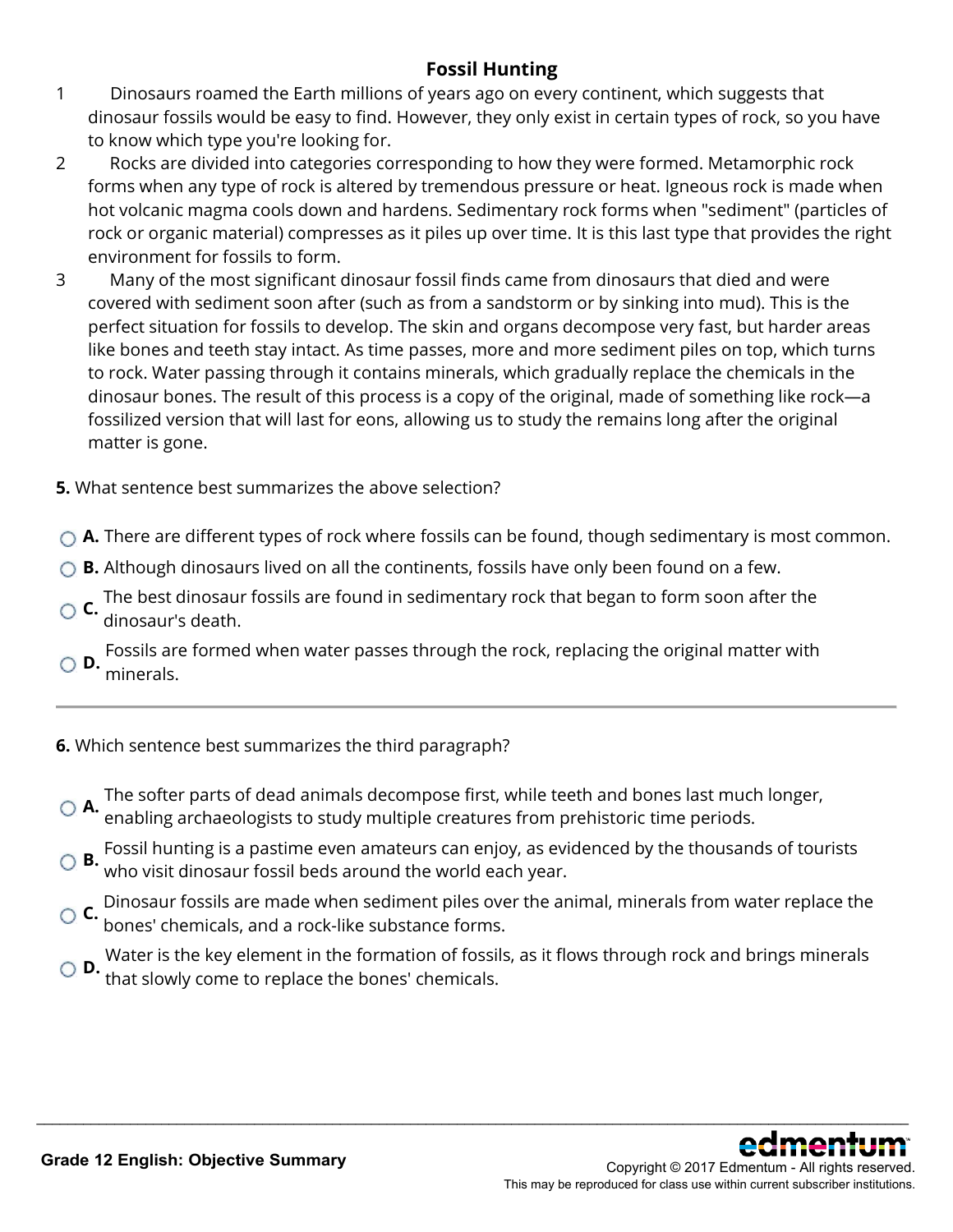## **The Forces of Nature**

by T. Herlinger

 Katie had finished studying and was contemplating playing the shiny black baby grand piano in the old dormitory's high-ceilinged living room with its giant paneled windows. She was exhausted and was facing an exam in her American Literature class the next morning, so she opted to turn in early. Before crawling under her comforter, she latched the two windows above her and her roommate Susan's beds, as an icy wind was rising. Then she switched on a desk lamp for Susan, who was down the hall studying, and went to sleep.

 A loud "whomp!" woke them both up around midnight—the simultaneous slamming open of the two windows she'd so carefully latched. "What was that?" Susan asked, sitting up straight in bed, terrified. "Storm," answered Katie blearily as she got up to close the windows, but not before a roaring gust sent papers flying off their desks. Fierce winds smacked against the building, as if to topple it, and somewhere across campus the girls heard an ominous crash. Susan jumped to her feet and stood staring at the windows. "Katie, what's happening?" she asked, her voice quivering. As another wild gust shook the dorm, Susan stood frozen until Katie grabbed her hand and coaxed her out of the door. There in the hallway stood all of the girls on their floor, huddled in their nightgowns on the fraying carpet.

 Just then Brenda, their Resident Assistant, came bounding up the hall, looking serious. "A tree slammed right into the chapel, and another fell near Olin dorm," she announced. "I hope none of you were thinking of going back out tonight."

 Katie's mind raced as she tried to picture the vegetation surrounding the dorm. Could their building be hit by any of the lovely old sky-high trees the campus was famous for? There was only one she could think of—the majestic cedar that stood across from the giant paneled windows of the dorm lounge and the baby grand piano she loved to play. "I'll be right back," Katie told her roommate.

"Where are you going?" Susan called after her, sounding desperate, but Katie was gone.

 Downstairs, Katie stepped into the dark lounge and waited for her eyes to adjust. Nobody was down here studying or practicing, so she stood and watched the great cedar swaying gently in the storm, her beloved piano a shadowy figure in the still room. Satisfied, she went back upstairs to join the others.

 The next morning as Katie ran out the door for class, her mouth dropped open when she passed the lounge. There in the road outside the windows, exactly parallel to the paneled windows and the pristine piano, lay the big old cedar tree.

\_\_\_\_\_\_\_\_\_\_\_\_\_\_\_\_\_\_\_\_\_\_\_\_\_\_\_\_\_\_\_\_\_\_\_\_\_\_\_\_\_\_\_\_\_\_\_\_\_\_\_\_\_\_\_\_\_\_\_\_\_\_\_\_\_\_\_\_\_\_\_\_\_\_\_\_\_\_\_\_\_\_\_\_\_\_\_\_\_\_\_\_\_\_\_\_\_\_\_\_\_\_\_\_\_\_\_\_\_\_\_\_

**7.** Which statement summarizes Katie's primary fear about the windstorm?

- ◯ **A.** She is afraid her dorm room will get hit by a tree.
- **B.** She is afraid a falling tree will crush the piano.
- ◯ **C.** She fears that she won't be able to get to class.
- **D.** She fears that Susan will fall apart emotionally.



Copyright © 2017 Edmentum - All rights reserved. This may be reproduced for class use within current subscriber institutions.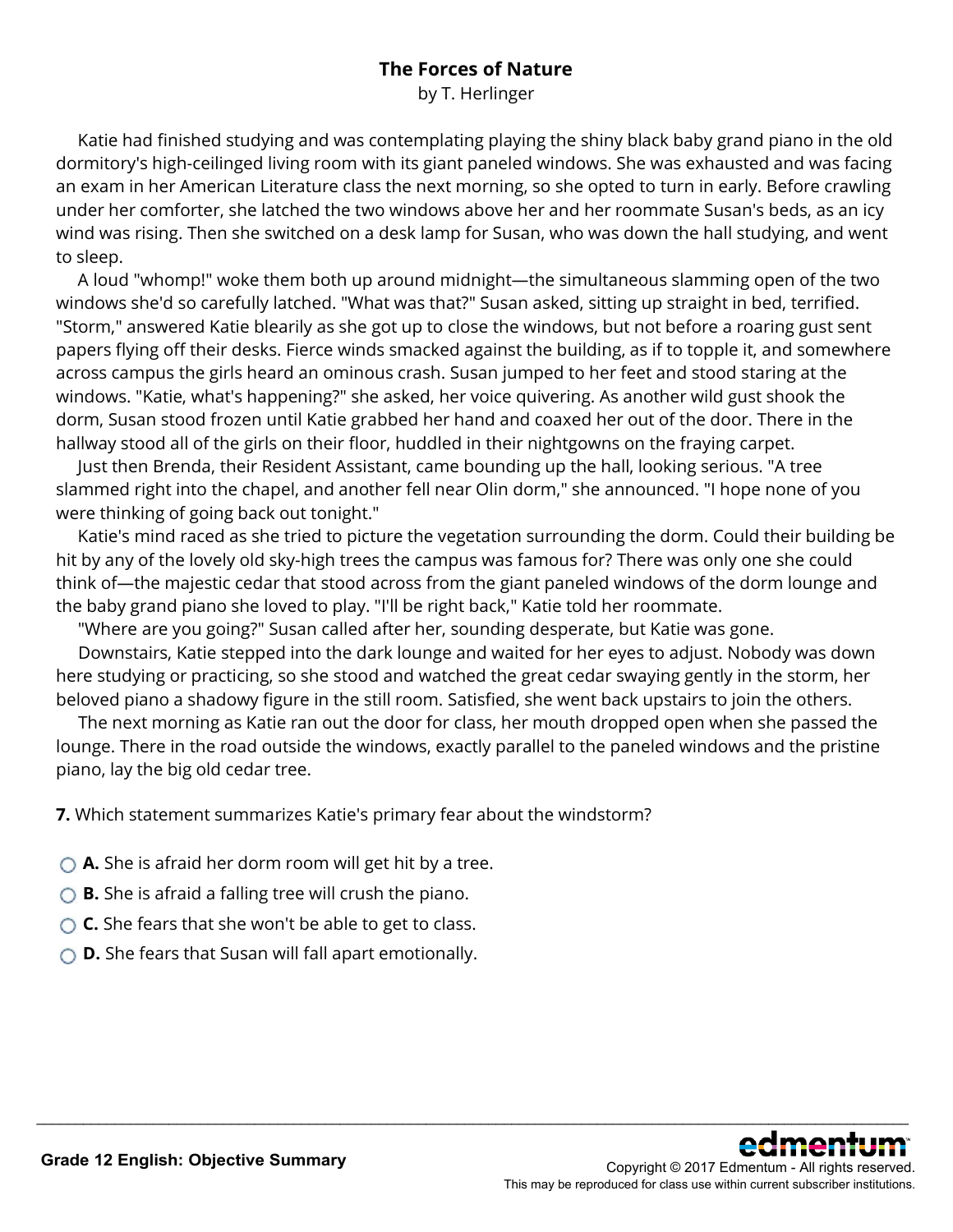Sharks are an integral part of marine ecosystems, and their populations must be protected. Overfishing can hurt many species of sharks for a number of reasons. In particular, sharks tend to live a long time compared to other fish. This means they mature over a long period and have only a few offspring at a time. Thus, if they are overfished, the population can take decades to replenish itself. Organizations like the National Oceanic and Atmospheric Administration (NOAA) are working steadily to research this issue and implement restrictions where necessary, working with people in the fishing industry to put the most effective conservation policies in place. Through such measures, it is hoped that sharks will maintain healthy numbers and thrive wherever they may live.

**8.** What is the best summary of this passage?

- **A.** The National Oceanic and Atmospheric Administration is working with people in the fishing industry to institute policies that protect all sharks.
- **B.** Shark populations may die out if they are not protected by government policies and restrictions that forbid them from being overfished.
- **C.** Sharks are essential to ecosystems and vulnerable to overfishing, which is why organizations like the NOAA are working to protect them.
- **D.** Overfishing can damage sharks because they take a long time to mature and have very few young, **D.** which means the population has trouble recovering.

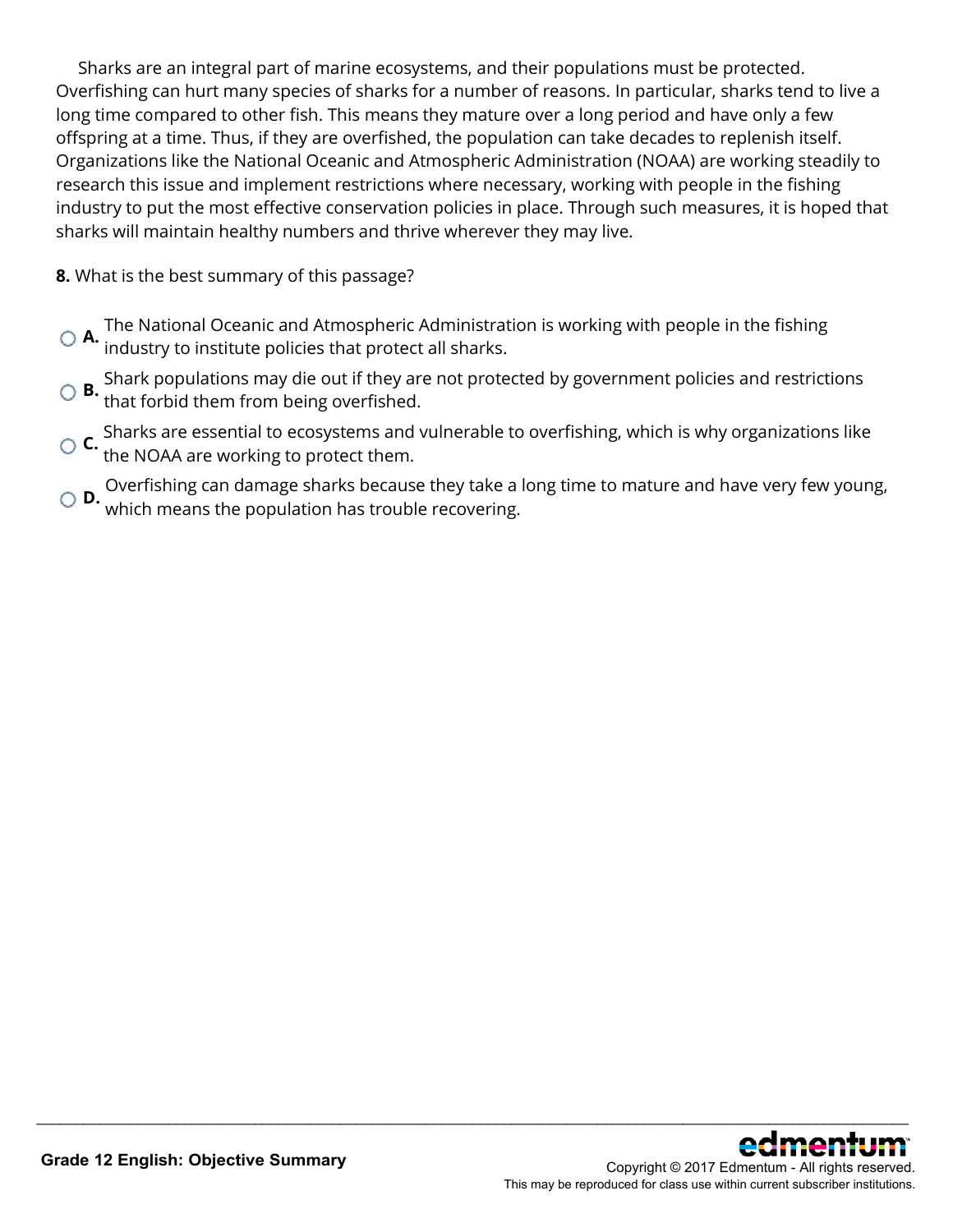## **Federal Music Project: Employing Musicians in the Great Depression**

- 1 The Federal Music Project (1935-39) and the WPA Music Program (1939–43) that followed were created to provide work for unemployed professional musicians. The project focused on helping them become self-supporting, retraining them for other types of music jobs, and educating the public in music appreciation. Directed by Nikolai Sokoloff, former conductor of the Cleveland Symphony, the Federal Music Project (FMP) employed 16,000 people at its peak.
- 2 Musicians in the FMP performed in large orchestras, small chamber groups, choruses and opera units, military bands, and theater ensembles. Weekly, they played an estimated 5,000 concerts in 27 states to audiences of 3 million. The concerts were mostly supported by federal funds, but there were local area sponsors as well, and ticket prices—which were kept low so more could attend—also helped cover expenses.
- 3 In both rural and urban neighborhoods, the Federal Music Project also offered music classes to 132,000 adults and children in 1939 alone. In addition, there was a Composers Forum Laboratory, which gave composers a chance to hear their work played by a full orchestra or band. FMP projects also included recording of traditional folk music in various regions of the country. Finally, the project employed people in music-related work as well, such as music arranging and librarianship.

#### **9.** What is the most effective summary of the third paragraph?

- **A.** Traditional folk music is passed down through families and communities and is often eventually forgotten if not written down or recorded.
- **B.** Musical arrangers and music librarians also needed work, and the Federal Music Project was able to provide them with jobs during the Depression.
- **C.** The Federal Music Project had many other roles, such as providing music instruction to the public and recording traditional folk music.
- **D.** The Depression was a time of great struggle and hardship, and musicians were among the many **D.**<br>**D.** artists who had trouble making ends meet.

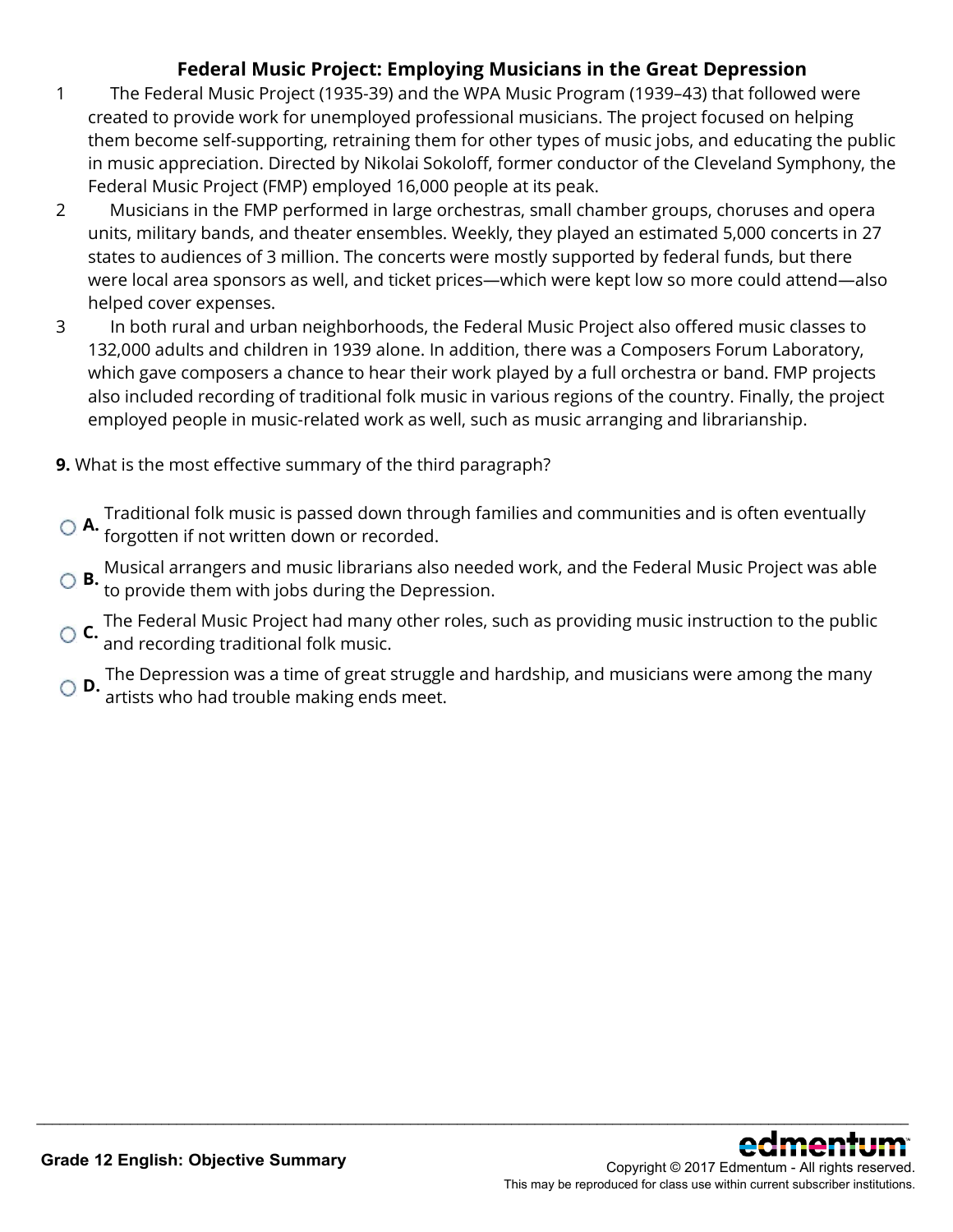Learning a foreign language has untold benefits, not the least of which is a better understanding of the grammar of one's native language. There's nothing like having to conjugate a verb in German to teach you what pronouns are and how they fit with certain forms of a verb and not others. Language acquisition also educates us about other cultures. It isn't necessary to visit China, for example, to understand the deference given there to older members of the community. It's right there in the modes of address you learn in your first year of studying the language.

 Any language teacher worth his or her salt will educate the class about other aspects of the country's culture as well, showing films or videos or playing music recordings to give a fuller backdrop for the language. As Americans living in a vast country, it's easy to think English is the language of the world and that our Western culture is the dominant one. Learning other languages helps remind us that our culture is but one of the thousands that make up our varied and endlessly fascinating world.

**10.** Choose the most accurate summary of the selection above.

- **A.** Language teachers should make a point of teaching students about the differences between American culture and that of the country where the foreign language is spoken.
- **B.** Learning a foreign language is valuable because it teaches us about our own language, educates us about other cultures, and reminds us that other ways of life exist besides our own.
- **C.** Instead of traveling all the way to someplace like Germany or China, you can just study the country's language and learn about how they do things there.
- **D.** Most American schools do not spend much time on English grammar, but learning the grammar of another language will shed light on how our own language is constructed.

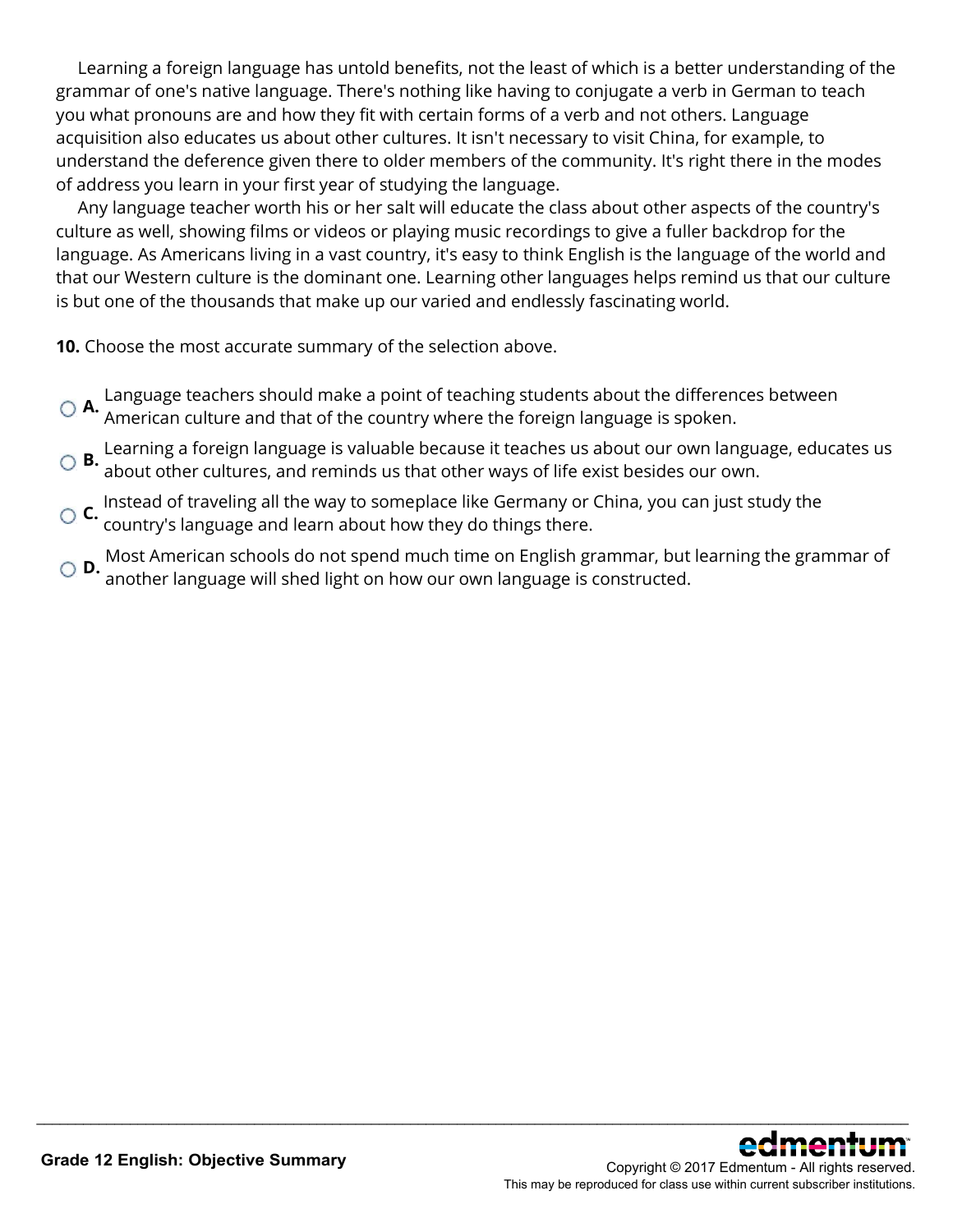## **Answers: Objective Summary**

1. D 2. D 3. A 4. C 5. C 6. C 7. B 8. C 9. C

10. B

# **Explanations**

1. Most of this paragraph describes the geologic formations on Mars that indicate it used to be a much different planet. The best summary mentions this geologic evidence, as well as the planet's shift from a mild to a frigid climate, which is also covered in the paragraph.

2. In this selection, the author emphasizes the fact that Mars has clearly had a "rocky" climate history, judging by the valleys and channels that scar its surface. Scientists' study of meteorites to learn more about the planet's history is also important to include in a summary.

3. The correct answer provides an important detail about Caroline's essential role in her brother's work. Details about how the telescopes were constructed are not central to the main idea of this paragraph.

4. The second paragraph gives a short biography of Anderson. The main points are that her family did not have the money to pay for her education, and that black community leaders raised money to help Marian go to school. These elements should be included in any general summary of the paragraph.

5. This passage generally tells where dinosaur fossils are found. It gives a description of different types of rock and also describes the process of how a fossil forms. The correct answer summarizes the overall idea of the passage rather than listing individual details.

6. The third paragraph describes the process of fossilization. The best summary encapsulates the main points of that process rather than focusing on one specific point, like the role of water.

7. Katie rushes to the lounge during the storm to check if the old cedar had fallen on her beloved piano. With her dorm mates out of danger, her main concern is for the safety of the instrument she loves.

8. This article focuses on two things. It tells why sharks are particularly vulnerable to overfishing, and it describes efforts to maintain their populations. The best summary incorporates both of these areas in a general statement.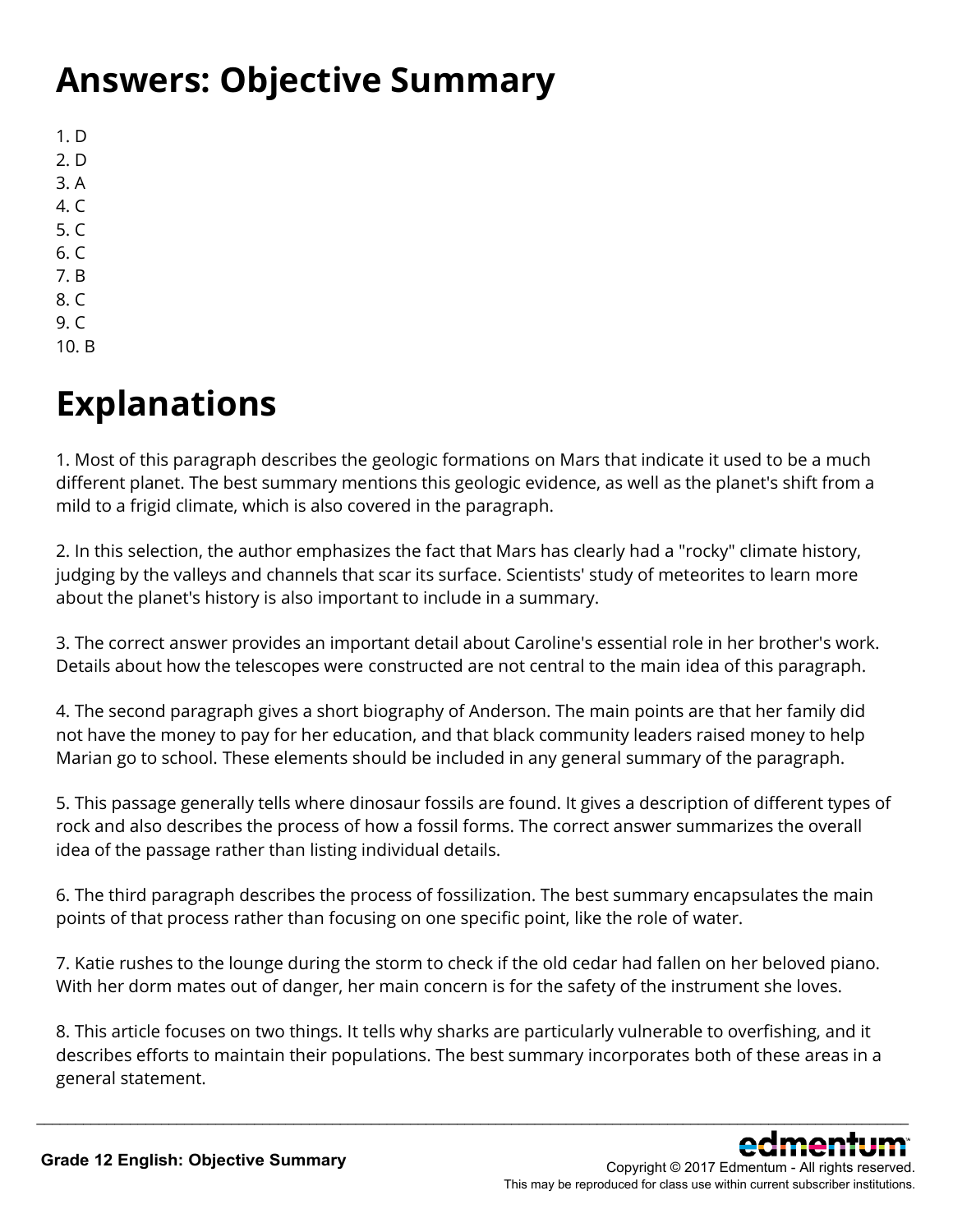9. This paragraph is a bit tricky to summarize as it's really just a list of other roles or activities of the Federal Music Project. The best summary first gives a context for the list—that the FMP had "many other roles"—and then gives two examples.

10. The author of this passage feels strongly that learning a foreign language has many benefits. The best summary of the passage briefly touches on each of these major benefits.

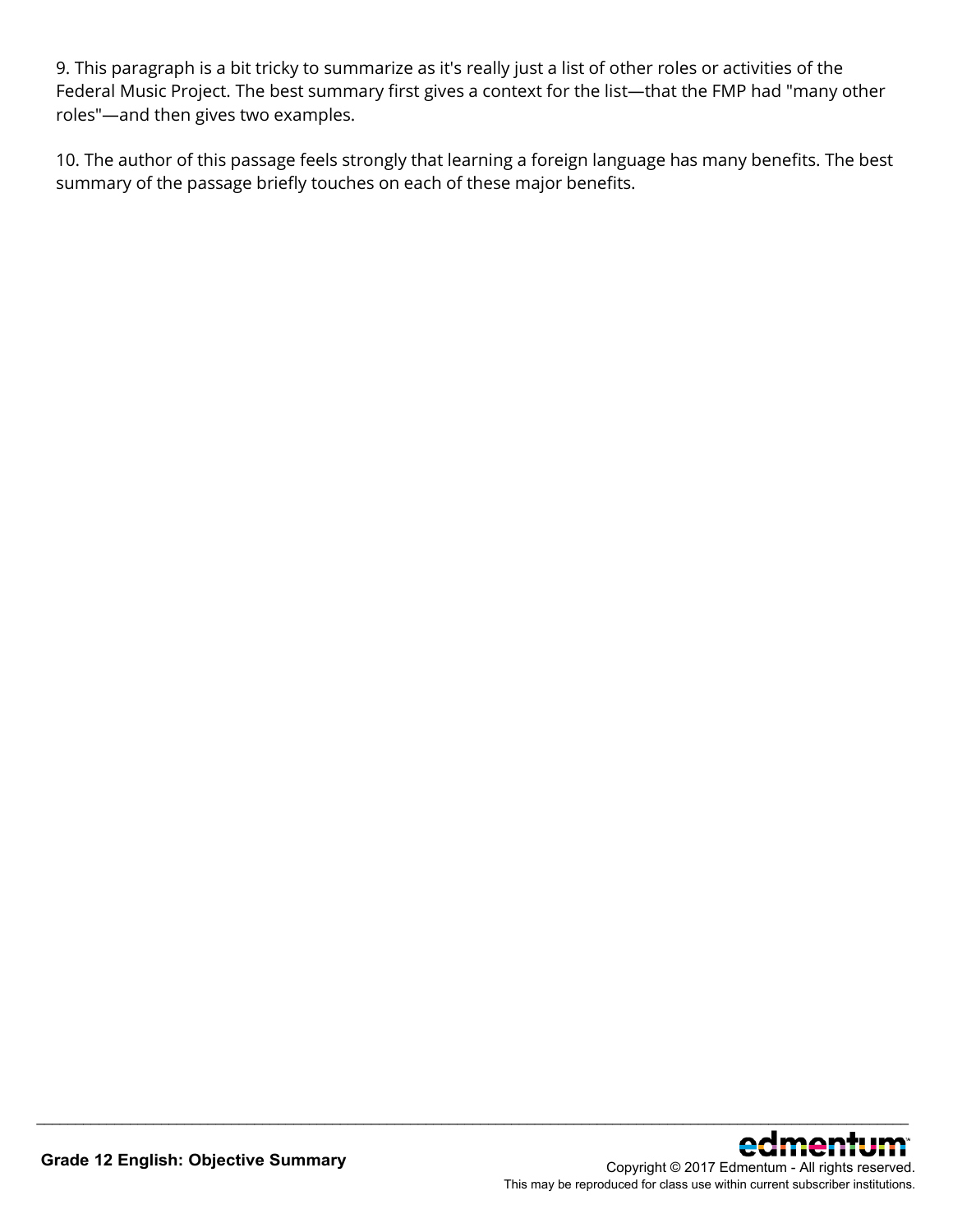# **Grade 12 English: Impact and Tone**

Irene finds joy like grains of sand in a desert Sometimes she sees it in a high jump and twist Of a nervous cheerleader Often in the playground where children giggle Most of all, in the warm embrace of her mother Every morning before school and every evening at home When Irene gives her dishes a bath in the sink She enjoys the lathery spoons playing hide and seek

She has forgotten her absent father Like a storm of years before When he invades her memory, she dances With her little brother, his replica The dimples on his cheeks hold the key To the castle of their dreams— A secret place where everything is always alright For now, her world is a musical She will sing her heart out till the curtains drop

- **1.** How does the word "invades" influence the poem?
- ◯ **A.** It describes the effect of imagining the castle of their dreams.
- **B.** It reinforces the optimistic tone established by the author.
- ◯ **C.** It shows how unpleasant thinking of her father is for Irene.
- **D.** It adds to the feelings of nervousness of the cheerleader.

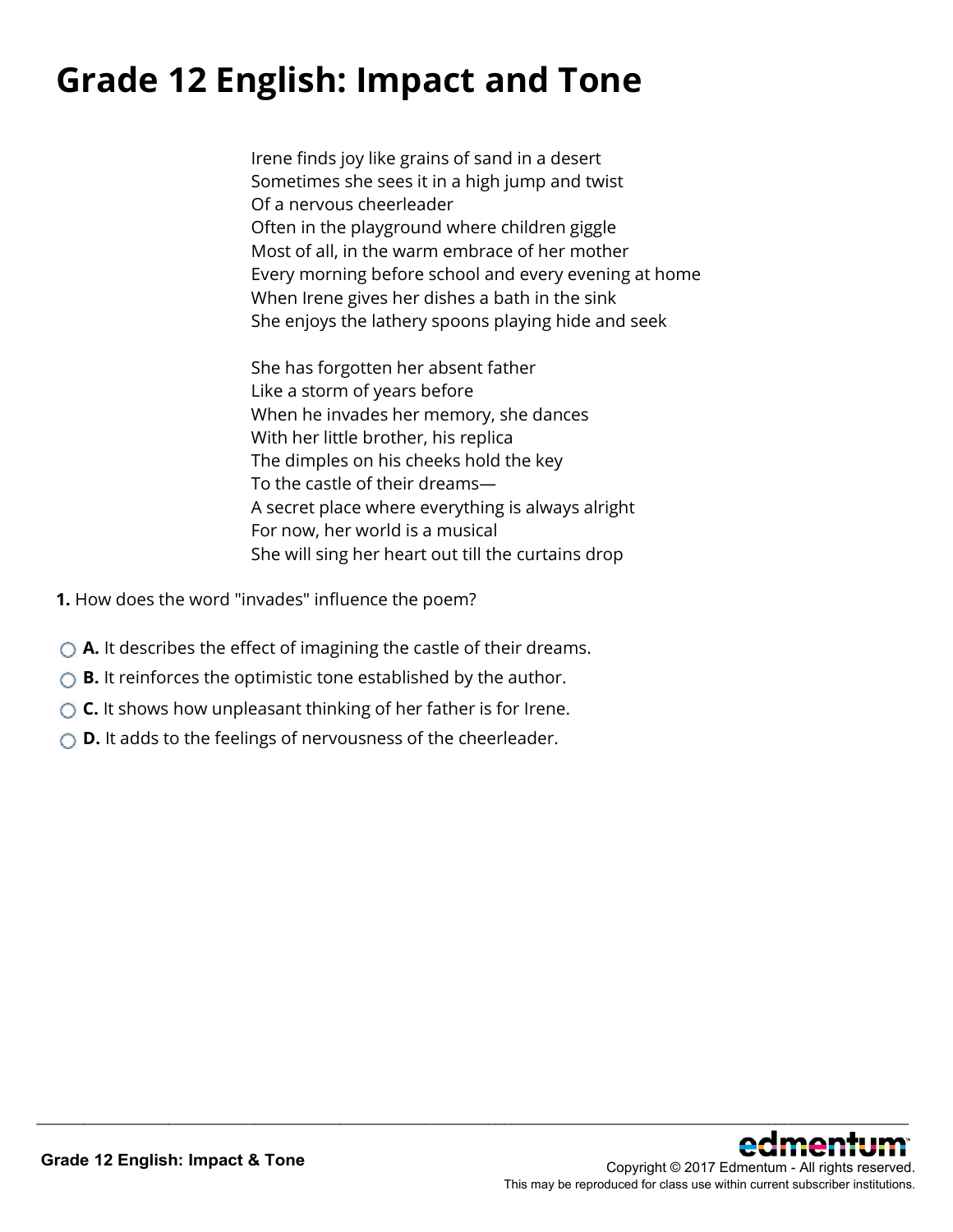### **Anna's Birthday**

by A. Gautam

Time has taken an unseen turn Again She realizes that Earth must have spun Many, many times already, as always

But today, history is being repeated

In an instant, she transforms from a newborn To a young woman of this universe

Her legs feel the change— From crawls and wobbly falls to her first dance On the wedding day

She feels her soul expand and her heart blossom Celebrating life— The bluest sky outside her window And the reddest rose in her balcony

\_\_\_\_\_\_\_\_\_\_\_\_\_\_\_\_\_\_\_\_\_\_\_\_\_\_\_\_\_\_\_\_\_\_\_\_\_\_\_\_\_\_\_\_\_\_\_\_\_\_\_\_\_\_\_\_\_\_\_\_\_\_\_\_\_\_\_\_\_\_\_\_\_\_\_\_\_\_\_\_\_\_\_\_\_\_\_\_\_\_\_\_\_\_\_\_\_\_\_\_\_\_\_\_\_\_\_\_\_\_\_\_

There are clouds and thorns in the world But today, she will only rejoice in beauty

- **2.** What is the effect of the words "transforms," "change," and "expand" in the poem?
- **A.** They show Anna's physical and emotional growth.
- **B.** They reflect the playful tone of the poem.
- **C.** They describe the outer universe for Anna.
- **D.** They reiterate that history is being repeated.

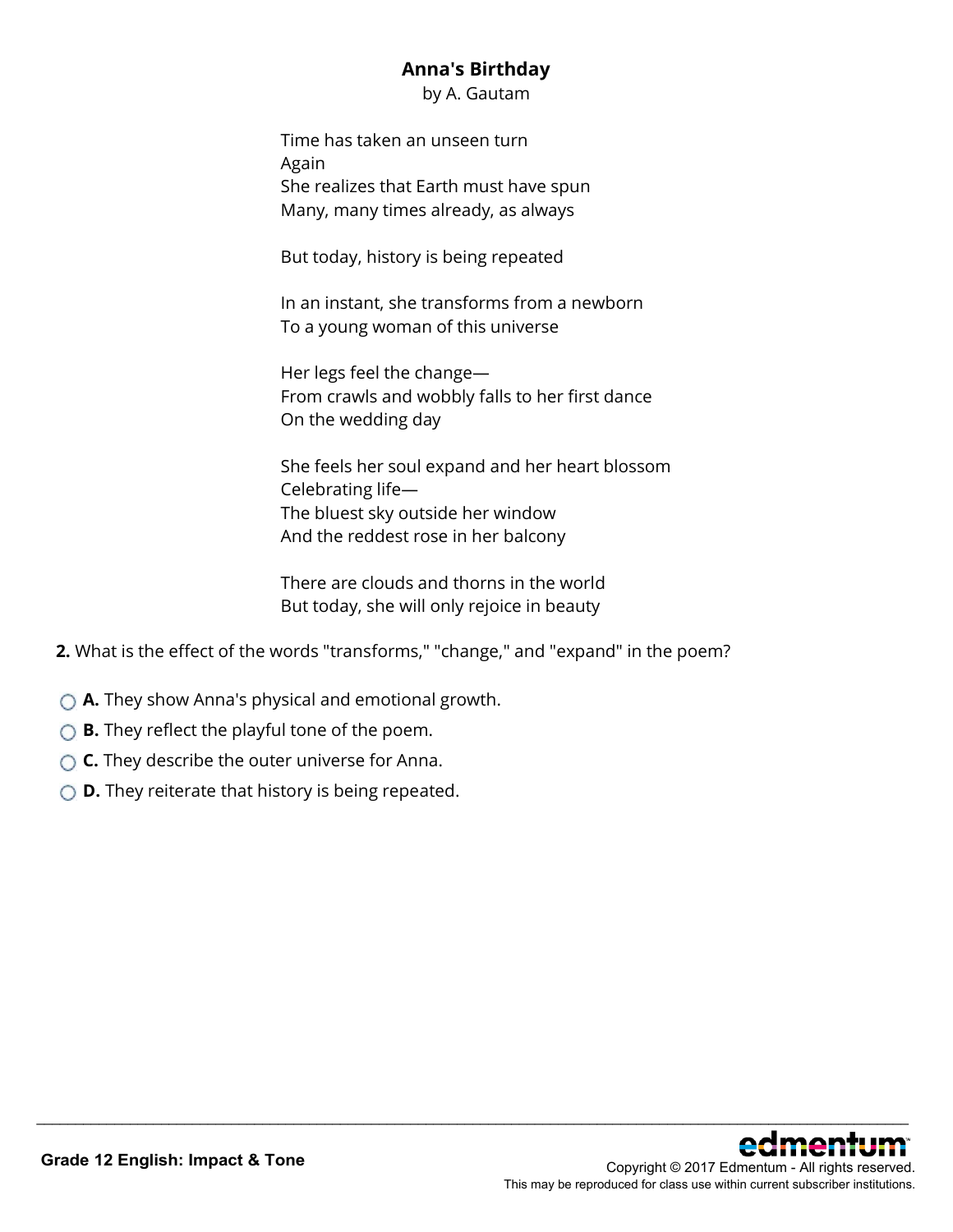Ayesha was peculiar in her ways. While most people loathed the grey clouds and constant drizzle in her hometown of Cherapunjee, Ayesha felt energized by the raindrops. She felt that the monsoon brought in the morning rain just for her. As the sky dropped a curtain of water to the earth, the smell of soil spread in the air. Ayesha smiled. Sometimes, she felt she could see the low clouds strike the foreheads of the hills. Whenever the wind was blowing in the valley, she could predict the rain.

 That afternoon, she walked on the rocky road on her way to school. As she slowly cut through the mist, she watched the world around her reveal its beauty.

**3.** Which of these adds a poetic effect to the passage?

- **A.** She felt that the monsoon brought in the morning rain just for her.
- **B.** Whenever the wind was blowing in the valley, she could predict the rain.
- **C.** As the sky dropped a curtain of water to the earth, the smell of soil spread in the air.
- **D.** That afternoon, she walked on the rocky road on her way to school.

 These gray walls are sterilized. Neither plants nor real flowers can live here for much longer. Sunlight does not enter through the door. The window only faces a jungle of concrete. People wearing masks and green scrubs come and go. Sometimes, they remember to smile. I can hear wheels rolling on the smooth floors in the hallway. Once in a while, someone wails in sorrow. Mostly, everything is as quiet as a drying lake. I have only been here for a few days, but seconds feel like decades. They do not know how painful it is for me to just lay here. Although my leg feels heavier than a teenager's heart after the first heartbreak, I feel I could rip the cast and run. I could run endlessly against the waves of the ocean. I could run under the vast sky glowing with moonlight—forever.

\_\_\_\_\_\_\_\_\_\_\_\_\_\_\_\_\_\_\_\_\_\_\_\_\_\_\_\_\_\_\_\_\_\_\_\_\_\_\_\_\_\_\_\_\_\_\_\_\_\_\_\_\_\_\_\_\_\_\_\_\_\_\_\_\_\_\_\_\_\_\_\_\_\_\_\_\_\_\_\_\_\_\_\_\_\_\_\_\_\_\_\_\_\_\_\_\_\_\_\_\_\_\_\_\_\_\_\_\_\_\_\_

- **4.** Which of these best reflects the narrator's dismay at the environment?
- **A.** People wearing masks and green scrubs come and go.
- **B.** I could run endlessly against the waves of the ocean.
- **C.** I can hear wheels rolling on the smooth floors in the hallway.
- **D.** The window only faces a jungle of concrete.

**5.** What is the effect of the description "as quiet as a drying lake"?

- **A.** It reflects the serenity and calm.
- **B.** It portrays a desertlike atmosphere.
- **C.** It describes the sound of the gurneys.
- **D.** It demonstrates that the silence is eerie.

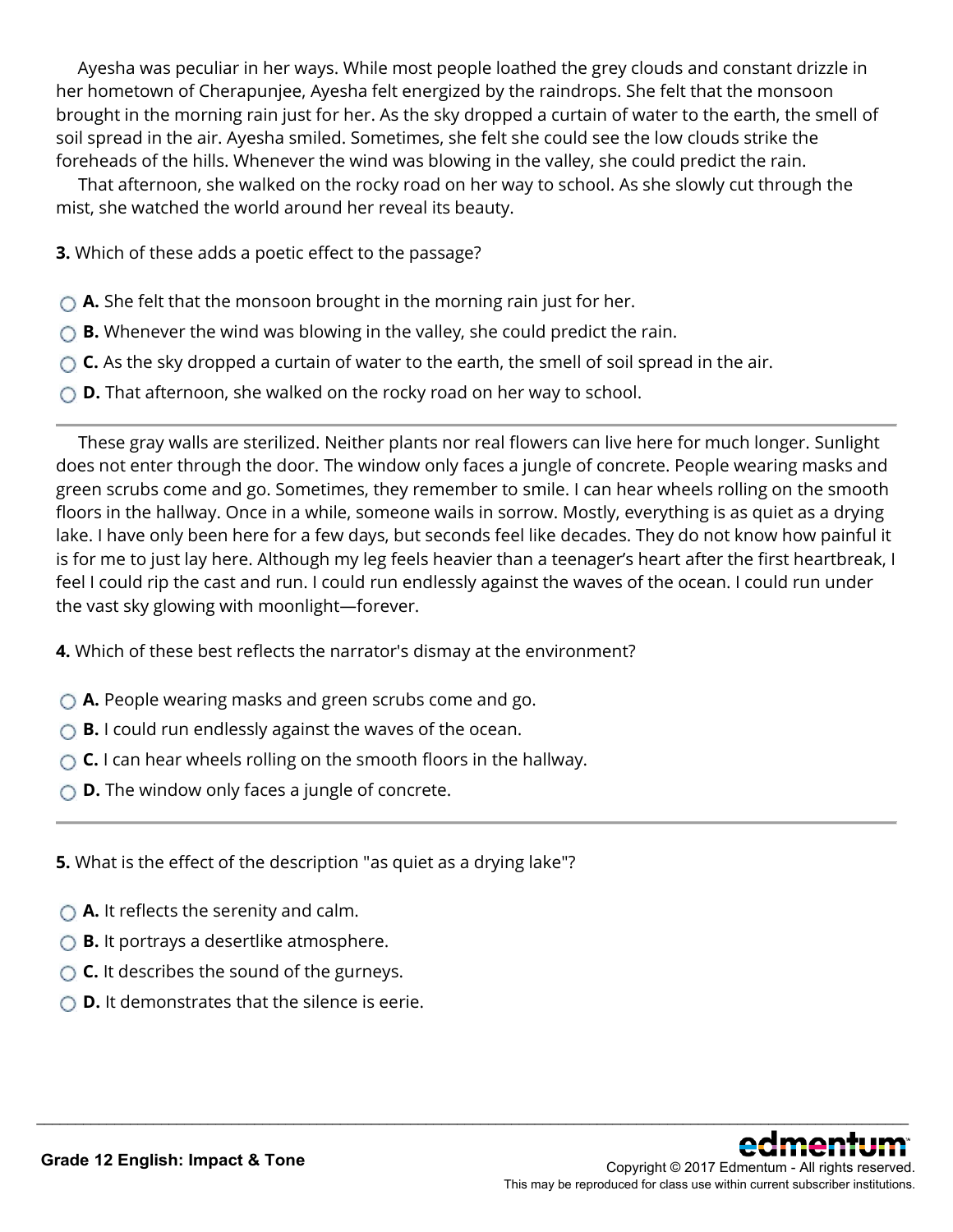Nikolai always strived to be a stern man. It was the most apparent in the way he managed to hide a half-smile when he thought something was genuinely funny. He would only pat his young son Andrei on the back if he felt compelled to show love in front of people. Nobody had heard Nikolai sing Andrei to sleep. In fact, even the songs were about warriors, ascetics, and heroes of some kind.

 Once, when nobody was looking, Nikolai took off his shoes and socks to walk on the morning dew. He even bent low—messing up his crisp suit—to smell an unfolding rose. Nikolai would shock himself by such impulsive acts, and then he would walk about with a tyrant's expression on his face. Every day on his way home from work, Nikolai crossed a river that forked into two directions. It took him longer to get home the day the river was flooded. That evening, Nikolai stood on the riverbank—right where the river split into two—and watched the two streams merge into one. Rain had erased all boundaries.

**6.** What does the description of Nikolai as bearing "a tyrant's expression" imply?

- **A.** that he dislikes singing Andrei, his son, to sleep
- ◯ **B.** that he really tries hard to seem like a tough man
- ◯ **C.** that he does not believe in smiling in public
- **D.** It creates a sympathetic tone for the dateless guys at a prom.

 After making Sarah and Kyle laugh for hours, I wondered when I had become so cool. *When did people start wanting to be like* me? I watched Sarah with her hair parted sideways just like mine, and Kyle sporting my trademark khakis. Their expectant eyes were drawn to my face as if I were a saint about to enlighten them with my wisdom. Although I was still continuing the conversation from before, I was unaware of the words I was uttering. In fact, my mind was drifting to somewhere else.

 I was thinking of a lanky teenager hugging her books and walking timidly in the hallway. Her gait revealed that she did not want to be seen. She would hurry to her locker, hasten to her classes, and run home in no time. Today, she had her own crew. She had an audience and followers. I was still that teenager, but I was not sure if I was the same inside. I had to ask myself, *Have I sold out for popularity?*

#### **7.**

Their expectant eyes were drawn to my face as if I were a saint about to enlighten them with my wisdom.

\_\_\_\_\_\_\_\_\_\_\_\_\_\_\_\_\_\_\_\_\_\_\_\_\_\_\_\_\_\_\_\_\_\_\_\_\_\_\_\_\_\_\_\_\_\_\_\_\_\_\_\_\_\_\_\_\_\_\_\_\_\_\_\_\_\_\_\_\_\_\_\_\_\_\_\_\_\_\_\_\_\_\_\_\_\_\_\_\_\_\_\_\_\_\_\_\_\_\_\_\_\_\_\_\_\_\_\_\_\_\_\_

The sentence establishes a tone of

- **A.** cynicism.
- **B.** reverence.
- **C.** fairness.
- **D.** concern.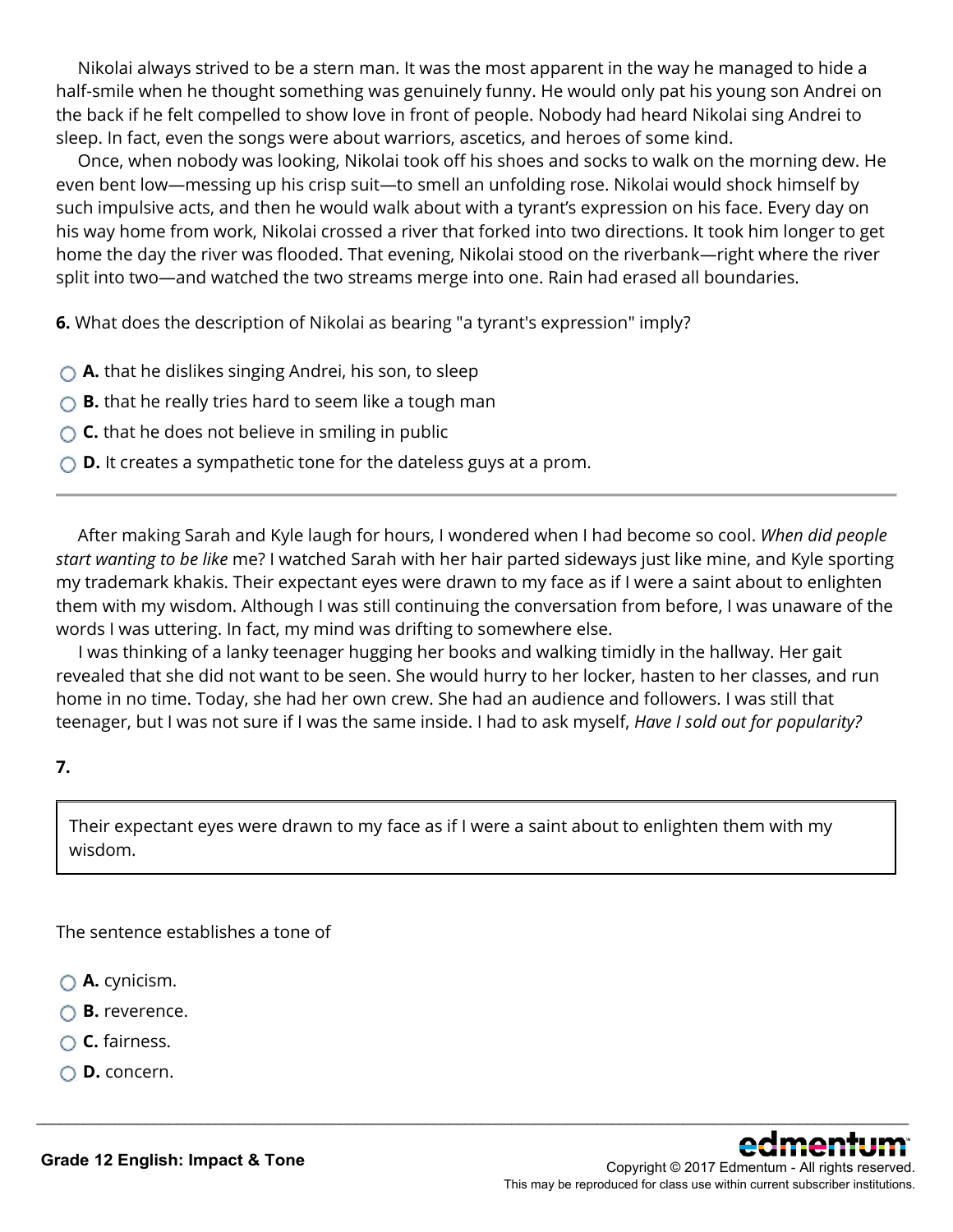## **Shield**

#### by A. Gautam

 Radha and Chinua sat facing each other in the bright-lit café. They had come here to say important things to each other, but neither of them could find the right word to begin. Radha hugged the warm coffee mug with her fingers clasped around it. She looked into Chinua's eyes for a clue. They revealed nothing. Everyone else in the cafe seemed to be bursting with life.

 The waitress had come and gone a few times. She had sensed a thick and foggy layer of silence between the couple and did not want to break through the fog.

 Chinua had rolled up the menu in his hands and he, too, was reading Radha. *When did it become difficult for us to even say a word?* he wondered. Chinua felt like he was trying to fight a dream and wake up into reality. But, he could not.

 "So, this is the last time we will see each other in this life," Radha began with words like steel—words that cut through Chinua's heart. She had decided to join the Peace Corps and leave for a country torn by war.

 Chinua wanted no part in the life Radha had chosen. He had seen and suffered too much to choose chaos voluntarily. Besides, he was on a Fulbright scholarship; he could not leave now.

 "I wish you all the luck in this galaxy," Chinua managed to say. His utterance hung like a prayer between him and Radha. At once, they both closed their eyes and wished for the words to shield Radha from all the dangers in the world.

\_\_\_\_\_\_\_\_\_\_\_\_\_\_\_\_\_\_\_\_\_\_\_\_\_\_\_\_\_\_\_\_\_\_\_\_\_\_\_\_\_\_\_\_\_\_\_\_\_\_\_\_\_\_\_\_\_\_\_\_\_\_\_\_\_\_\_\_\_\_\_\_\_\_\_\_\_\_\_\_\_\_\_\_\_\_\_\_\_\_\_\_\_\_\_\_\_\_\_\_\_\_\_\_\_\_\_\_\_\_\_\_

**8.** What does the sentence "His utterance hung like a prayer between him and Radha" show?

- **A.** Chinua prays even though he is an atheist at heart.
- **B.** Radha is feeling delusional that night in the café.
- **C.** The words are really important in this conversation.
- **D.** The words confuse the people sitting near Radha.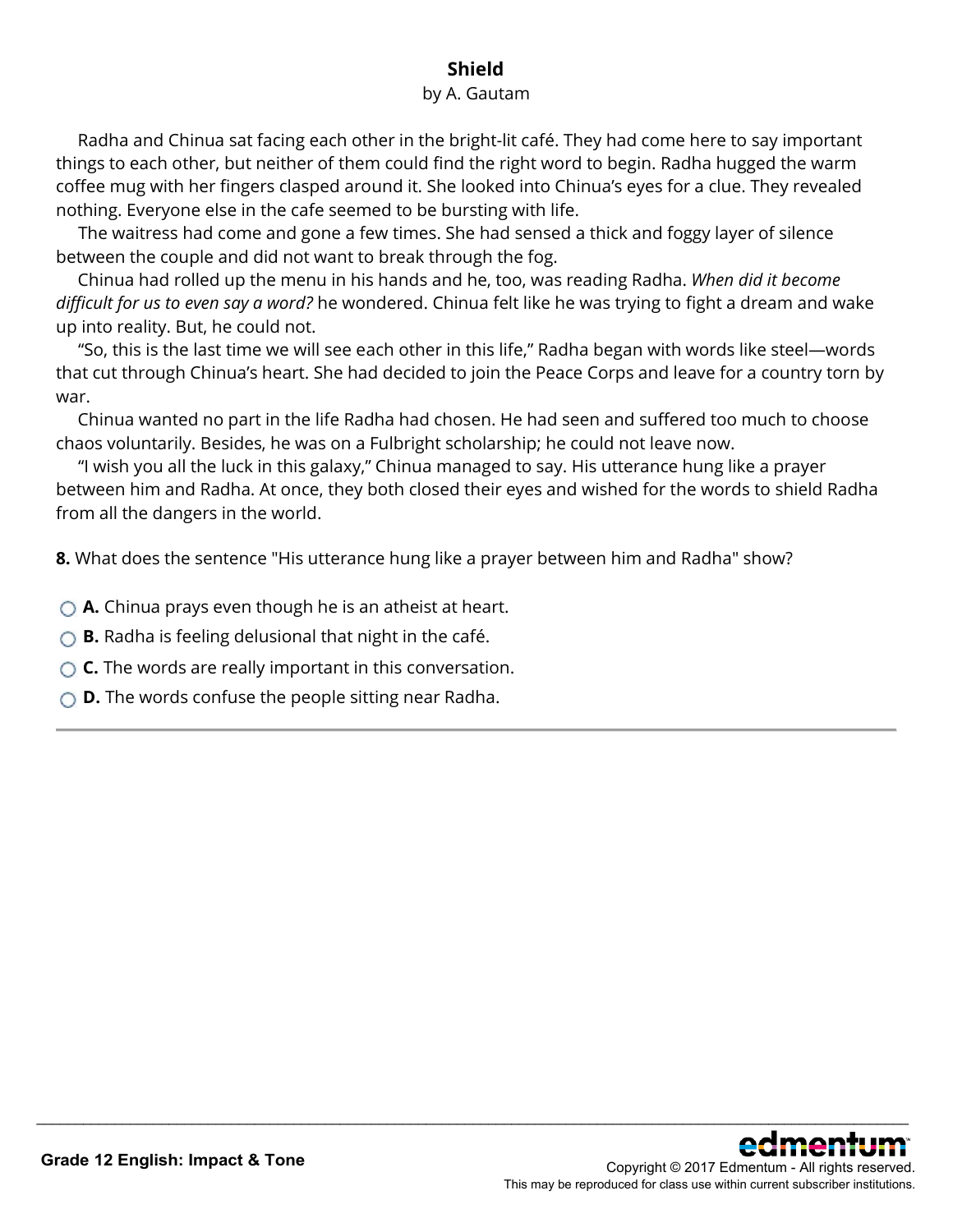Adriana was not looking forward to going to the wedding. She could not feign emotions, and today she was feeling especially sad. Ever since her heart was broken into a million little pieces, she did not want to be around happy couples. *Who wants to watch another heartbreak in the making anyway?* she sulkily thought. *If the bride wasn't my best friend's sister, I could skip the wedding.* Adriana remembered that she had never put on her make up or dressed up for an occasion in such low spirits. As Vivi, her best friend, honked the car horn three times in the driveway, Adriana took sluggish steps toward the front door. While she dragged herself down the stairs, she felt her heart, as heavy as lead, slowing her down.

 "Don't look like a truck ran over your heart," Vivi, already driving toward the beach—the location of the wedding—said in a hurry. "Come on. Move on. Stop moping!" *This is exactly the kind of talk I hate. I know I have to get over it. Why keep stating the obvious!* Adriana thought. These days, she did not say every thought that crossed her mind. She tried to block the flood of her emotions with an invisible dam. "OKAY. Just take me there," she revealed her frustration.

 For Adriana, the wedding ceremony and the reception was a blur. The only thing she remembered from the day was watching an old couple walking on the beach holding hands. Their wrinkled hands and slow walk spoke volumes about their love for each other. That chilly afternoon, they walked on despite the waves splashing against their bare feet. Adriana remembered learning how to smile again.

**9.** Read this sentence from the story.

She tried to block the flood of her emotions with an invisible dam.

\_\_\_\_\_\_\_\_\_\_\_\_\_\_\_\_\_\_\_\_\_\_\_\_\_\_\_\_\_\_\_\_\_\_\_\_\_\_\_\_\_\_\_\_\_\_\_\_\_\_\_\_\_\_\_\_\_\_\_\_\_\_\_\_\_\_\_\_\_\_\_\_\_\_\_\_\_\_\_\_\_\_\_\_\_\_\_\_\_\_\_\_\_\_\_\_\_\_\_\_\_\_\_\_\_\_\_\_\_\_\_\_

What is the effect of this description on the reader?

- **A.** It reinforces the idea of friendship giving Adriana moral support.
- **B.** It shows how big of a struggle it is for Adriana to control her emotions.
- ◯ **C.** It emphasizes the lack of understanding Vivi shows for her friend.
- **D.** It reflects how Adriana uses her knowledge of mechanics in real life.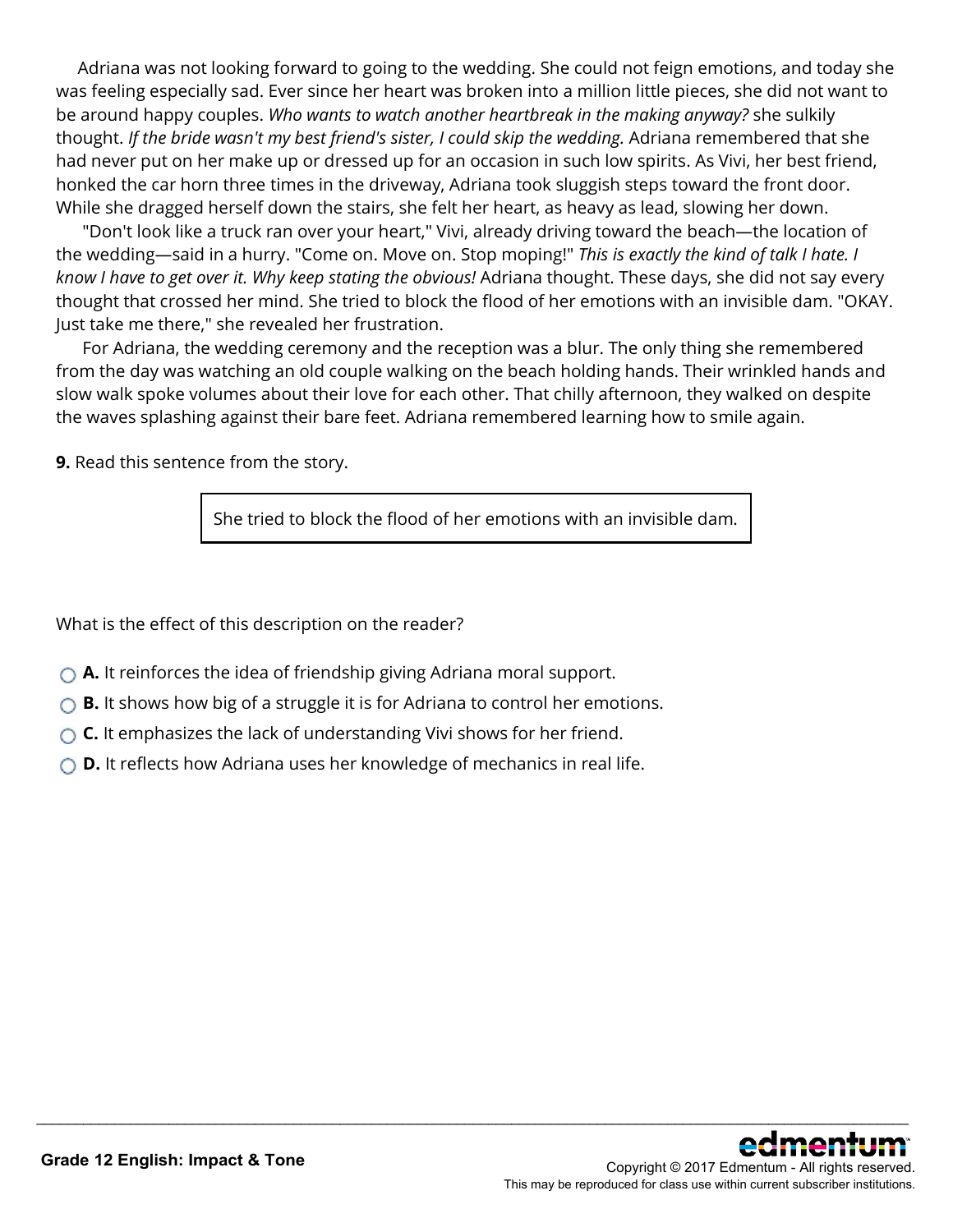#### **CHARACTERS:**

PEDRO, *Juan's older brother* JUAN, *a boy in love with Rosa* ROSA, *Juan's best friend* JEN, *Rosa's neighbor* **Stage Set:** Late in the evening in Juan's room.

- PEDRO: If it gets you to talk to me, I will do anything.
- JUAN: *(still silent and turning his back towards Pedro)* Huh.
- PEDRO: Please forgive me, brother. I am begging. I am a beggar whose soul has not rested in peace since I learned I hurt you. Give me the alms of forgiveness.
	- JUAN: Uh huh. *(turns a little towards Pedro to hear him better and scoffs)*
- PEDRO: You know I love you, right? And, I always meant well, right? I had no idea Rosa was standing behind me when I told Jen that you liked her. How was I supposed to know that Rosa never thought of you like that?
	- JUAN: You should have asked for my permission before talking about my feelings to just anyone. I knew Rosa did not *like* like me. We could still have been best friends. Now, she acts all awkward and avoids me.
- PEDRO: I am sorry.
	- JUAN: What did Jen say?
- PEDRO: Well, not much. Rosa had already told her about your feelings for her.
	- JUAN: She knew?
- PEDRO: I guess everyone knows that you like Rosa.
	- JUAN: How is that supposed to make me feel better?
- PEDRO: Remember that time I did not know that the microphone was on when I was in the broadcasting studio? Remember DJ Pedro confessing his feelings for Steph in front of all the students and teachers of Magnum High? I got over it with time.
	- JUAN: Yeah. That was bad. *(laughs)*
- PEDRO: My brother, the universe is an expanding giant, and the events in our lives are disappearing specks. In the long run, this won't matter at all. Do you remember Charlotte, the cutest girl in second grade, who still had an infantile lisp?
	- JUAN: Oh yeah! I could I forget about Charlotte, the charming girl with dimples!
- PEDRO: Now, her lisp is forgotten. It goes in the vault with other unimportant things and will never be opened. Give it time.

JUAN: I suppose I can forgive you.

**10.** What is the effect of the line "My brother, the universe is an expanding giant, and the events in our lives are disappearing specks"?

- **A.** It reflects the pessimistic view of Juan.
- **B.** It restates the bond between Juan and Rosa.
- **C.** It reiterates Pedro's confidence in himself.
- $\bigcirc$  **D.** It reinforces the reassuring tone of the play.

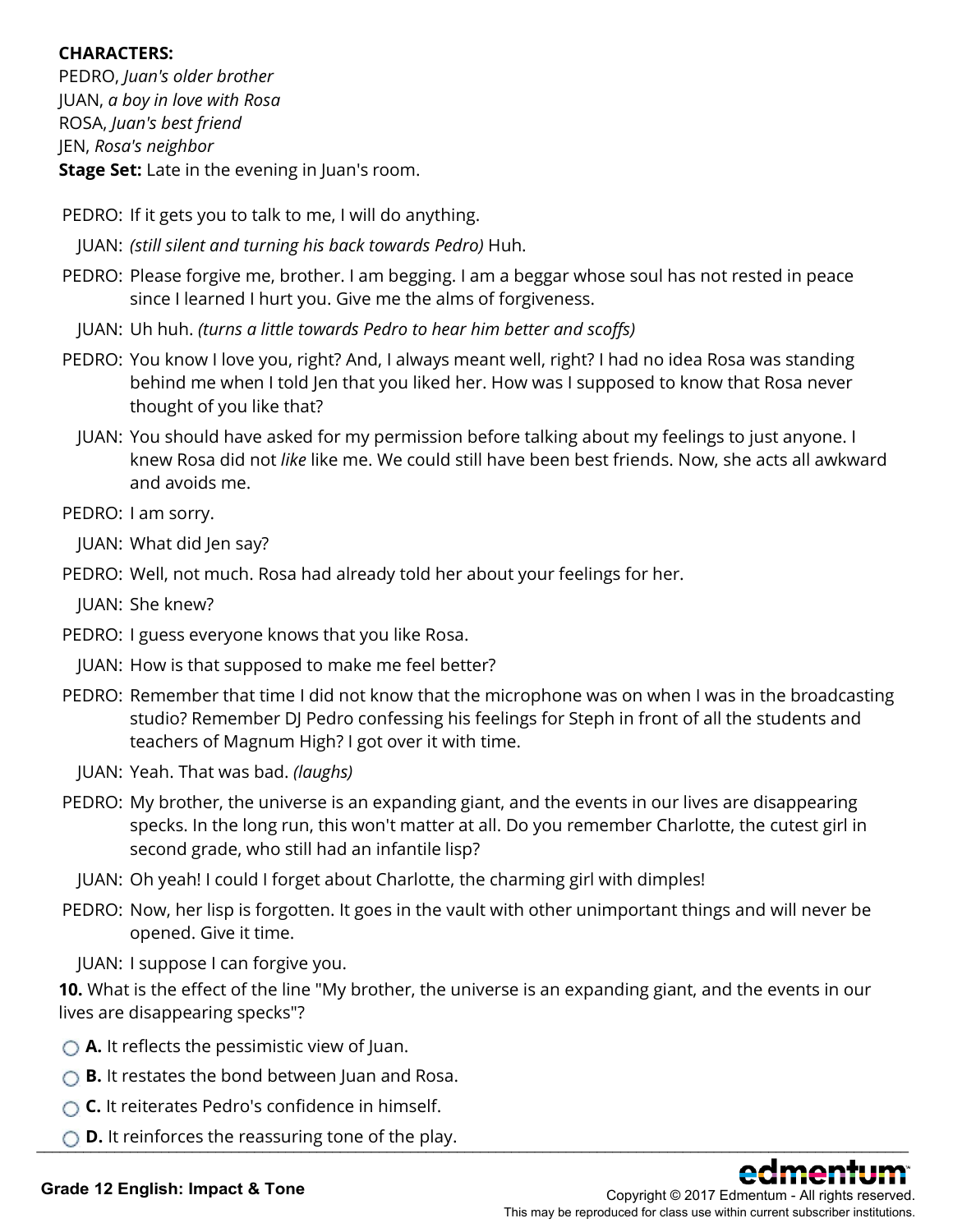## **Answers: Impact and Tone**

 $1. C$ 2. A 3. C 4. D 5. D 6. B 7. B 8. C

- 9. B
- 10. D

## **Explanations**

1. The word "invades" creates a shift in the tone of the poem. The word implies an attack. Thus, thinking of her father is not pleasant for Irene. Notice how Irene responds to the feelings generated by the invasion.

2. In this poem, the words "transforms," "change," and "expand" reflect a theme. They describe the growth Anna feels as she contemplates on her birthday. These words show how Anna is reliving her life leading up to the birthday and looking forward to the future.

3. Poetic language is not limited to poetry. When authors use rich language in prose, they create an enriching reading experience. In this story, the poetic description of the rain helps the reader vividly imagine the simple act of rain.

4. In this passage, the author creates a tone of despair and dismay while describing the environment. The narrator sees the buildings outside his or her window as a jungle of concrete. While the narrator longs for nature, he or she is trapped in a room far removed from it.

5. The author uses rich language to describe the environment in a hospital and a patient's feelings of discomfort while lying in a hospital bed with a cast on his or her leg. Instead of saying that the silence in the hospital is uncomfortable, the author describes the quietness as resembling a drying lake.

6. Authors use figurative and symbolic language to enrich the reading experience. In this passage, describing Nikolai as walking about with a tyrant's expression helps the reader imagine Nikolai's demeanor more vividly. The description shows that Nikolai tries hard to appear tough.

7. The sentence shows how the narrator thinks she was perceived by Sarah and Kyle. Instead of saying "Their eyes revealed an expectation from me," the author uses rich language to enrich the story.

8. In this story, the author shows how hard it is for Radha and Chinua to break the silence. What they do say to each other is very important. Chinua's wish for Radha is held in reverence. His words are as important as sincere prayers. \_\_\_\_\_\_\_\_\_\_\_\_\_\_\_\_\_\_\_\_\_\_\_\_\_\_\_\_\_\_\_\_\_\_\_\_\_\_\_\_\_\_\_\_\_\_\_\_\_\_\_\_\_\_\_\_\_\_\_\_\_\_\_\_\_\_\_\_\_\_\_\_\_\_\_\_\_\_\_\_\_\_\_\_\_\_\_\_\_\_\_\_\_\_\_\_\_\_\_\_\_\_\_\_\_\_\_\_\_\_\_\_

> Copyright © 2017 Edmentum - All rights reserved. This may be reproduced for class use within current subscriber institutions.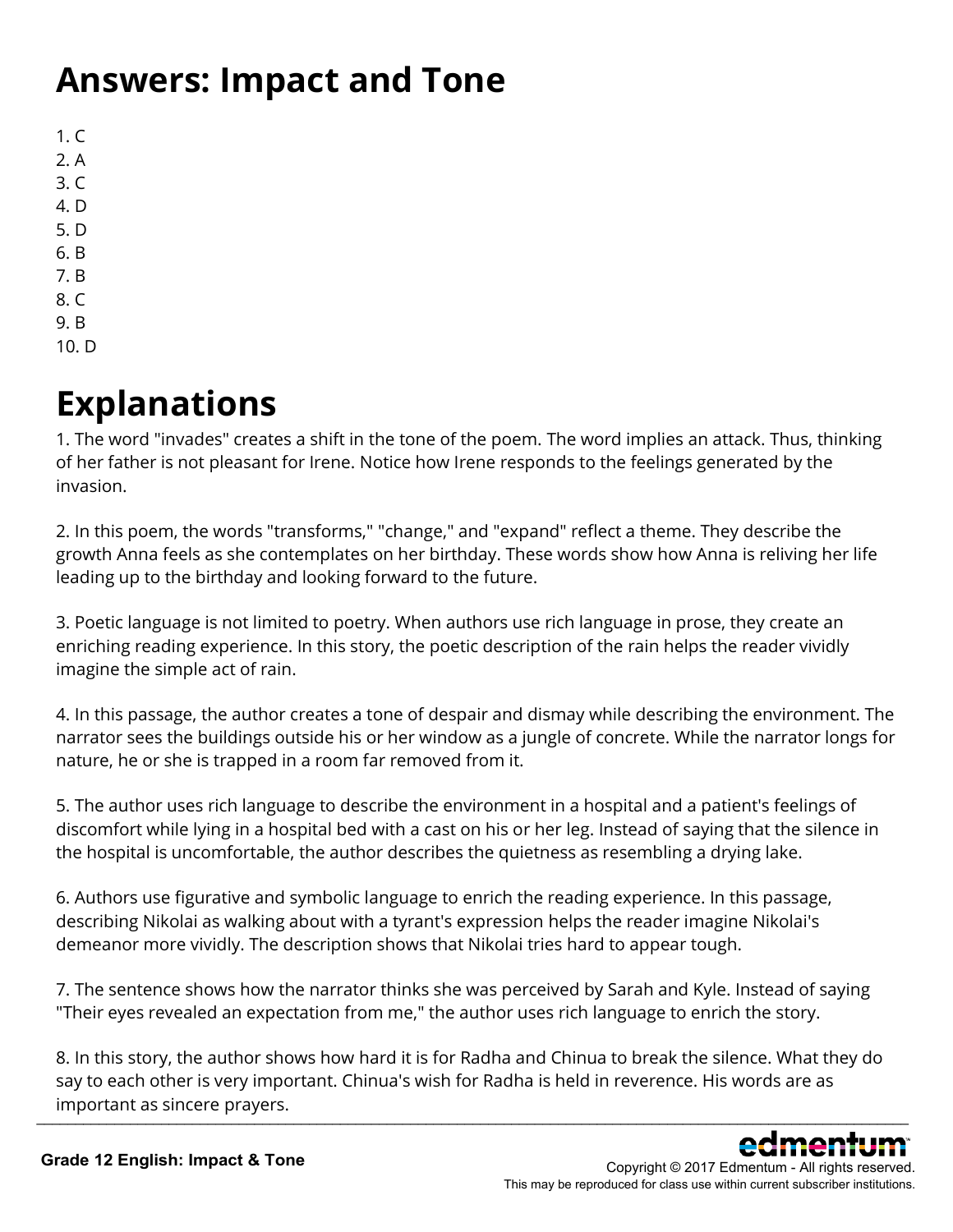9. In this story, the author describes the thought processes in Adriana's head as she tries to face and overcome heartbreak. The sentence shows that Adriana needs to control her powerful emotions with a lot of determination. The author uses rich language to describe this process.

10. The character of Pedro serves to reassure Juan who feels embarrassed about his crush knowing about his feelings. This line in Pedro's dialogue reflects the reassuring tone of the play.

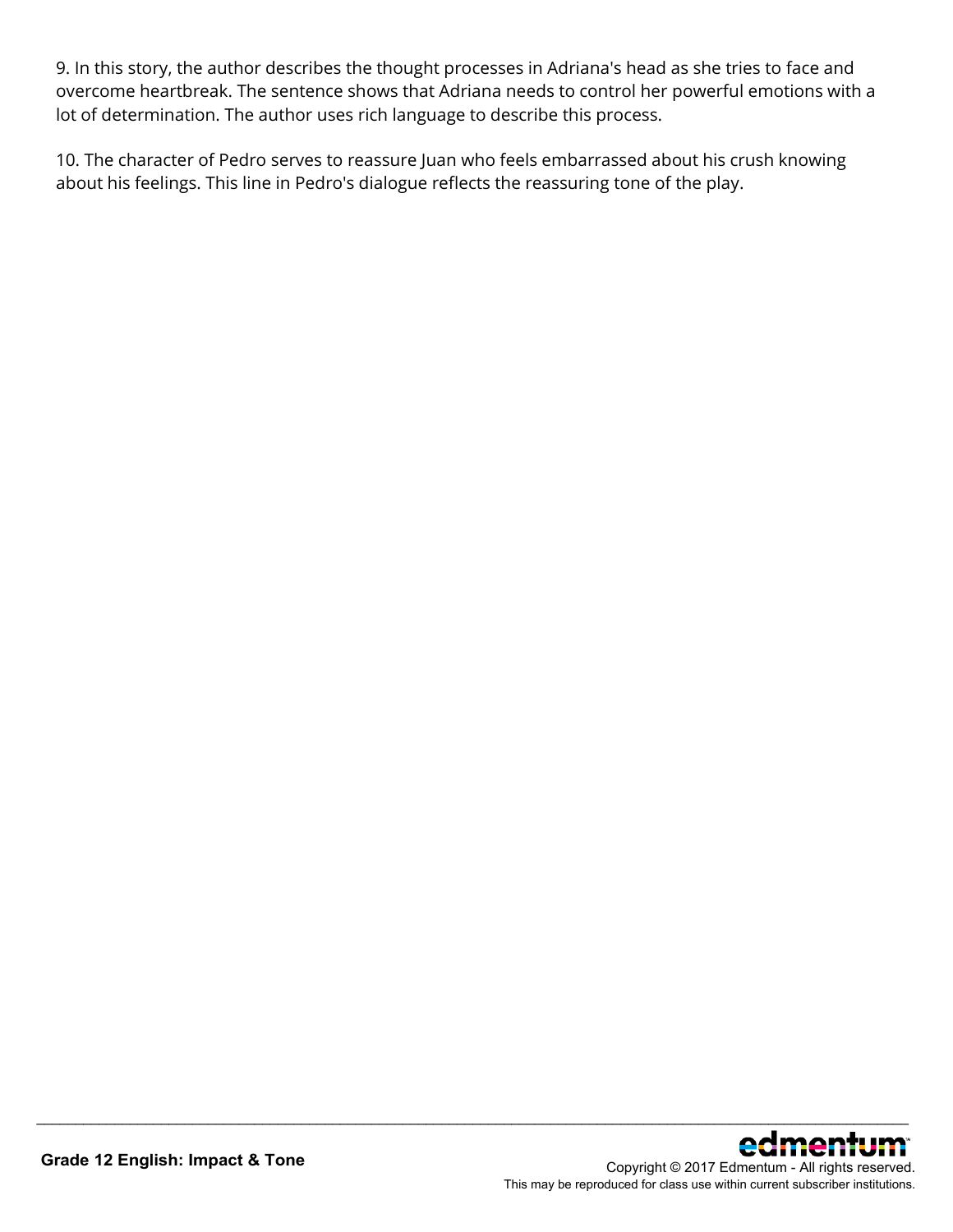# **Grade 12 English: Analyzing Multiple Ideas**

 In order to figure out how text messaging works, it is also important to understand how cell phones work. Your cell phone is sending and receiving information even when you aren't talking on it. The cell phone contacts your service provider's tower using something called a control channel. This communication lets the cell phone system know which "cell" (or voice channel) you are on, and from this information, the system knows to change cells as you move around the city. The control channel is also used for phone calls.

 When someone calls you, the tower sends your phone a signal that tells it to ring and gives the phone a pair of voice channels to use during the call. When your friends send you texts, they go to your cell phone tower first and then to a place called the SMSC, or Short Message Service Center. After they flow through the SMSC, they are delivered to your phone using the same control channel that is used to process calls. When you send a text to someone else the same thing happens: it goes to your cell phone tower, and the tower sends it to the SMSC. Then, it is forwarded to its destination.

 Using text messages to communicate has its advantages over regular phone calls. One cool thing about text messages is that the message doesn't go directly to your friend's phone. If he or she is in area with no cell phone coverage or has the phone turned off, the message will be delivered later. The SMSC can hold messages for several days. Another advantage is that sending text messages could be more discreet than making a phone call in an environment that is not private. Sometimes, it is also quicker to send a text than to make a phone call or compose an email. You also don't have to be near a working computer to send one.

 In addition, information can be distributed to a large number of people at one time very quickly using text messaging. Mass messaging can be useful for getting friends together, but it has also been a political tool. In Beijing, texts have been used to rally political activists. They were also used to gather and mobilize students for riots in Belfast.

 Many television shows and companies have taken advantage of the popularity of text messaging. Shows that allow viewers to vote on their outcomes often offer text messaging voting because texts don't overload the network as much as phone calls. News shows also allow viewers to text in their responses to polls. Cell phone users can even get text reminders to do things like take medication. Google and Yahoo! have services that allow people to get directions, movie information, or addresses of local businesses via text.

 As popular as text messaging has become with some people, it also has its critics. A primary concern for them is that texts are impersonal. Picking up the phone to call a friend shows more concern than sending a text, in their opinion. Other people complain that you have to pay extra for text messaging service in your cell phone plan. While many wireless carriers offer unlimited service, it may not be affordable for everyone. If you have a limited amount of text messages on your plan, you may be charged 10 cents per text message you receive that is over your limit. Some complain that sending text messages sometimes takes too long with busy networks that may not deliver the message for hours.

 Text messages have become an important part of society. Although they are extremely popular with students and teenagers, they are also used by older people. It is likely that even if you don't like sending texts, you've probably either sent or received them out of necessity.

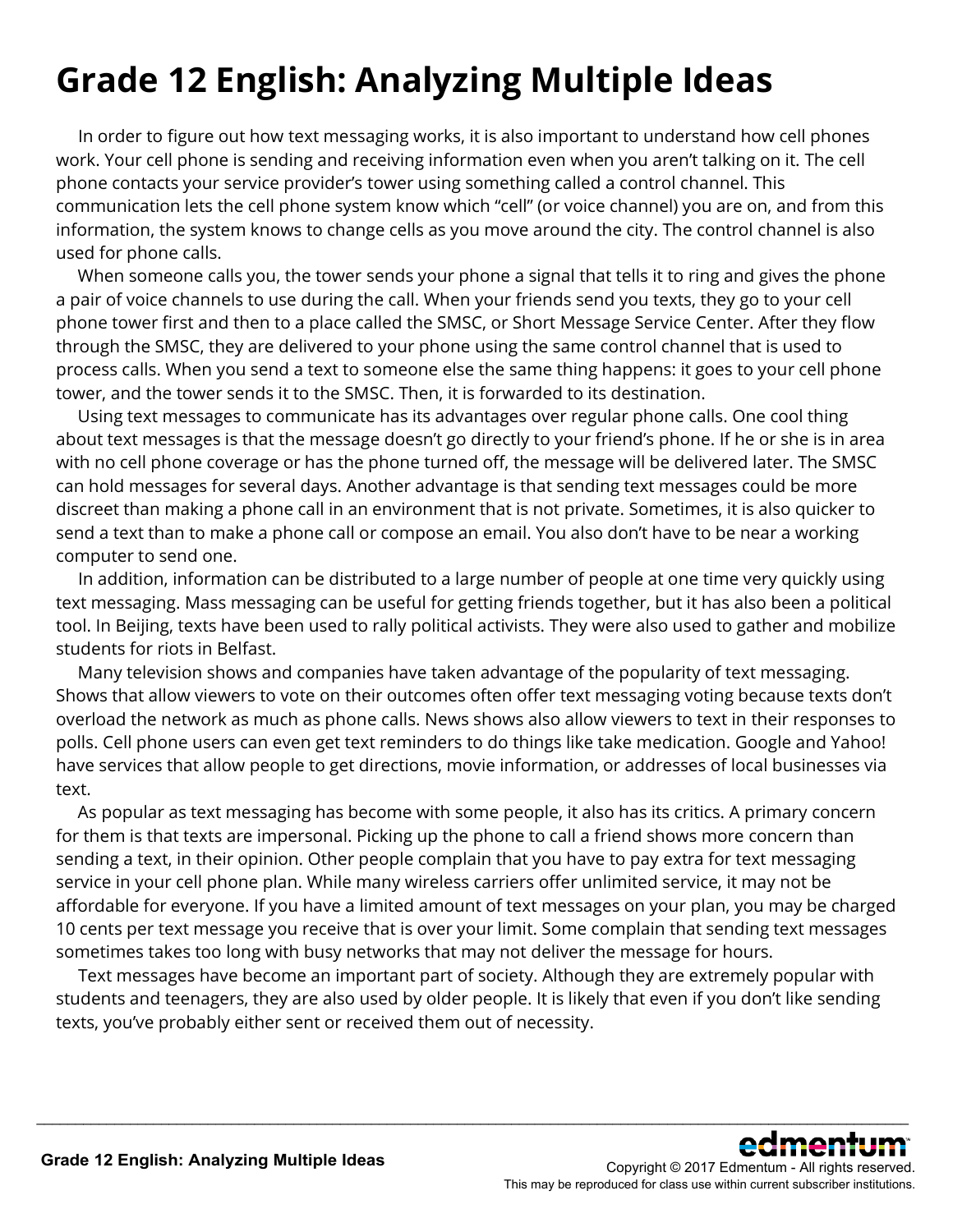- ◯ **A.** You don't need to be near a working computer to send a text message.
- **B.** If a friend's phone is turned off, he or she can still receive your texts.
- **C.** Text messages have become an important form of communication.
- **D.** Sometimes, sending a text message is a better way to communicate.

### **Is iPod Deafness a Real Concern?**

 In 2008, a group of European scientists released a study that said 1 in 10 iPod users could go deaf. Listening to loud music appears to be the culprit behind the increasing number of hearing loss cases. They estimate that after using MP3 players for an hour each day for five years, many people could go deaf. Although European MP3 players are limited to 100 decibels, researchers say listening to anything above 89 decibels could affect hearing. And even with the 89-decibel limit, using in-ear headphones could have the effect of 120 decibels on the eardrum.

 Statistics also show that hearing loss is becoming more common than ever before in the United States. According to an *Archives of Internal Medicine* (a journal published by the American Medical Association) survey, more than 30% of Americans over the age of 20 say they have lost some of their high-frequency hearing. That amounts to 55 million people.

 But what does high-frequency hearing loss mean for the average person? He or she could probably hear sounds and understand most speech, but hearing may become more difficult if background noise is introduced. For example, a person with 50-to-55-decibel noise-induced hearing loss would be able to hear a private conversation at home with the television turned off just fine. But the same conversation held in a crowded restaurant might be unintelligible.

 However, there is information that says people are affected differently by loud sound. Although this is likely related to genetics, there are a number of researchers conducting studies around this phenomenon. On average, people exposed to a high level of noise every day are going to have some degree of hearing loss. But the amount of hearing loss could differ greatly (as much as 30 decibels!) between people who have "tough ears" and those who have tender ones.

 Doctors say that their primary advice is to let volume direct how long you listen to music. At maximum volume, one probably should not listen to ear buds, or any headphones, for longer than five minutes a day. But as sound level decreases, listeners can use their headphones for longer durations of time. Some people are prone to listen to their music more loudly in order to block out the sounds around them. If background noise at work or during a commute is an issue, music lovers should probably invest in noisecanceling headphones.

\_\_\_\_\_\_\_\_\_\_\_\_\_\_\_\_\_\_\_\_\_\_\_\_\_\_\_\_\_\_\_\_\_\_\_\_\_\_\_\_\_\_\_\_\_\_\_\_\_\_\_\_\_\_\_\_\_\_\_\_\_\_\_\_\_\_\_\_\_\_\_\_\_\_\_\_\_\_\_\_\_\_\_\_\_\_\_\_\_\_\_\_\_\_\_\_\_\_\_\_\_\_\_\_\_\_\_\_\_\_\_\_

**2.** Which statement best states the main idea of paragraph 4?

- **A.** Loud noise exposure affects all people the same.
- **B.** Hearing loss is more common in some groups.
- **C.** Genetics plays a prominent role in hearing loss.
- **D.** Some people have "tougher" ears than others.



Copyright © 2017 Edmentum - All rights reserved. This may be reproduced for class use within current subscriber institutions.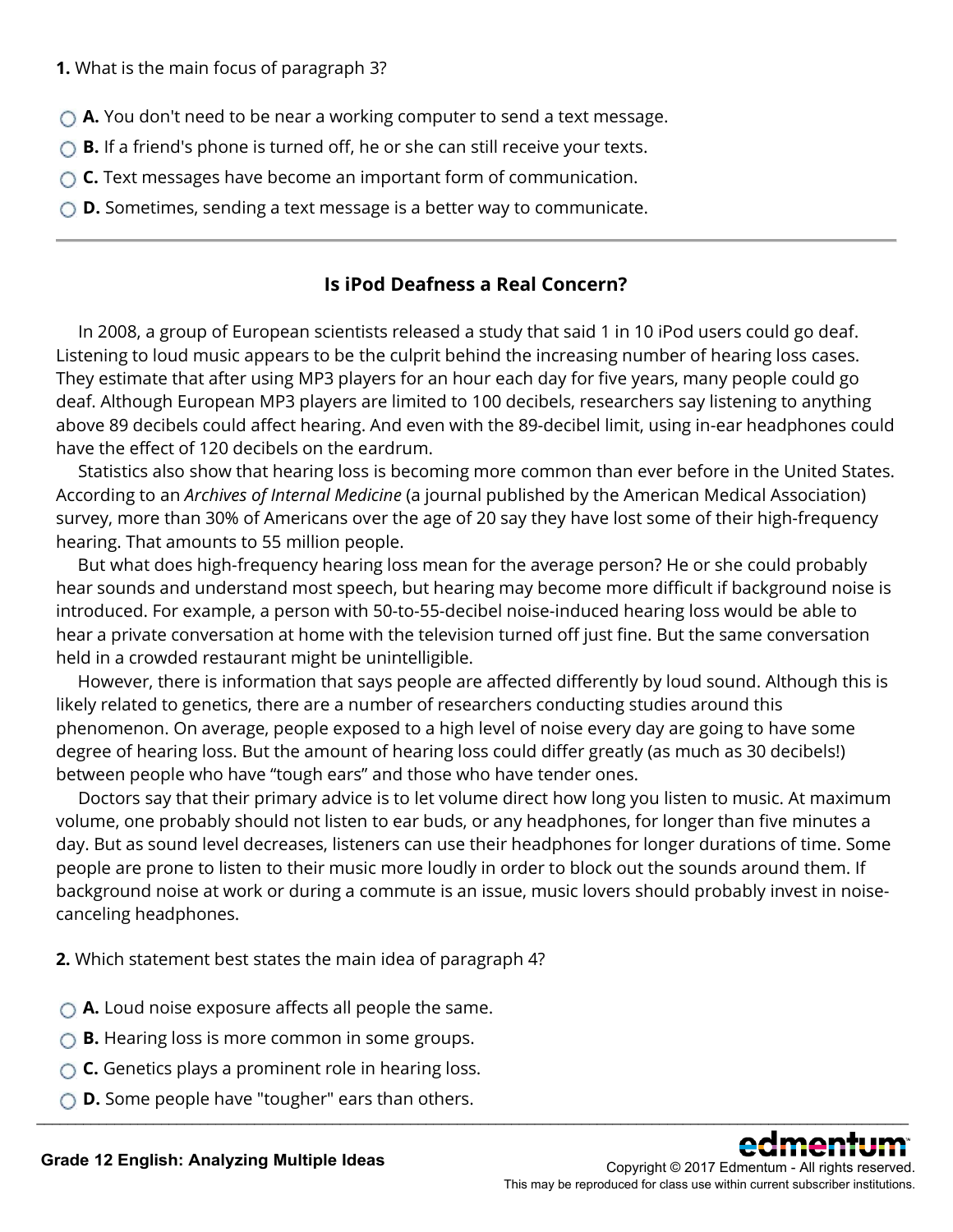Believe it or not, some of the most important political movements have been sparked by people in their 20s or younger. Student activism is work that has been done by students to encourage change—be it political, environmental, or social. Some young protestors and advocates say adding the "student" label to their activist titles is another form of oppression. Even so, it is clear that education centers around the world have seen students united.

 In Indonesia, students have been the first to stage protests demanding government change at several points during history. In 1928, Sumpah Pemuda (the Youth Pledge) protested colonization. During the 1960s, several student groups called for then-President Sukarno to remove Communists from his government. They also called for his resignation, and he eventually stepped down in 1967. Sukamo was replaced by Army General Suharto, and in 1998, students led demonstrations that voiced discontent with him and eventually lead to his downfall.

 Students in the United Kingdom have been involved in politics since the 1880s when student representative councils were formed. Union organizations were formed to represent students' interests, and they eventually became a part of the National Union of Students that was formed in 1921. The Vietnam War and racism prompted student activism at British universities during the 1960s. In 1965, students protested the Vietnam War outside of the American Embassy in Edinburgh. In 1966, the Vietnam Solidarity Campaign and the Radical Student Alliance were both formed, and the London School of Economics saw the first student sit-in. As a result, more than 100,000 students rallied around the nation.

 As far back as the 1930s, the American Youth Congress was involved in protests against racial discrimination and lobbyied Congress for support of youth programs. First Lady Eleanor Roosevelt is said to have been a major supporter of the AYC. In the 1960s, the Student Nonviolent Coordinating Committee and Students for a Democratic Society and other organizations were outlets for political activism. The largest American student strike took place in 1970 as students rallied in response to the shootings at Kent State University and America's invasion of Cambodia. Modern students have become active in anti-war protests with organizations like the Campus Antiwar Network.

 One thing's for sure, student activism is still alive and thriving all around the world. Today's student movements vary greatly and include students from elementary school to graduate school. They encompass all races, socioeconomic backgrounds, and political viewpoints. Prominent issues include student rights, school funding, drug policy reform, anti-racism education, and campus workers' rights.

**3.** What is the main idea of this passage?

- **A.** Students in Indonesia have been responsible for two presidents stepping down.
- ◯ **B.** Many activists feel being labeled as "students" is another form of oppression.
- ◯ **C.** Student activists have made major impacts on countries around the world.
- **D.** The United Kingdom has the longest record of student activist involvement.

**4.** What is the main idea of paragraph 5?

- **A.** Students as young as elementary school age are getting involved in the student activism movement.
- **B.** Today's student movement has different concerns than those of the past and is much less effective.
- ◯ **C.** Student activism is still taking place across cultural and social boundaries all around the world.
- ◯ **D.** Student rights and anti-racism education are new issues that modern students have to deal with. \_\_\_\_\_\_\_\_\_\_\_\_\_\_\_\_\_\_\_\_\_\_\_\_\_\_\_\_\_\_\_\_\_\_\_\_\_\_\_\_\_\_\_\_\_\_\_\_\_\_\_\_\_\_\_\_\_\_\_\_\_\_\_\_\_\_\_\_\_\_\_\_\_\_\_\_\_\_\_\_\_\_\_\_\_\_\_\_\_\_\_\_\_\_\_\_\_\_\_\_\_\_\_\_\_\_\_\_\_\_\_\_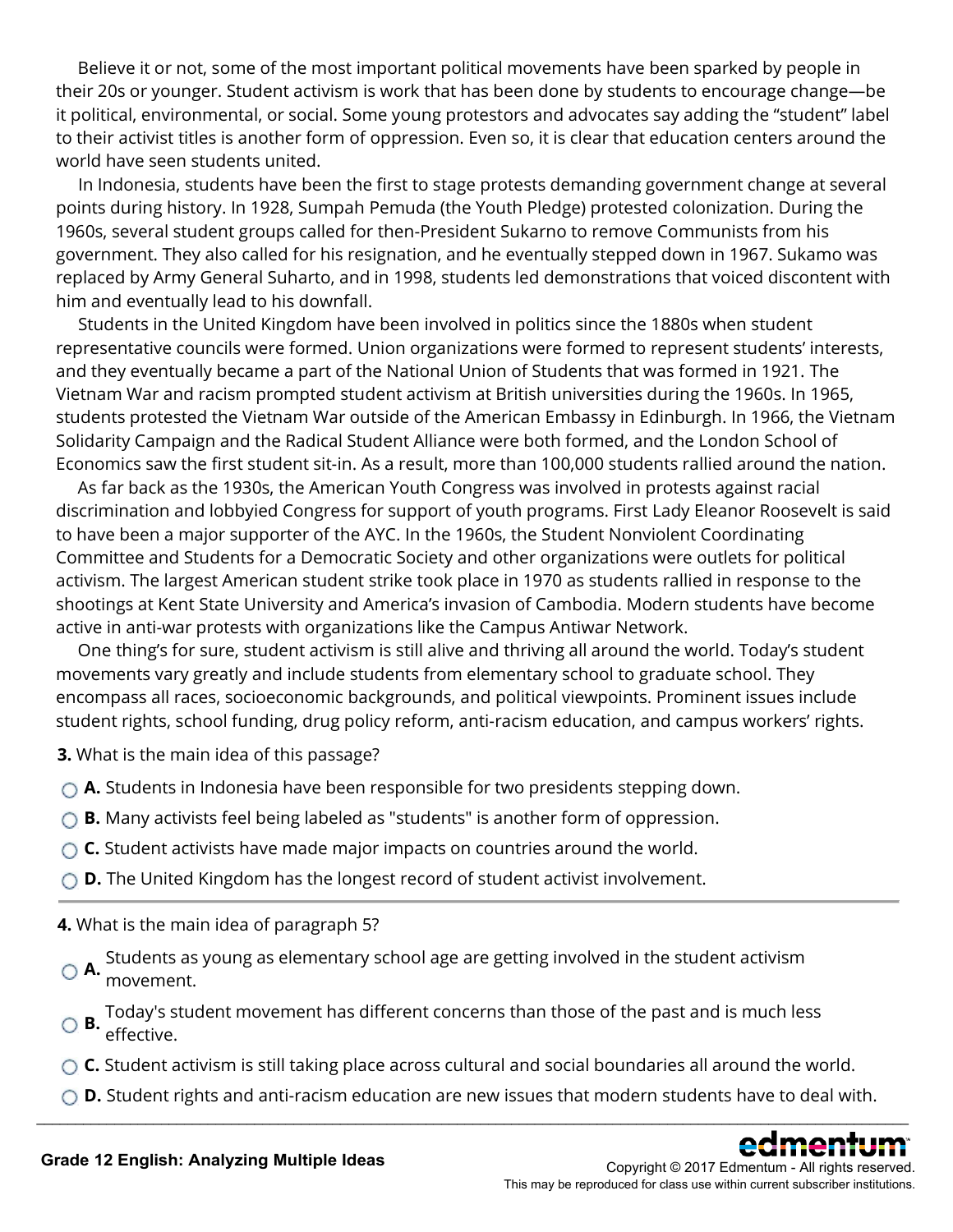### **There is No Such Thing as "Enough Sleep"**

 Most research reveals that there is not an exact amount of sleep that works for every person. Different age groups need different amounts of sleep, and some individuals need more sleep than others. Some researchers have compared the need for sleep to other genetic characteristics that can vary in people who are the same age and gender.

 Two factors that play a major role in the amount required for productivity and happiness are *basal sleep need* and *sleep debt*. *Basal sleep need* is the amount of sleep that our bodies need on a regular basis for us to perform our absolute best. *Sleep debt* is an accumulation of all the sleep that is lost as a result of poor sleep habits, illness, interrupted sleep, and other factors. A couple of studies suggest that the basal sleep need for healthy adults is seven or eight hours a night. But, because of sleep debt, someone can fulfill his or her basal sleep need several nights in a row and still wake up sleepy. The good news is that some research suggests that sleep debt can eventually be reduced.

 Not getting enough sleep can limit your productivity and memory, and it can lead to serious health issues, as well as place you and those around you in danger. Sleep deprivation has been linked to motor vehicle accidents and increased risk for obesity, diabetes, heart problems, and psychiatric problems like depression.

 However, some research suggests that getting *too much sleep* could also lead to health issues. Diabetes, heart disease, and increased mortality rates have all been observed in conjunction with oversleeping. It is important, however, to note that in many cases, depression and low socioeconomic status have also been closely linked with oversleeping. As a result, it is hard to say that oversleeping was the primary cause of health problems. It could be a combination of these factors that lead to health risks.

 The best way to determine how much sleep you need is to examine what your body is saying. Are you happy and productive after sleeping seven hours? Do you depend on caffeine to stay alert during the day? Do you feel sleepy when you are driving? Depending on your answers to these questions, there are a few things you can do to improve your quality of sleep: Create a consistent schedule. Go to bed and wake up at the same time every day, even on weekends. Start a routine. Start preparing for bed by taking a hot shower or listening to soothing music about an hour before you plan to fall asleep. Sleep on a comfortable mattress and pillows in a cool, dark room. Avoid watching TV or using a computer in bed. Use your bedroom just for sleeping.

 Although it is difficult to say how much an individual needs, there are a few guidelines that most sleep experts agree on. These could be useful for people who struggle to get enough sleep. Newborns should average between 12 and 18 hours of sleep while infants probably need to get 14 to 15 hours of sleep. Toddlers, ages 1 to 3, need between 12 and 14 hours a night. Preschoolers should get 11 to 13 hours of sleep, and school-aged children need to sleep 10 to 11 hours every night. Experts say teens should sleep between 8.5 and 9.25 hours. Adults should be sleeping 7 to 9 hours a night.

 Make sleep a priority instead of treating it like something you do after everything else is done. Chances are you will see an improvement in your attitude and productivity levels after you figure out how much sleep is enough for you.

**5.** What is the main idea of this passage?

- **A.** The amount of sleep needed for productivity varies by person.
- ◯ **B.** Parents should make sure infants get 14 to 15 hours of sleep.
- ◯ **C.** Not getting enough sleep puts people at risk for health issues.
- $\bigcirc$  **D.** Basal sleep need is the most important factor in resting enough.

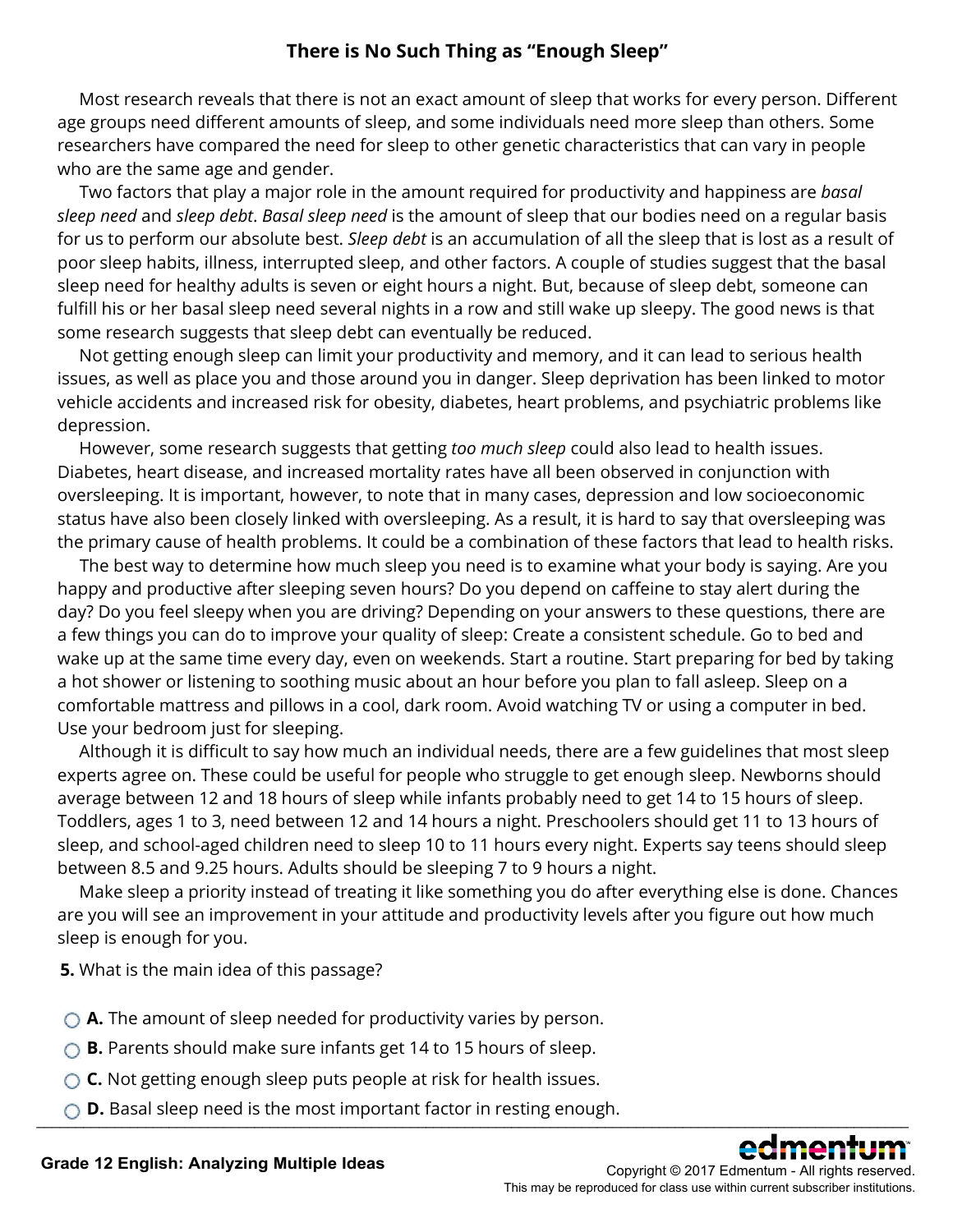- **6.** What is the main idea of paragraph 5?
- ◯ **A.** Setting up a sleep schedule and following a bedtime routine will ensure you get enough sleep.
- **B.** It is important to avoid watching TV or listening to music right before you go to bed at night.
- ◯ **C.** Everyone should sleep on a comfortable mattress and soft pillows in a cool room every night.
- **D.** Listening to his or her body is the best way for each person to start developing a sleep routine.

\_\_\_\_\_\_\_\_\_\_\_\_\_\_\_\_\_\_\_\_\_\_\_\_\_\_\_\_\_\_\_\_\_\_\_\_\_\_\_\_\_\_\_\_\_\_\_\_\_\_\_\_\_\_\_\_\_\_\_\_\_\_\_\_\_\_\_\_\_\_\_\_\_\_\_\_\_\_\_\_\_\_\_\_\_\_\_\_\_\_\_\_\_\_\_\_\_\_\_\_\_\_\_\_\_\_\_\_\_\_\_\_

**7.** What is the main focus of paragraph 4?

- **A.** Depression and low socioeconomic status can cause sleeplessness.
- **B.** Socioeconomic status can be a major contributing factor to depression.
- ◯ **C.** Getting too much sleep might be linked to serious health issues.
- **D.** Diabetes is linked to several health factors, including oversleeping.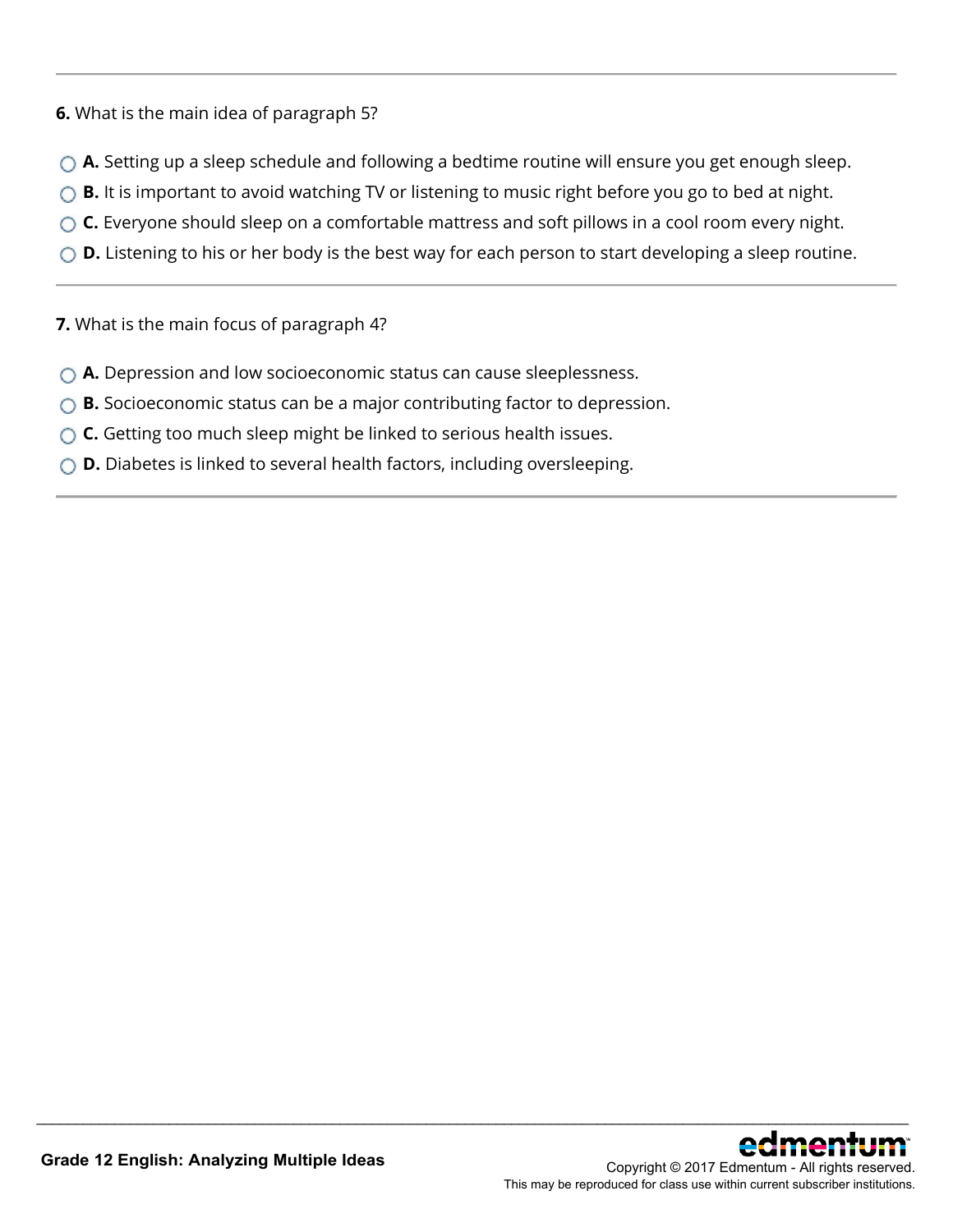### **Is iPod Deafness a Real Concern?**

 In 2008, a group of European scientists released a study that said 1 in 10 iPod users could go deaf. Listening to loud music appears to be the culprit behind the increasing number of hearing loss cases. They estimate that after using MP3 players for an hour each day for five years, many people could go deaf. Although European MP3 players are limited to 100 decibels, researchers say listening to anything above 89 decibels could affect hearing. And even with the 89-decibel limit, using in-ear headphones could have the effect of 120 decibels on the eardrum.

 Statistics also show that hearing loss is becoming more common than ever before in the United States. According to an *Archives of Internal Medicine* (a journal published by the American Medical Association) survey, more than 30% of Americans over the age of 20 say they have lost some of their high-frequency hearing. That amounts to 55 million people.

 But what does high-frequency hearing loss mean for the average person? He or she could probably hear sounds and understand most speech, but hearing may become more difficult if background noise is introduced. For example, a person with 50-to-55-decibel noise-induced hearing loss would be able to hear a private conversation at home with the television turned off just fine. But the same conversation held in a crowded restaurant might be unintelligible.

 However, there is information that says people are affected differently by loud sound. Although this is likely related to genetics, there are a number of researchers conducting studies around this phenomenon. On average, people exposed to a high level of noise every day are going to have some degree of hearing loss. But the amount of hearing loss could differ greatly (as much as 30 decibels!) between people who have "tough ears" and those who have tender ones.

 Doctors say that their primary advice is to let volume direct how long you listen to music. At maximum volume, one probably should not listen to ear buds, or any headphones, for longer than five minutes a day. But as sound level decreases, listeners can use their headphones for longer durations of time. Some people are prone to listen to their music more loudly in order to block out the sounds around them. If background noise at work or during a commute is an issue, music lovers should probably invest in noisecanceling headphones.

- **8.** What is main focus of this passage?
- **A.** People who use commercial airlines for travel and commute using public transportation are more  $\bigcirc$  **A.** likely to lose their hearing.
- **B.** The best way to avoid iPod deafness is to purchase a set of noise-canceling headphones and use them sparingly.
- **C.** iPod deafness is an issue that is largely limited to the United Kingdom because of the MP3 player restriction in place there.

**D.** Listeners should consider both the volume of their music and the length of time spent listening to **D.** it to avoid hearing to

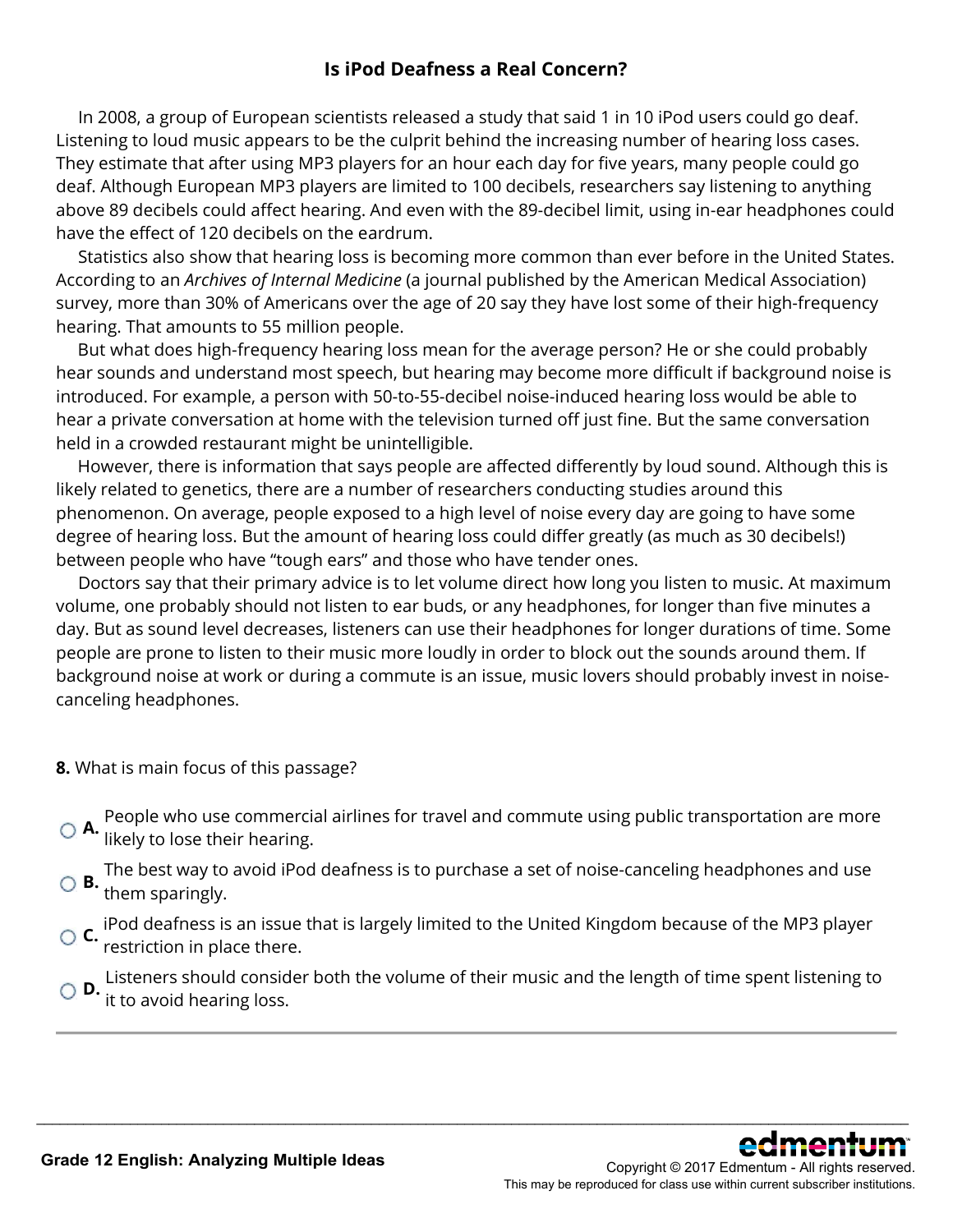- **9.** What is the main focus of paragraph 3?
- **A.** Loud background noise is one cause of high-frequency hearing loss in some people.
- **B.** One way to avoid high-frequency hearing loss is to not eat at crowded restaurants.
- ◯ **C.** High-frequency hearing loss can affect people's ability to hear over background noise.

\_\_\_\_\_\_\_\_\_\_\_\_\_\_\_\_\_\_\_\_\_\_\_\_\_\_\_\_\_\_\_\_\_\_\_\_\_\_\_\_\_\_\_\_\_\_\_\_\_\_\_\_\_\_\_\_\_\_\_\_\_\_\_\_\_\_\_\_\_\_\_\_\_\_\_\_\_\_\_\_\_\_\_\_\_\_\_\_\_\_\_\_\_\_\_\_\_\_\_\_\_\_\_\_\_\_\_\_\_\_\_\_

◯ **D.** People with high-frequency hearing loss can still enjoy loud dinner conversation.

**10.** What is the main idea of paragraph 2?

- **A.** The *Archives of Internal Medicine* produces studies.
- **B.** High-frequency hearing loss may not affect daily life.
- **C.** Hearing loss is becoming a big problem in the U.S.
- **D.** Different people are affected by loud sound differently.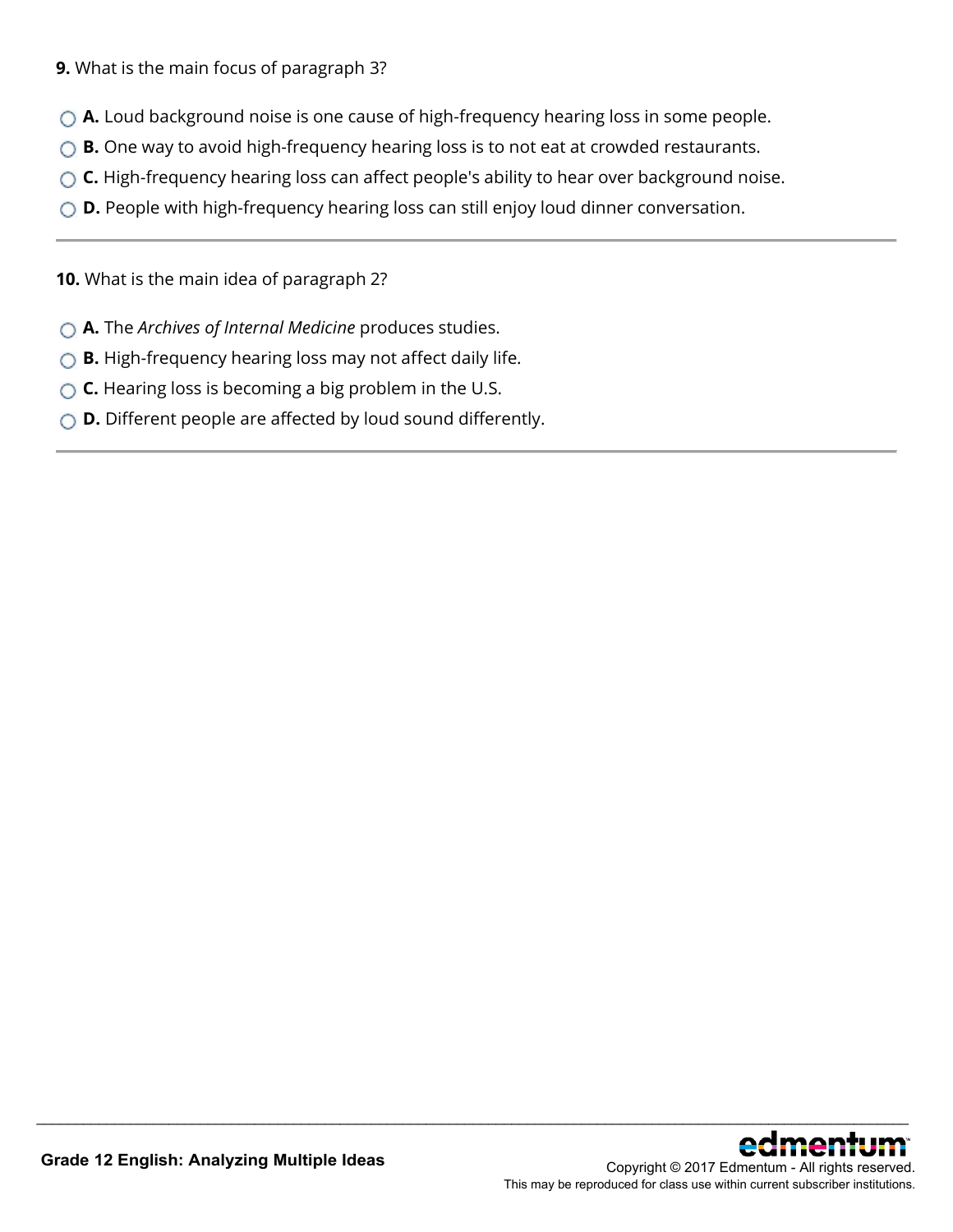# **Answers: Analyzing Multiple Ideas**

- 1. D
- 2. D
- 3. C
- 4. C
- 5. A
- 6. D 7. C
- 8. D
- 9. C
- 10. C

# **Explanations**

1. Paragraph 3 is mainly about the advantages that sending a text message can have over making a phone call. The author gives examples of several situations where a text message is a more effective form of communication.

2. The main idea of paragraph 4 is that some people are more affected by loud sounds than others. Those with "tougher" ears are said to experience less hearing loss.

3. The main idea of the passage is that students around the world have affected social, political, economic, and environmental change.

4. Paragraph 5 says that student activism is alive and thriving all around the world. It also states that activists vary in age, political beliefs, race, and socioeconomic status.

5. The main idea of the passage is that there is no exact amount of sleep that will work for every person. Each person's need for sleep can vary based on a number of factors.

6. Paragraph 5 says that the first step to determining how much sleep you need is to listen to your body.

7. The main idea of paragraph 4 is that oversleeping could be a contributing factor to several serious health problems like diabetes, heart disease, and increased mortality rates.

8. The entire passage talks about the role of MP3 players and headphones in causing hearing loss. It reports that doctors suggest that users monitor the amount of time spent listening to music in addition to the volume level in order to avoid going deaf.

9. Paragraph 3 is about how high-frequency hearing loss might affect the average person. Although he or she might hear just fine at home, in crowded environments a person with high-frequency hearing loss may not be able to make out words and speech.

10. The main idea of paragraph 2 is that more Americans than ever before are reporting some form of hearing loss.

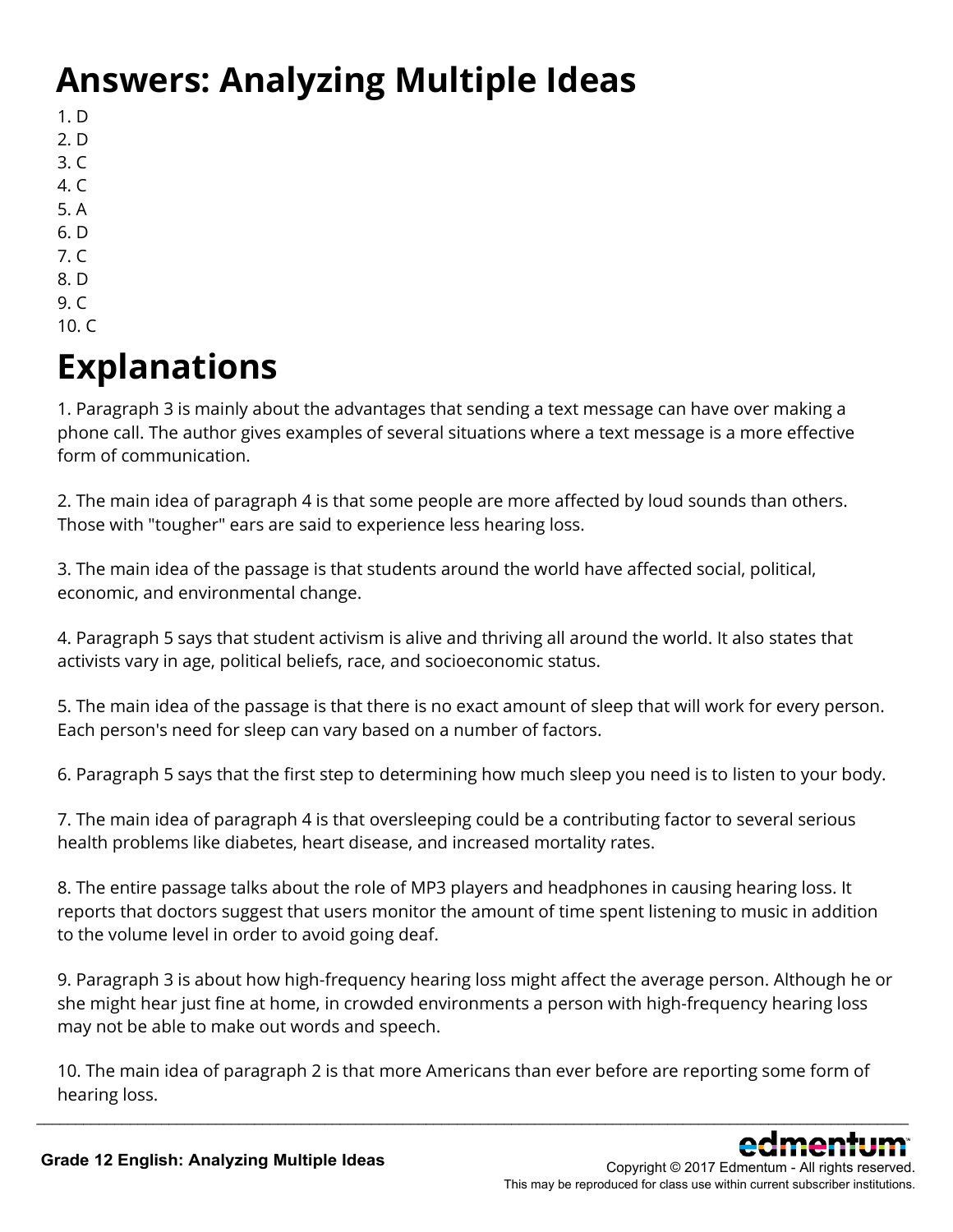## **Grade 12 English: Structuring Text**



 *Pisanice* are elaborately decorated Easter eggs made in Croatia. During Easter, they are given as gifts to young children or other family members. The eggs were once decorated with dyes made from vegetables and other natural sources, but today they are most often painted with synthetic paints. The most common phrase written on *pisanice* is "*Sretan Uskrs*," which means "Happy Easter" in Croatian. Many traditions surrounding this holiday involve *pisanice*. For example, on Easter day, two people will choose eggs and tap them lightly to see which person's egg will crack. The game continues until all the eggs have been cracked but one, and the person who is left with the only solid *pisanice* wins the game.

**1.** Which sentence from the passage shows compare and contrast organization?

- **A.** The game continues until all the eggs have been cracked but one, and the person who is left with the only solid *pisanice* wins the game.
- **B.** For example, on Easter day, two people will choose eggs and tap them lightly to see which person's egg will crack.
- **C.** The eggs were once decorated with dyes made from vegetables and other natural sources, but today they are most often painted with synthetic paints.
- **D.** The most common phrase written on *pisanice* is "*Sretan Uskrs*," which means "Happy Easter" in Croatian.

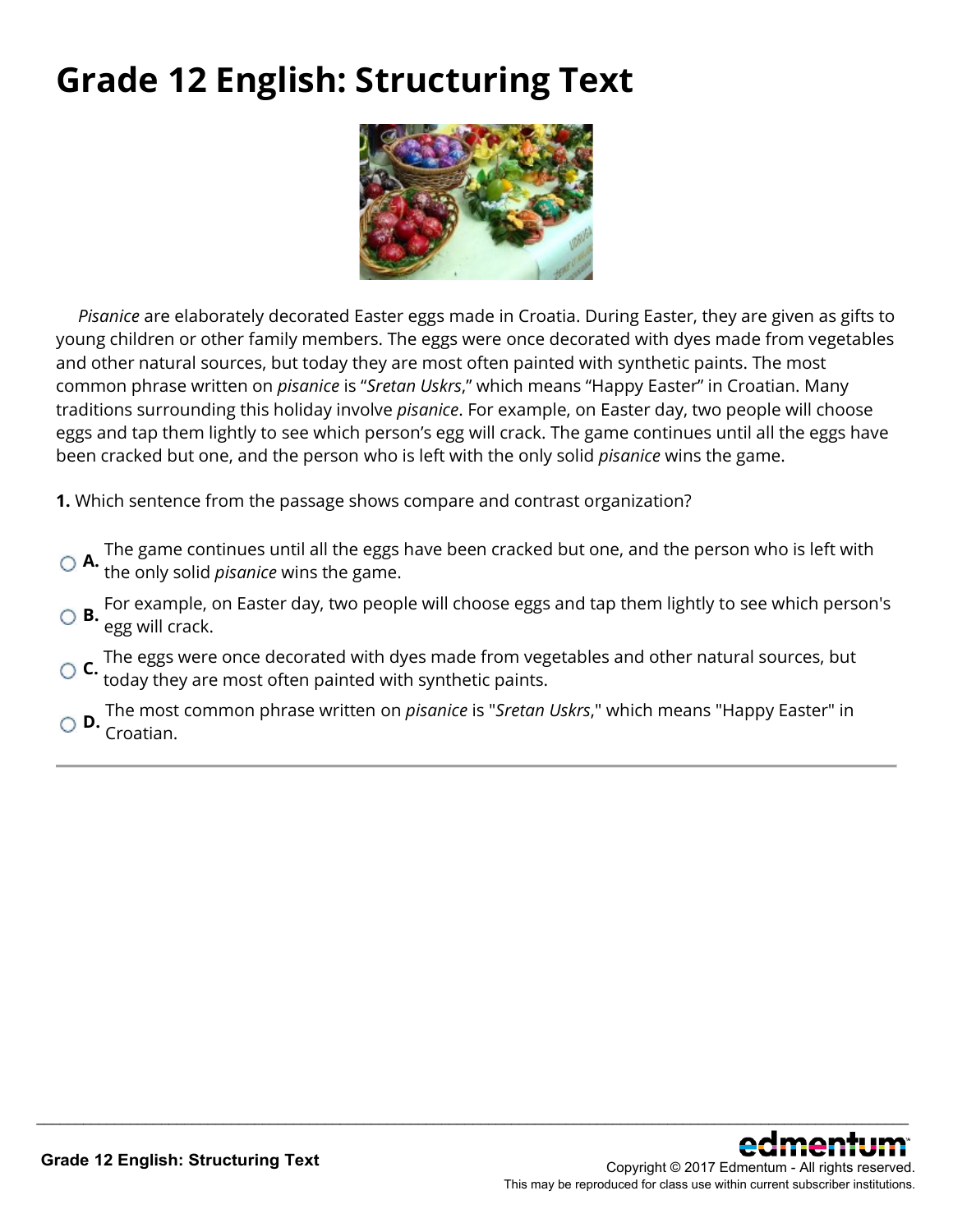

 The American bison is a large, four-footed nomadic grazing animal that once roamed the grasslands of North America in massive herds. Bison are herbivores that can strip an area of land of all vegetation in a short period of time; therefore, they must migrate often in order to prevent starvation. Early explorers and pioneers in North America used the migration routes of bison to travel across the country. Although bison were hunted almost to extinction during the 1880s, they were reintroduced to North America in the first part of the 20th century. Today, it is legal to hunt wild bison in several areas of the United States and Canada, which is due in part to the dangers posed to humans by these animals. Between 1978 and 1992, 56 visitors to Yellowstone National Park were killed or injured by bison.

**2.** Which sentence from the passage is structured according to chronological order?

- **A.** Although bison were hunted almost to extinction during the 1880s, they were reintroduced to North America in the first part of the 20th century.
- **B.** The American bison is a large, four-footed nomadic grazing animal that once roamed the grasslands of North America in massive herds.
- **C.** Bison are herbivores that can strip an area of land of all vegetation in a short period of time; therefore, they must migrate often in order to prevent starvation.
- **D.** Early explorers and pioneers in North America used the migration routes of bison to travel across the country.

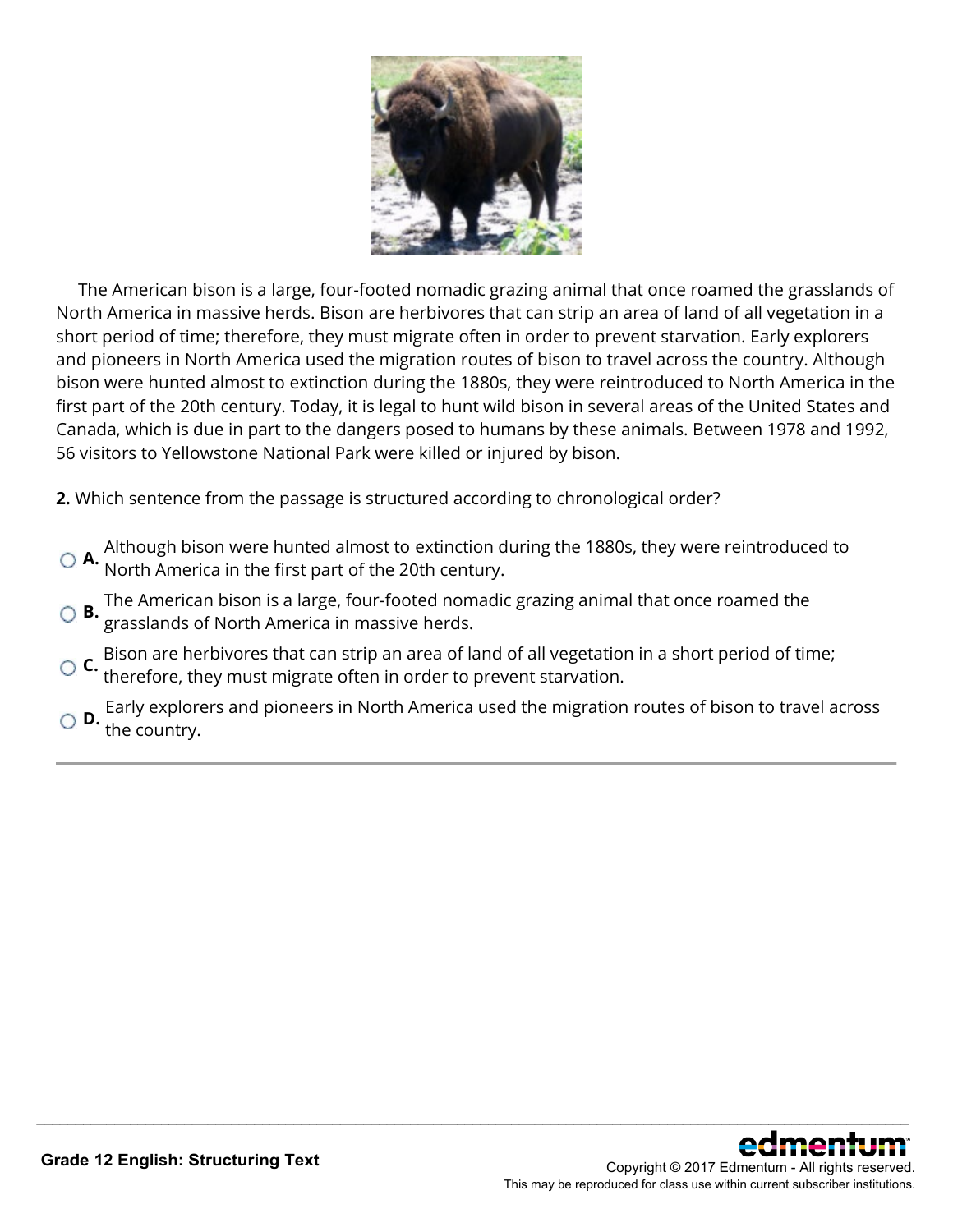In 1884, Hungarian confectioner József Dobos created a delicious dessert that eventually became known worldwide as a Dobos torte. The torte is traditionally made with five layers of sponge cake topped with chocolate buttercream and thin caramel slices. The sides are sometimes dusted with ground almonds, walnuts, or hazelnuts to add additional flavor. A final topping of thick caramel helps the torte stay moist and fresh.

 Dobos torte was first presented to the general public at the National General Exhibition of Budapest in 1885. Soon after the exhibition, the simple but elegant torte became popular around the world as József Dobos traveled across Europe to share his confections. The exact recipe was kept a secret until 1906, when Dobos retired and donated his recipe to the Budapest Confectioners' Chamber of Industry. In the 21st century, Dobos torte is served in upscale hotels, restaurants, and pastry shops around the world.



**3.** How does the organizational structure of the second paragraph support the author's purpose?

- **A.** It explains the gradual decline in popularity of József Dobos' confections.
- ◯ **B.** It describes the effect of the National General Exhibition of Budapest on European history.
- ◯ **C.** It highlights the events that contributed to the popularity of the Dobos torte.
- **D.** It compares pastries made in Budapest to pastries made in other European countries.

 Carrier pigeons are born with natural homing abilities that make them uniquely suited to carry messages. These birds will travel long distances—in some cases as far as 1,000 miles—to return to their home. Messages are rolled up and placed inside a small tube before being tied to the bird's leg, and once the pigeon is released, it will travel directly back to its nest.

 Pigeon post has been employed for thousands of years. Ancient Roman pigeon messengers were used to sustain military communication over long distances, while ancient Greek pigeons were used to proclaim the winner of the Olympic Games.

 During World War I, carrier pigeons were used extensively, and they often delivered messages despite severe injuries. The Confidential Pigeon Service was created in World War II to facilitate the use of homing pigeons in situations where radio silence was vital. Today, carrier pigeons are most often bred for racing, and the sport of pigeon racing has become very popular in the United States and Canada.

**4.** Which sentence from the passage shows compare and contrast organization?

- **A.** Today, carrier pigeons are most often bred for racing, and the sport of pigeon racing has become<br>**A.** very popular in the United States and Canada.
- **B.** Ancient Roman pigeon messengers were used to sustain military communication over long distances, while ancient Greek pigeons were used to proclaim the winner of the Olympic Games.
- **C.** The Confidential Pigeon Service was created in World War II to facilitate the use of homing pigeons in situations where radio silence was vital.
- O D. During World War I, carrier pigeons were used extensively, and they often delivered messages<br>O D. despite severe injuries.

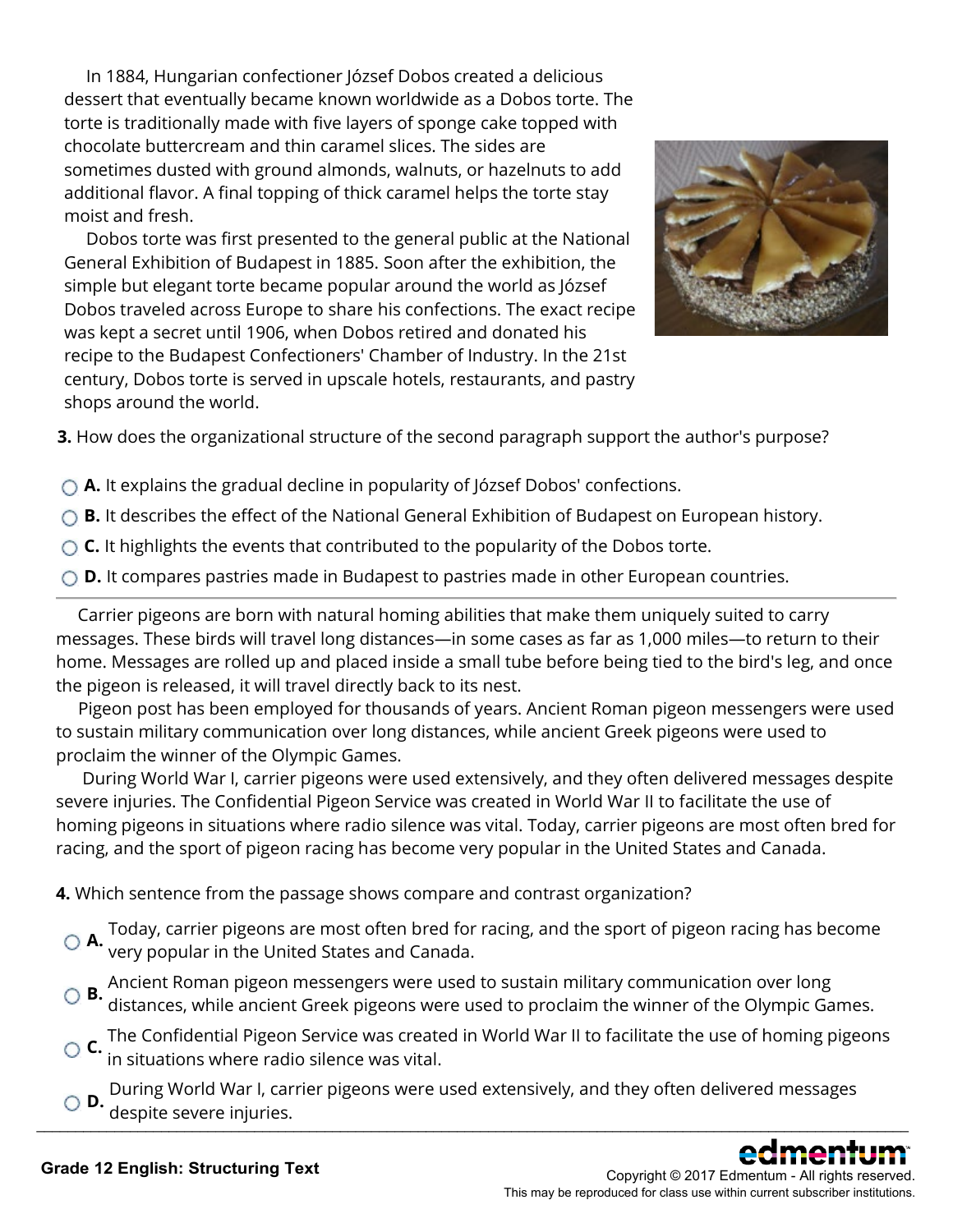

 Both Romania and Bulgaria have similar holiday traditions surrounding the arrival of spring. Mărţişor is an annual Romanian celebration that begins on March 1. The name is taken from the Romanian word for "March" and can refer to the celebration, the month of March, or a decorated string amulet. Decorations are tied to the string mărţişors and they are given as gifts during the celebration to represent friendship, respect, and love. It is popularly believed that decorated mărţişors will bring power and health to those who receive them, and recipients wear their amulets for many months. Although the strings were made from black and white wool for many years, today red and white or blue and white mărţişors can be found.

 In Bulgaria, the beginning of March is celebrated with a holiday called Baba Marta. Bulgarians welcome the upcoming spring by making and sharing martenitsa, which are small decorations made from red and white woven threads. The red and white colors of the martenitsa are thought to help winter pass more quickly and ensure an early spring, and they are also associated with new life and purity. The tassels are given as presents between friends, family members, and colleagues, and they are often worn until spring weather arrives. It is common for Bulgarians to wear more than one martenitsa at a time, and after removal, the tassels are placed on the branches of a blossoming tree.

**5.** The overall structure of this passage can **best** be described as

- **A.** classification.
- **B.** compare and contrast.
- **C.** cause and effect.
- **D.** chronological order.

 The amygdalae are almond-shaped clusters of nuclei located in the human brain. Scientists have determined that these regions play a primary role in the processing of emotional reactions. Further research has revealed that the amygdalae store memories of emotional events within the brain. These "emotional snapshots," as they are referred to by scientists, are stored in synapses located within the nuclei of the amygdalae. Furthermore, fear reactions, such as a fast pulse rate and increased respiration, are controlled by these regions in the human brain.

**6.** Which of the following **best** describes the structure of this passage?

- **A.** chronological order
- **B.** cause and effect
- **C.** compare and contrast
- **D.** definition \_\_\_\_\_\_\_\_\_\_\_\_\_\_\_\_\_\_\_\_\_\_\_\_\_\_\_\_\_\_\_\_\_\_\_\_\_\_\_\_\_\_\_\_\_\_\_\_\_\_\_\_\_\_\_\_\_\_\_\_\_\_\_\_\_\_\_\_\_\_\_\_\_\_\_\_\_\_\_\_\_\_\_\_\_\_\_\_\_\_\_\_\_\_\_\_\_\_\_\_\_\_\_\_\_\_\_\_\_\_\_\_



Copyright © 2017 Edmentum - All rights reserved. This may be reproduced for class use within current subscriber institutions.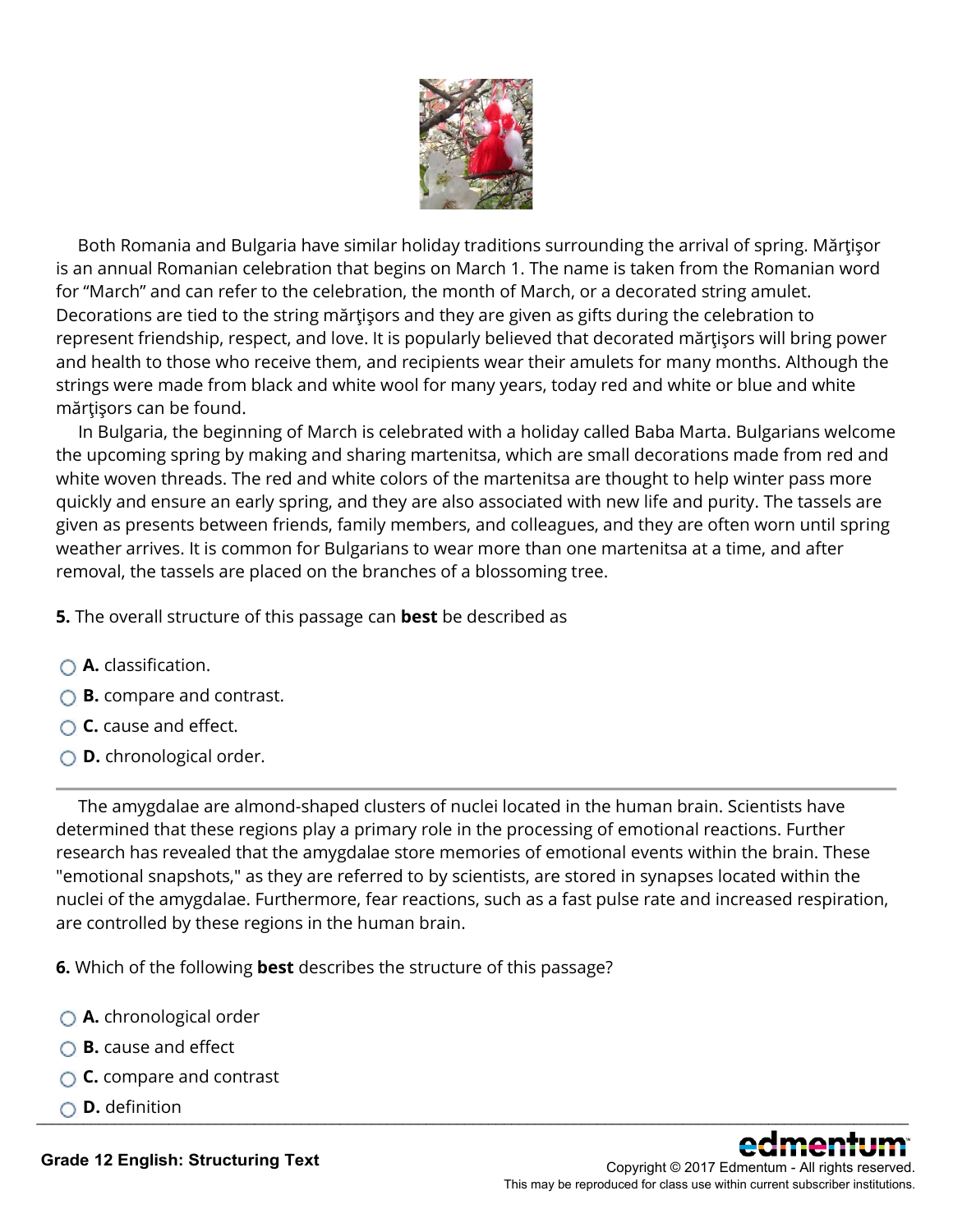The fictional character of Baba Yaga appears in many Russian, Czech, Slovak, and Polish fairy tales. Her name is composed of two elements meaning "old woman" and "fire," and its spelling differs within the various Slavic languages. She is usually portrayed either as an antagonist who tricks, kidnaps, or kills or as a source of guidance and wisdom. Baba Yaga's hut moves through the forest on dancing chicken legs, which makes it difficult for anyone to find her.

 There are two different versions of the folk tale "Vasilisa the Beautiful" that feature Baba Yaga. In the version recorded by Alexander Afanasyev, she challenges a young woman named Vasilisa to perform three impossible tasks. Once the tasks are completed, Baba Yaga provides Vasilisa with the means to destroy her wicked stepsisters. Another version of this story states that Baba Yaga kidnaps Vasilisa and plans to kill her. However, Baba Yaga's servants help the girl escape and turn the witch into a crow. Baba Yaga also appears in several modern books and movies, including *The Uncanny X-Men* and *Bartok the Magnificent*.

**7.** Which sentence from the passage **best** shows cause and effect organization?

- **A.** There are two different versions of the folk tale "Vasilisa the Beautiful" that feature Baba Yaga.
- **B.** Her name is composed of two elements meaning "old woman" and "fire," and its spelling differs **B.** within the vertices of the control of within the various Slavic languages.
- **C.** Baba Yaga's hut moves through the forest on dancing chicken legs, which makes it difficult for anyone to find her.
- **D.** She is usually portrayed either as an antagonist who tricks, kidnaps, or kills or as a source of guidance and wisdom.

 A percussion instrument can be classified as any instrument that produces sound when struck with an implement. The glockenspiel is one example of a percussion instrument. It is composed of a set of bars mounted in a frame and looks similar to a xylophone; however, xylophones have wooden bars that produce sound when struck, and glockenspiel bars are made from metal. Sound is produced from glockenspiels by striking the bars with hard plastic or rubber mallets. When struck, the bars give a highpitched, bell-like sound. Glockenspiels are popular in many different musical forms, including classical, hip hop, and jazz.

**8.** Based on the information in the passage, the xylophone and glockenspiel are similar in which of the following ways?

- **A.** They can both be constructed with plastic or rubber bars.
- **B.** They are both used exclusively in classical music.
- **C.** They both produce high-pitched ringing sounds.
- **D.** They are both composed of a set of bars inside a frame.

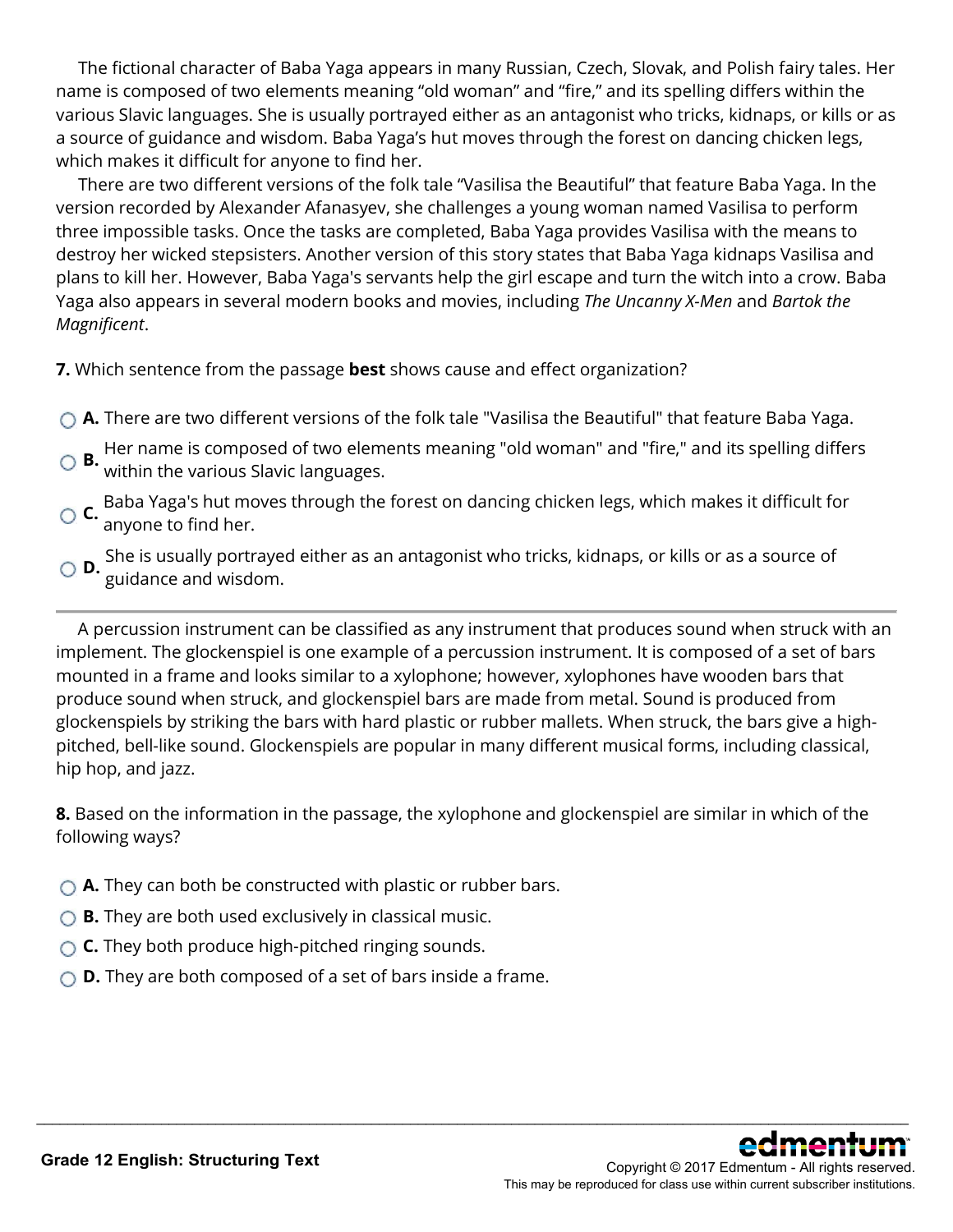The zoetrope is an optical toy which consists of an open drum supported by a single axis. A strip of hand-drawn pictures is placed along the inside of the drum, and as the drum spins, the images appear to move. This optical illusion has historically been attributed to persistence of vision—the theory that states the human eye retains an afterimage on the retina for approximately 1/25 of a second. The zoetrope was popular among children and adults until it was replaced by another optical toy called the praxinoscope. Its popularity further declined when modern cinema was developed in 1895. Optical toys like the zoetrope could not compete with the new medium of cinema, and they were gradually relegated to the dusty shelves of museums and antique stores.

**9.** Why does the author most likely use this organizational pattern?

- **A.** to show a cause and effect relationship between the invention of modern cinema and the decline in popularity of the zoetrope
- **B.** to define the zoetrope as the first form of modern cinema that was equally popular with children and adults
- **C.** to compare and contrast early forms of optical toys with more complex optical toys created after the invention of modern cinema
- **D.** to describe the chronological progression of events from the invention of the first children's toy to the development of modern cinema

 The history of nail polish can be traced all the way back to the ancient Egyptians. Nail color was used to signify social status, and the Egyptians used dyes made from henna to give their fingernails and toenails a reddish-brown hue. Women of higher status, such as Queen Nefertiti, could use vibrant colors on their nails, while lower class women were only allowed to use pale tones.

 During the Chou Dynasty in China, members of the royal family dyed their nails with gold and silver. This time period also produced nail polish made from Arabic gum, egg whites, gelatin, and beeswax, as well as dyes made by crushing flower petals and combining them with alum. Several decades later, during the 15th century, Chinese royalty wore red and black dyes on their nails.

 By the turn of the 19th century, people were tinting their fingers and toes with scented red oils rather than painting them. Many cookbooks in the United States and England contained recipes for making homemade nail dyes. The creation of automobile paint in the 1920s led to the introduction of colored nail enamels that looked similar to the nail polishes available today.

**10.** Which sentence from the passage **best** shows compare and contrast organization?

- **A.** Nail color was used to signify social status, and the Egyptians used dyes made from henna to give their fingernails and toenails a reddish-brown hue.
- **B.** Women of high status, such as Queen Nefertiti, could use vibrant colors on their nails, while lower class women were only allowed to use pale tones.
- **C.** Many cookbooks in the United States and England contained recipes for making homemade nail dyes.
- **D.** During the Chou Dynasty in China, members of the royal family dyed their nails with gold and silver.

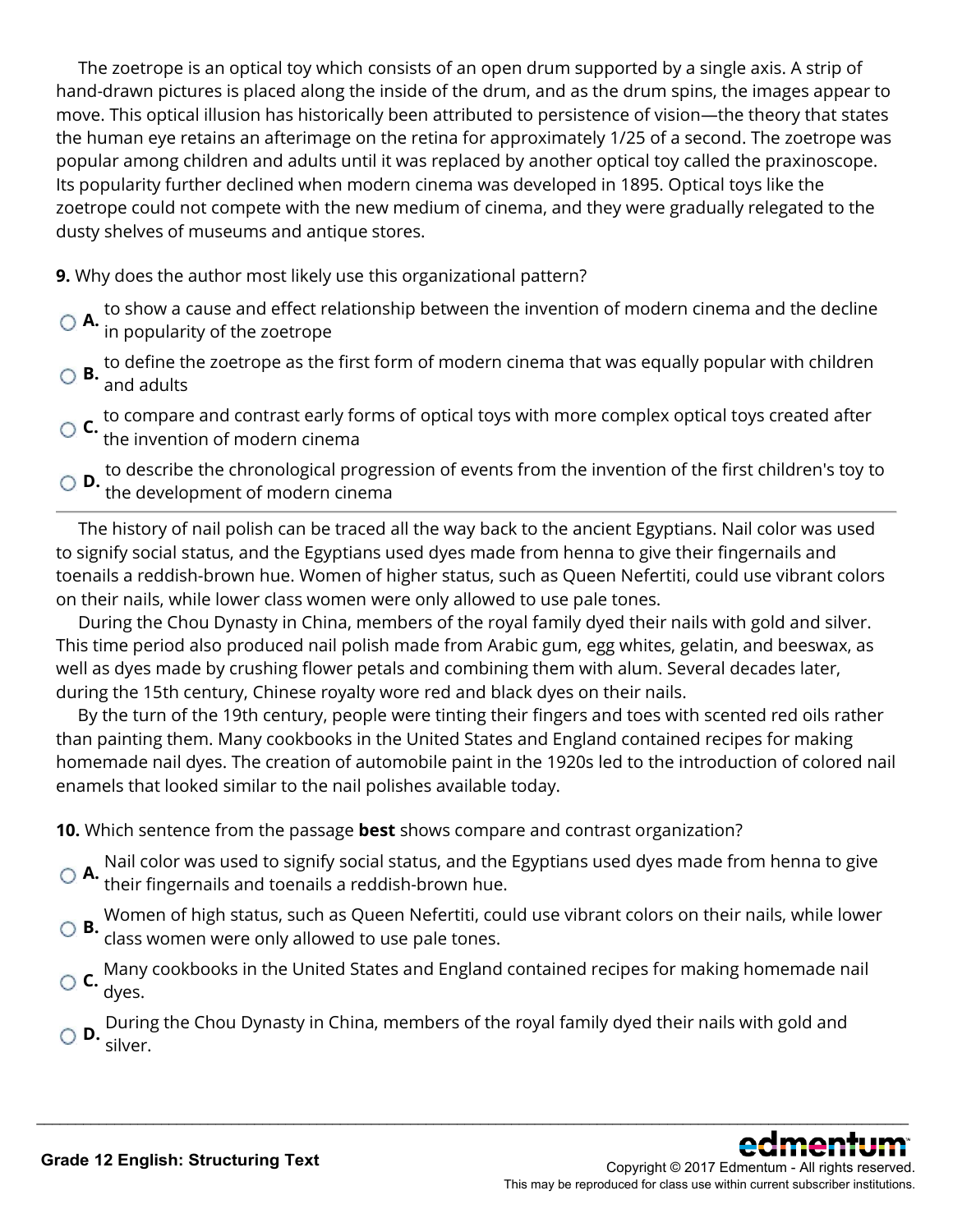## **Answers: Structuring Text**

 $1. C$ 2. A 3. C 4. B 5. B 6. D 7. C 8. D 9. A

10. B

# **Explanations**

1. The sentence "The eggs were once decorated with dyes made from vegetables and other natural sources, but today they are most often painted with synthetic paints" compares egg painting techniques from two different time periods. The information in this sentence is presented in a compare and contrast structure.

2. The sentence "Although bison were hunted almost to extinction during the 1880s, they were reintroduced to North America in the first part of the 20th century" is structured according to chronological order. The author uses this structure to show the changes that occurred in the number of bison over a period of time.

3. The second paragraph of this passage is organized according to chronological order. This organizational structure highlights the progression of events that contributed to the popularity of the Dobos torte.

4. The sentence "Ancient Roman pigeon messengers were used to sustain military communication over long distances, while ancient Greek pigeons were used to proclaim the winner of the Olympic Games" compares the pigeon posts of two ancient civilizations. The author uses a compare and contrast structure to organize this information.

5. This passage provides information about two holidays that take place at the beginning of March. The author compares and contrasts the two holidays and the ornaments, mărţişors and martenitsa, associated with the celebrations.

6. This passage provides a definition of a scientific term. The author describes the amygdalae and provides information about the regions' effect on the human body.

7. The sentence "Baba Yaga's hut moves through the forest on dancing chicken legs, which makes it difficult for anyone to find her" shows a cause and effect relationship. Anyone seeking Baba Yaga will find it difficult because her house moves from one location to another. \_\_\_\_\_\_\_\_\_\_\_\_\_\_\_\_\_\_\_\_\_\_\_\_\_\_\_\_\_\_\_\_\_\_\_\_\_\_\_\_\_\_\_\_\_\_\_\_\_\_\_\_\_\_\_\_\_\_\_\_\_\_\_\_\_\_\_\_\_\_\_\_\_\_\_\_\_\_\_\_\_\_\_\_\_\_\_\_\_\_\_\_\_\_\_\_\_\_\_\_\_\_\_\_\_\_\_\_\_\_\_\_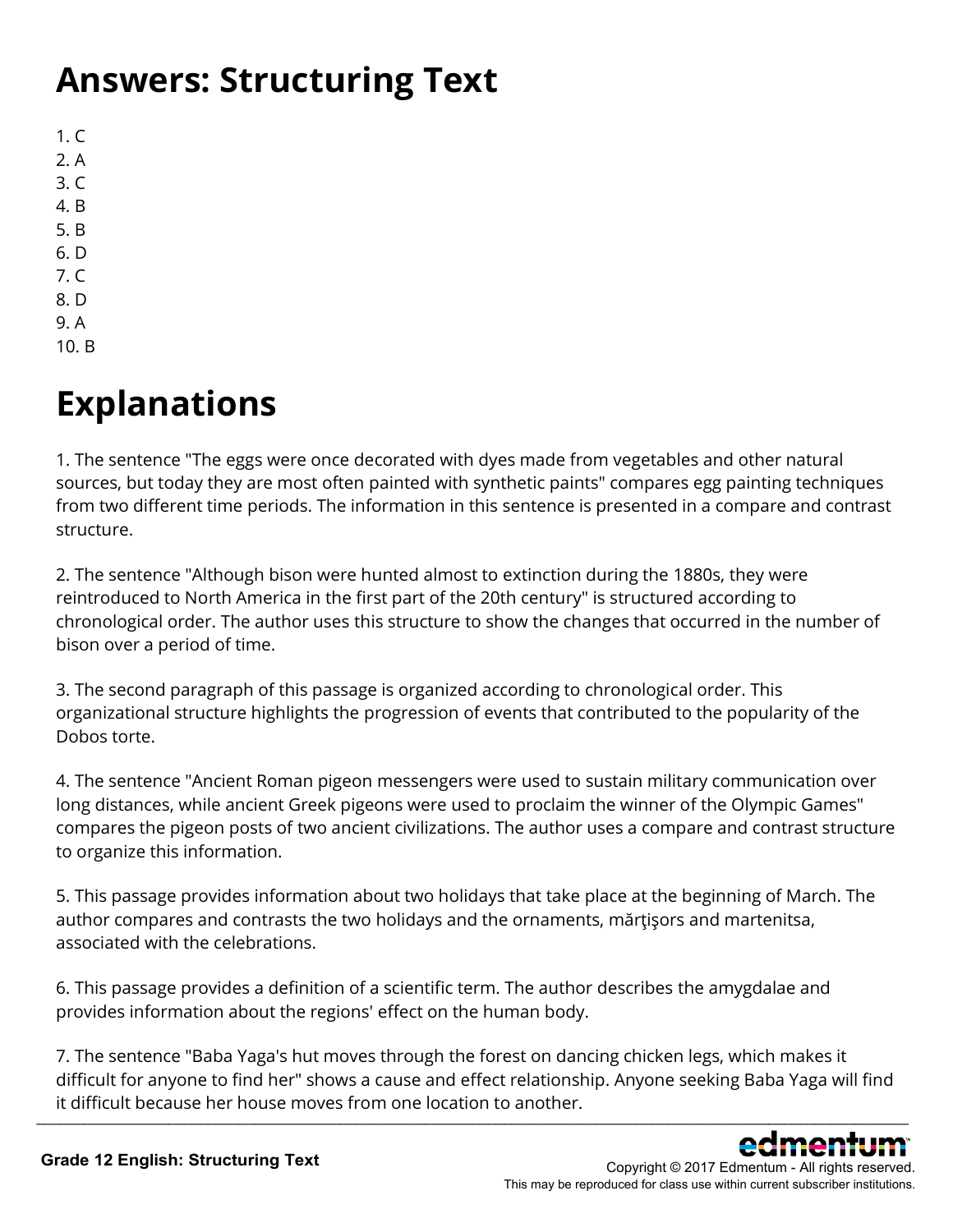8. The passage states that the glockenspiel, which is "composed of a set of bars mounted in a frame," looks similar to a xylophone. The reader can conclude that both glockenspiels and xylophones are composed of a set of bars inside a frame.

9. This passage is organized according to cause and effect. The author describes the declining popularity of optical toys like the zoetrope after the invention of modern cinema.

10. The sentence "Women of high status, such as Queen Nefertiti, could use vibrant colors on their nails, while lower class women were only allowed to use pale tones" compares nail polish used by two different social classes. It provides an example of compare and contrast organization.

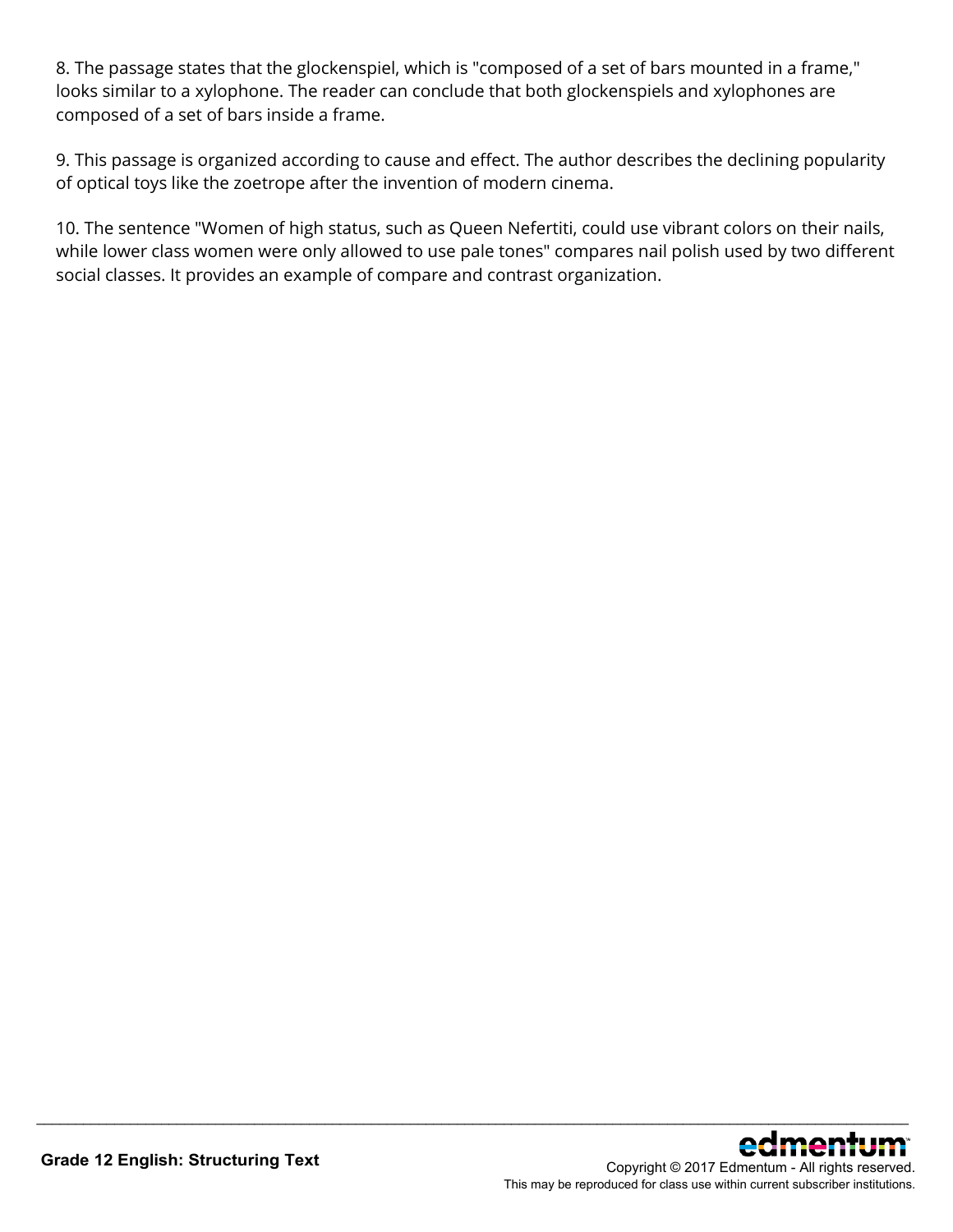# **Grade 12 English: Introducing and Closing Topics**

 Listening to music is a popular pastime, but it may surprise some people to learn that music can heal. In music therapy, a trained therapist uses music to help clients improve or regain their health and quality of life. People with learning disabilities, physical disabilities, brain injuries, or substance abuse problems can all benefit from this unique type of therapy. Some people think they can't participate in music therapy because they don't play a musical instrument or they only like a certain kind of music, but this is not the case. Anyone can become involved in music therapy because therapists tailor each program to their client's individual preferences and personal challenges.

 In the United States, both a bachelor's degree and a master's degree are required for music therapists. Students in music therapy programs learn music theory, music history, and counseling skills. They also practice reading music, playing instruments, and singing. The next step is to become boardcertified, which means that a music therapist must successfully complete course work and an internship at an American Music Therapy Association program and pass the Certifying Board Examination. After finishing their education, certified music therapists can work in hospitals, daycare centers, senior centers, hospice programs, schools, and private practices.

**1.** Which sentence should the author choose to conclude this passage?

- **A.** Music therapy is an interesting and rewarding profession that allows therapists to improve the lives of their patients.
- **B.** In music therapy, it is best to use a wide variety of musical instruments from different countries to engage patients.
- **C.** Music therapy sessions can take place in a one-on-one setting or in a group setting, according to the therapist's discretion.

\_\_\_\_\_\_\_\_\_\_\_\_\_\_\_\_\_\_\_\_\_\_\_\_\_\_\_\_\_\_\_\_\_\_\_\_\_\_\_\_\_\_\_\_\_\_\_\_\_\_\_\_\_\_\_\_\_\_\_\_\_\_\_\_\_\_\_\_\_\_\_\_\_\_\_\_\_\_\_\_\_\_\_\_\_\_\_\_\_\_\_\_\_\_\_\_\_\_\_\_\_\_\_\_\_\_\_\_\_\_\_\_

**D.** The first undergraduate degree program in music therapy was established at Michigan State University in 1944.

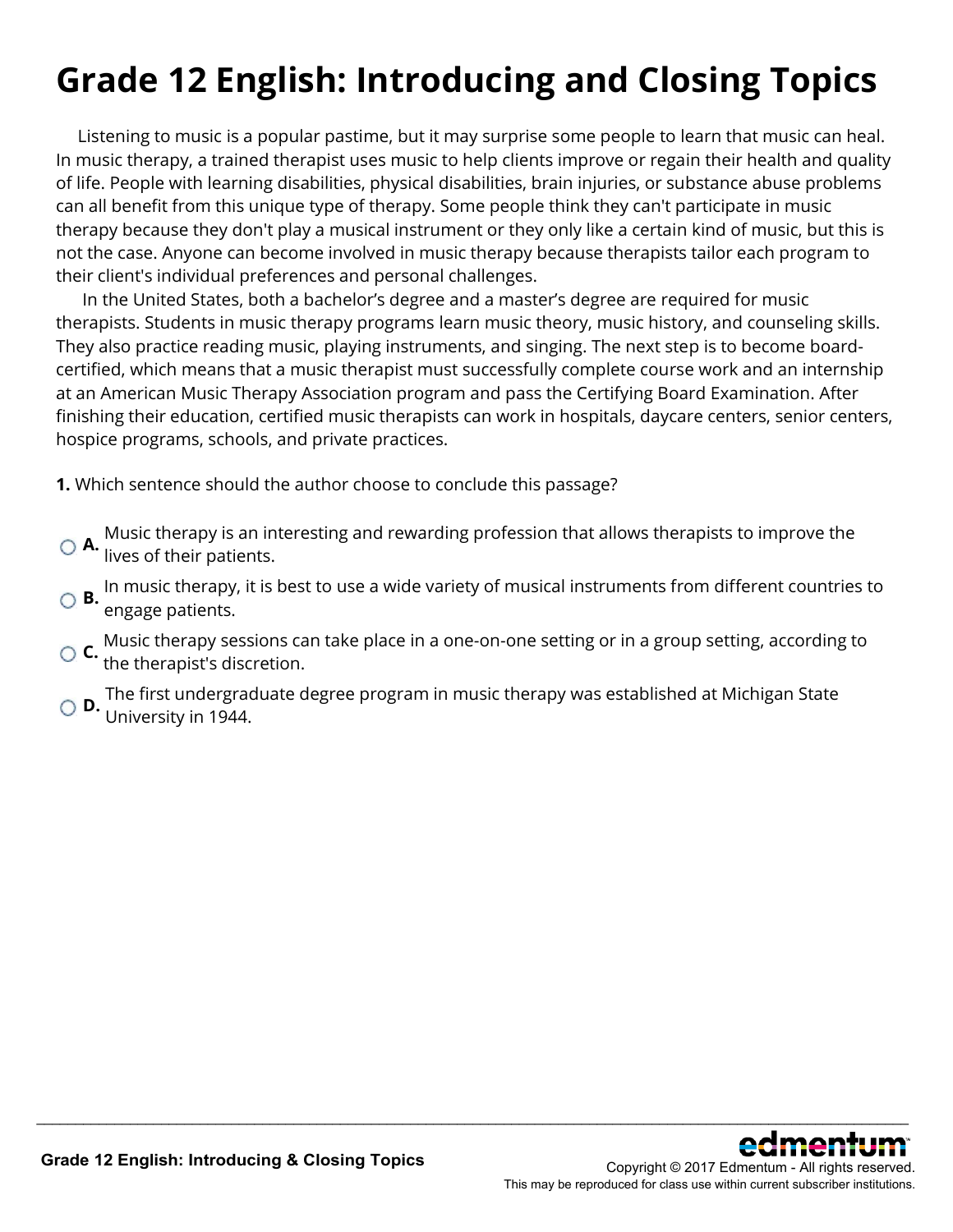Beverley is writing a travel article about the city of Monterey, California. She wants to include the following points in her article:

- 1. Due to Monterey's mild climate, tourists can scuba dive, surf, and kayak year-round.
- 2. Animal lovers will enjoy watching unique animals at the Monterey Bay National Marine Sanctuary.
- 3. People can visit Monterey's original adobe homes, still present on many of the city's street corners.

**2.** Based on the points Beverley would like to include, which of the following would make the **best** topic sentence for her article?

- **A.** Monterey, California has a wide array of activities that will keep any tourist entertained.
- ◯ **B.** Monterey, California is fun, but it is not nearly as enjoyable as San Francisco or Hollywood.
- **C.** If you're visiting Monterey, California, you must check out Fisherman's Wharf and Cannery Row.
- ◯ **D.** If you enjoy the heat and night life, Monterey, California is your perfect vacation destination.

**3.** Based on the points Beverley would like to include, which of the following would make a good topic sentence for a supporting paragraph?

- **A.** Monterey hosts many summer festivals, including the Monterey Seafood Celebration and Fisherman's Days.
- ◯ **B.** The Monterey County Convention and Visitor's Bureau is happy to offer advice on family activities.
- **C.** The Monterey Bay National Marine Sanctuary is the best place to see animals in their natural habitats.
- ◯ **D.** Monterey's business districts are packed with extraordinary shops, inns, hotels, and restaurants.

 The Wieliczka Salt Mine in Poland is one of the oldest salt mines in the world. Although mining was discontinued in 2007, the site is still a popular tourist attraction. There are dozens of statues carved from blocks of salt, and there is an underground chapel and reception room which can be reserved for weddings or other festivities. Approximately 1.2 million tourists visit the mine each year. In 1978, the site was recognized by UNESCO as a World Heritage Site.

**4.** How should the author conclude this paragraph?

**A.** The medieval ruins in the Polish town of Toruń were declared a UNESCO World Heritage Site in 1997.

- **B.** The beautiful town of Wieliczka was founded in 1290 by Duke Premislas II of Poland.
- ◯ **C.** There are many popular tourist sites in Poland, including the beautiful Masurian Lake District.
- ◯ **D.** Visitors to the Wieliczka Salt Mine will be impressed by its interesting exhibits and rich history.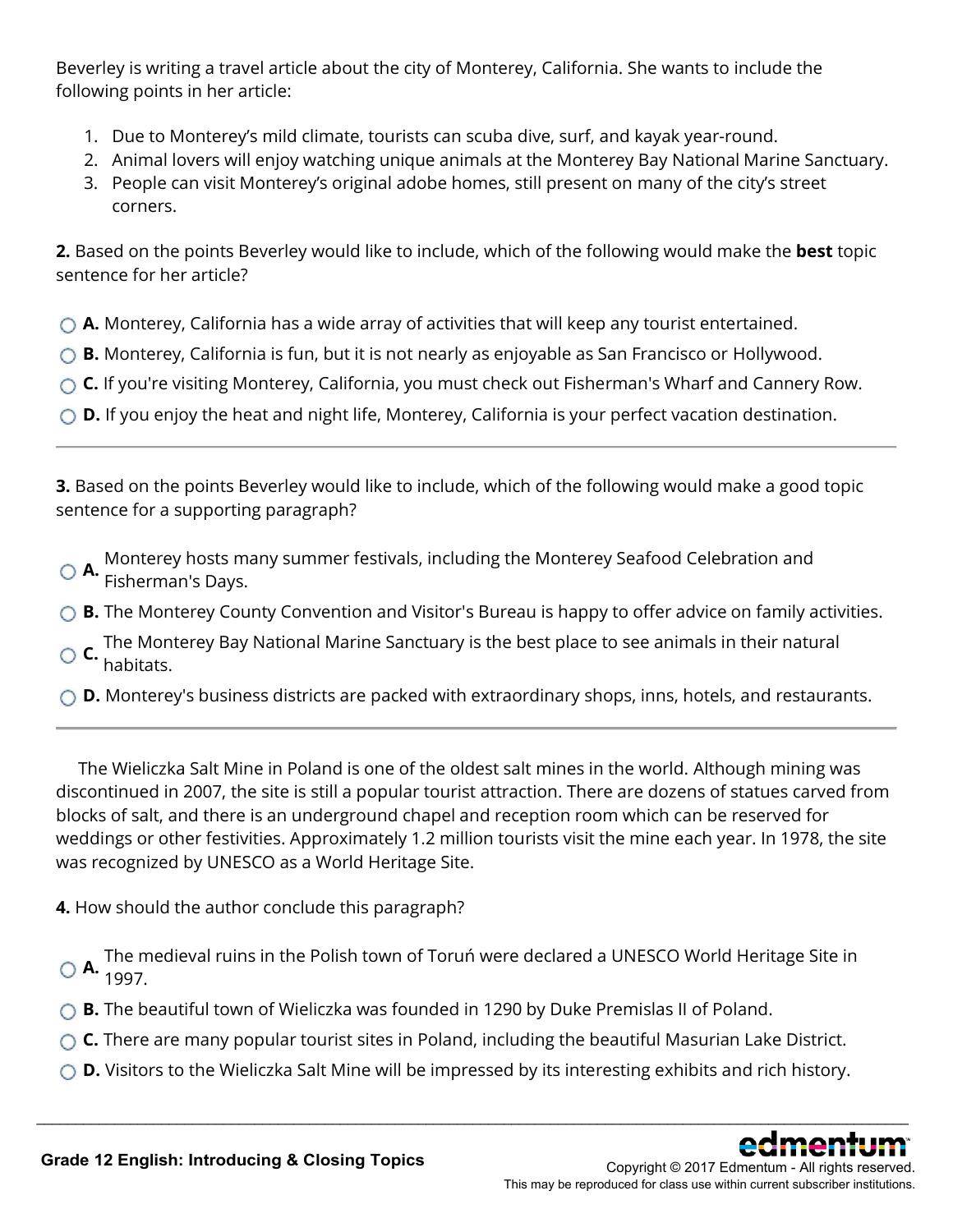#### **Baseball: A Real Game Changer**

 Over the centuries, the rules of various sports have been altered to make the sports fair, logical, and more challenging, thus changing the very idea of certain sports as people once knew them. One of the sports to change the most is the classic American pastime of baseball.

 The American version of baseball draws its roots from rounders, a British sport similar to cricket. It is thought to have been brought to the Colonies by the mid-1700s. In this pre-baseball version of the modern sport, the batter hit a ball and ran the bases, similar to any baseball game you might watch on television. However, the number of bases on the field was not yet established, so a player might run one, two, three, four, or even five bases depending on the game. Not only did the batter have to avoid being tagged out (similar to the contemporary rules), he needed to avoid being "plugged"—hit with the ball by another player—a dangerous rule banned in subsequent versions of the game.

 For example, pitching was underhand (more like softball than baseball). In addition, a batter was considered out if the ball was caught on one bounce, as opposed to the contemporary rule of leaving the ball in play until the batter is tagged or safely reaches a base. The standard of nine innings had not yet been established either, with victory awarded to the first team to score 21 runs (referred to as "aces" in Cartwright's era). The hazards of plugging were not yet fully realized, so this practice was still permitted.

 Although the fundamental idea of baseball has remained the same for centuries, the rules and regulations have undergone significant and vital changes. It is fun to wonder what other alterations will be made to popular, modern-day sports over the next few centuries, and what future sports fans will think of the 21st-century versions.

\_\_\_\_\_\_\_\_\_\_\_\_\_\_\_\_\_\_\_\_\_\_\_\_\_\_\_\_\_\_\_\_\_\_\_\_\_\_\_\_\_\_\_\_\_\_\_\_\_\_\_\_\_\_\_\_\_\_\_\_\_\_\_\_\_\_\_\_\_\_\_\_\_\_\_\_\_\_\_\_\_\_\_\_\_\_\_\_\_\_\_\_\_\_\_\_\_\_\_\_\_\_\_\_\_\_\_\_\_\_\_\_

**5.** Which of these sentences would make the **best** topic sentence for paragraph 1?

- **A.** The world of sports is constantly evolving.
- **B.** Baseball fans are a particularly die-hard group.
- ◯ **C.** Not all changes to sports have been good ones.
- **D.** Baseball has always been popular in the U.S.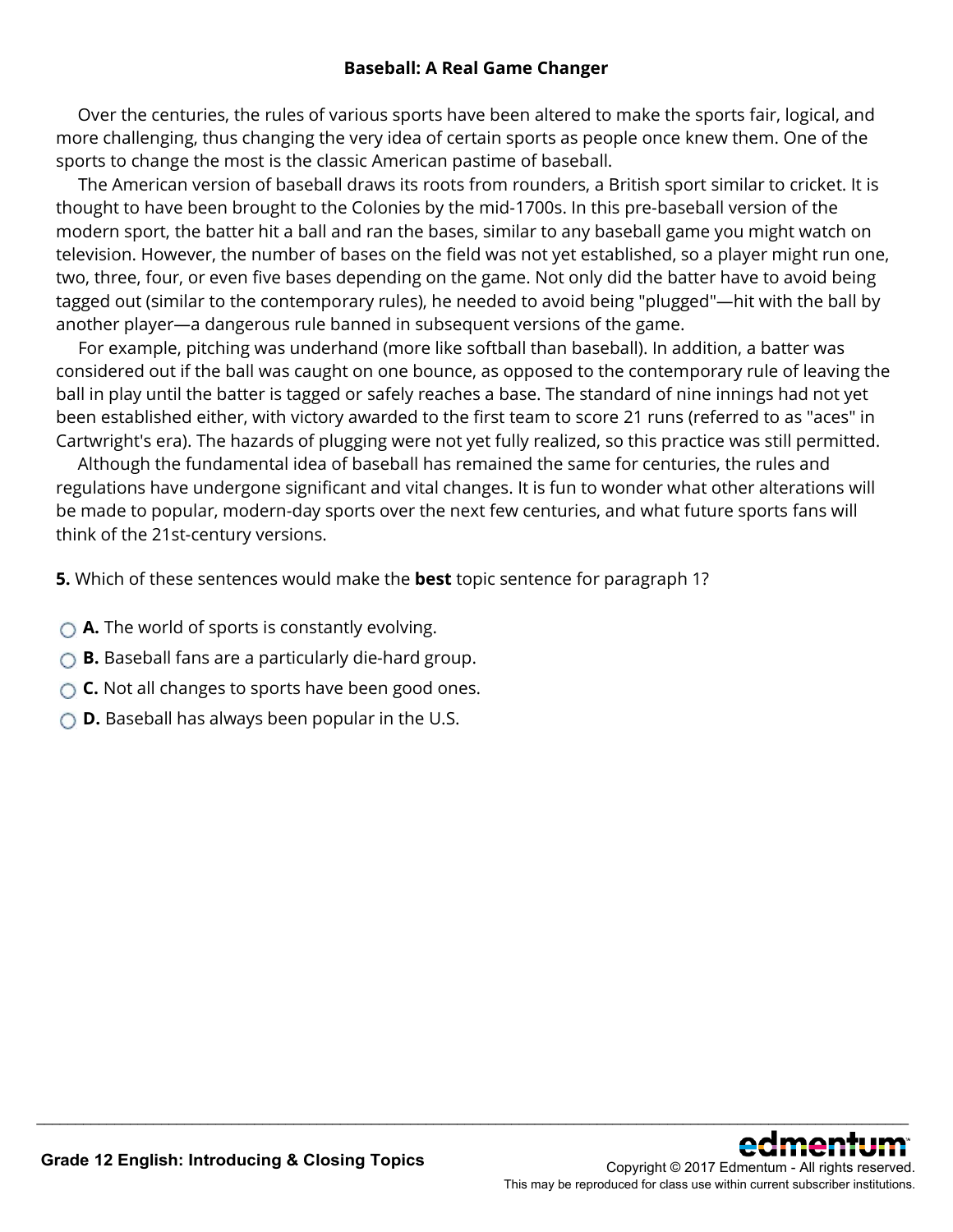Enrico is writing a product critique for a consumer electronics magazine. His article will focus on the BoomBlaster MP3 player by Avitron Electronics. His opening paragraphs are below.

 Although touted by many as "the most stellar and stylish device to hit the MP3 scene," Avitron Electronics' BoomBlaster is more hype than value. Plagued with sluggish download speeds, fuzzy sound quality, limited battery time, and a difficult-to-navigate menu, the BoomBlaster is definitely not the "musthave" product that Avitron would lead consumers to believe.

 It typically takes several minutes to download 10 or 12 tracks. With no indication of what the problem is, the consumer is left wondering if the device is defective, broken, or in need of charging. In addition, the more tracks downloaded to the device, the slower the download speeds, which discourages the consumer from getting the most from the product. For anyone accustomed to near instantaneous downloads, the BoomBlaster will force you to return to your older MP3 player—and possibly return this one to the store.

 The BoomBlaster also has multiple issues in terms of sound. First, the quality of downloads is iffy, at best. The volume sporadically increases and decreases, with no discernible pattern or reason. Whether this is related to the download speed or some other issue, Avitron refuses to comment. Secondly, the "state-of-the-art" ear buds that come with the BoomBlaster are far from impressive, occasionally producing annoying feedback. Unfortunately, they can only be replaced with similar models manufactured by Avitron—convenient for the company, but aggravating for the consumer.

**6.** Which of these sentences would make the **best** topic sentence for paragraph 2?

- ◯ **A.** Anyone interested in speed will be frustrated by the BoomBlaster's horrendous download time.
- **B.** For the past three years, Avitron has been noted for MP3 players that are both durable and trendy.
- ◯ **C.** Most manufacturers of MP3 players produce high-quality devices capable of speedy downloads.
- ◯ **D.** The BoomBlaster is Avitron's newest product, and it has been greatly anticipated by consumers.

**7.** Kathie is writing an expository essay on modern technology. Her thesis is: "Modern technology has saved countless lives, makes access to information easier, and continues to improve education around the world."

\_\_\_\_\_\_\_\_\_\_\_\_\_\_\_\_\_\_\_\_\_\_\_\_\_\_\_\_\_\_\_\_\_\_\_\_\_\_\_\_\_\_\_\_\_\_\_\_\_\_\_\_\_\_\_\_\_\_\_\_\_\_\_\_\_\_\_\_\_\_\_\_\_\_\_\_\_\_\_\_\_\_\_\_\_\_\_\_\_\_\_\_\_\_\_\_\_\_\_\_\_\_\_\_\_\_\_\_\_\_\_\_

Based on this thesis, which of these would make a good topic sentence for Kathie's essay?

- ◯ **A.** There are just as many drawbacks to modern technology as there are benefits.
- ◯ **B.** Modern technology allows people to have easy access to movies and videogames.
- **C.** The advantages of modern technology are as diverse as they are extraordinary.
- **D.** Most people in the U.S. have become far too dependent on modern technology.

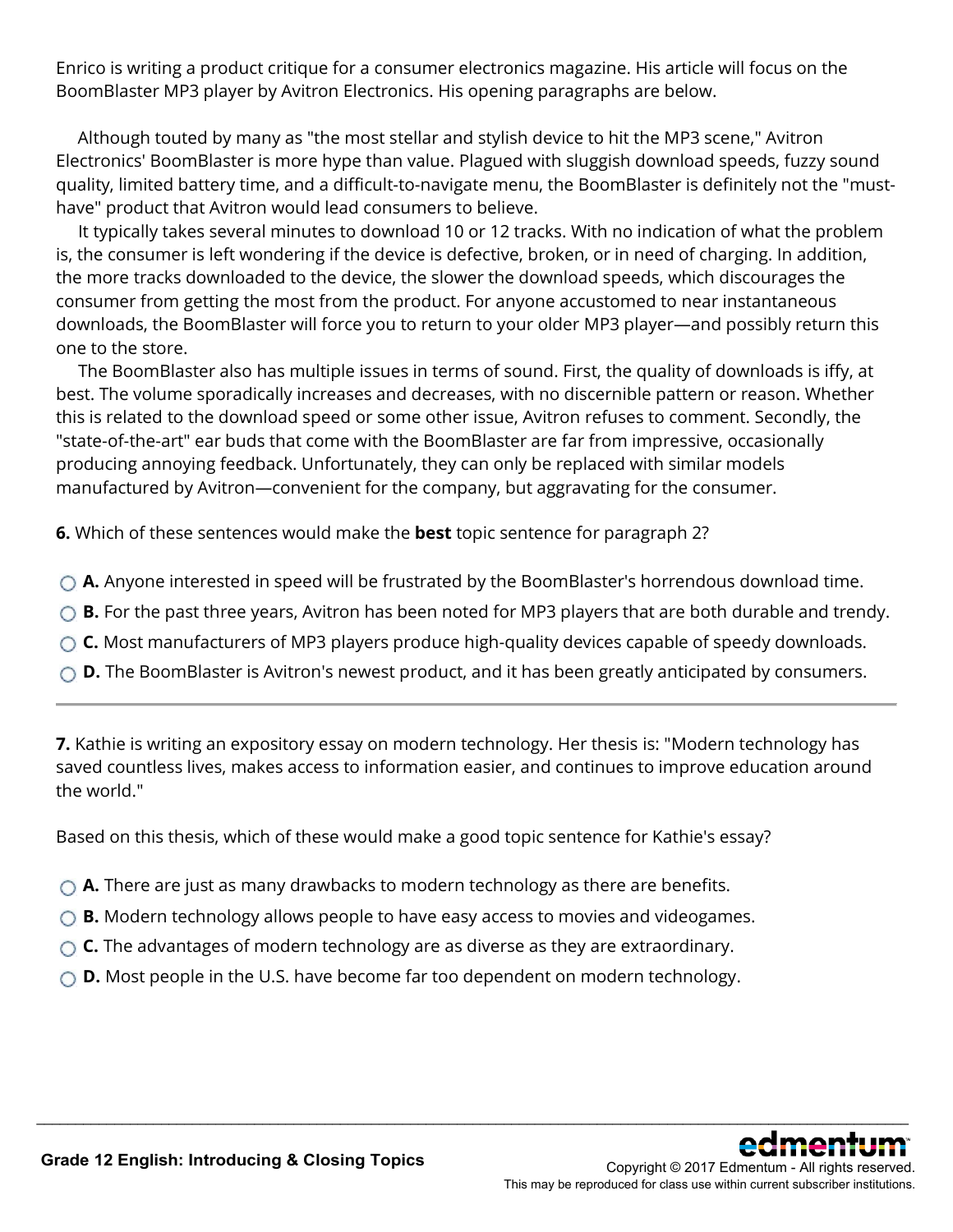

**Guard Llamas** by J. Robbins

 Livestock, such as sheep, cattle, and goats, are vulnerable to many threats, and predation of valuable livestock costs millions of dollars per year. A guard animal lives with a herd or flock to protect the livestock and deter predators. Shepherds, farmers, and ranchers consider the ideal guard animal to be one that is effective, fearless, cost-effective, and easy to maintain. Surprisingly, guard llamas have proven to fit the bill in most circumstances and can be found guarding animals on farms and ranches across the United States and North America.

 Llamas are members of the South American Camelidae family and are used as beasts of burden in many areas of the world. They adapt well to working with humans and to living with livestock. Additionally, llamas react aggressively to members of the Canidae family—including dogs, coyotes, jackals, foxes, and wolves. These attributes make llamas ideal guard animals for a variety of livestock, although they are most widely used to guard sheep. Once llamas become attached to their livestock, they actively protect the animals by chasing, kicking, or spitting at predators.

 In a study conducted by Iowa State University in 1990, llamas were rated as effective guard animals by 80 percent of sheep owners. Many ecologists and wildlife biologists are also pleased with this practice because it provides a non-lethal way to handle predators. Llamas are also a sound investment for shepherds, farmers, and ranchers because they are long-lived (often living up to 20 years), acclimated to a wide variety of climates, and able to graze on the same land as sheep, goats, and cattle.

- **8.** Which sentence **best** concludes this essay?
- **A.** Although they are not 100% successful against predators, guard llamas can be an effective, economic, and ecologically friendly resource to help livestock owners protect their livelihood.
- **B.** Animals such as sheep are vulnerable to predation because they have few natural defenses; worldwide, most sheep deaths are caused by animals from the Canidae family.

It is believed that llamas originated in the central plains of North America many years ago, and they

- **C.** disappeared from the continent for centuries; however, they have since been reintroduced to the U.S. and Canada.
- **D.** Although llamas and camels are both in the Camelidae family, they are very different animals, and llamas lack the large hump on the back that makes camels so distinctive.

\_\_\_\_\_\_\_\_\_\_\_\_\_\_\_\_\_\_\_\_\_\_\_\_\_\_\_\_\_\_\_\_\_\_\_\_\_\_\_\_\_\_\_\_\_\_\_\_\_\_\_\_\_\_\_\_\_\_\_\_\_\_\_\_\_\_\_\_\_\_\_\_\_\_\_\_\_\_\_\_\_\_\_\_\_\_\_\_\_\_\_\_\_\_\_\_\_\_\_\_\_\_\_\_\_\_\_\_\_\_\_\_

Copyright © 2017 Edmentum - All rights reserved. This may be reproduced for class use within current subscriber institutions.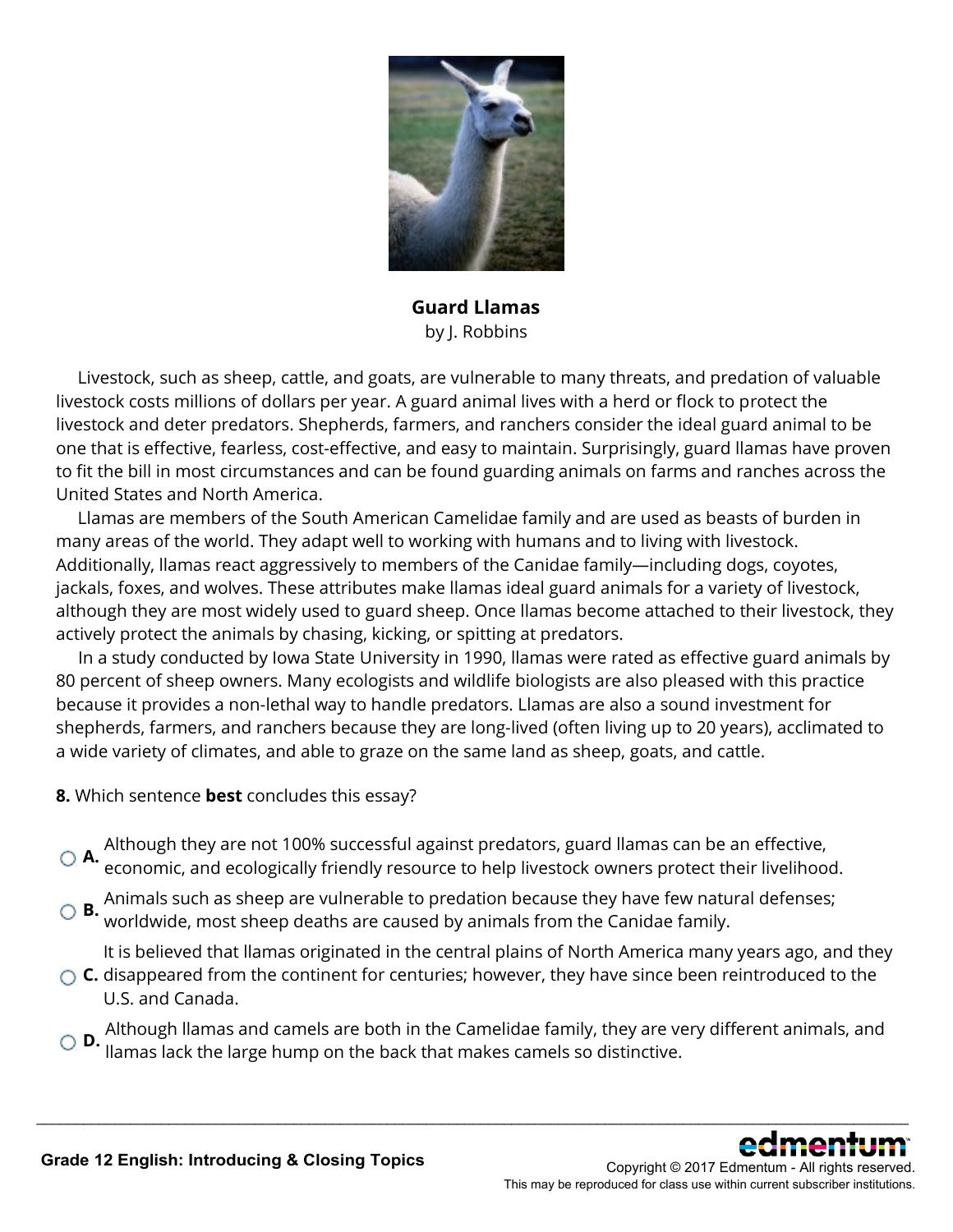#### **The Pioneer Woman Succeeds**

by J. Robbins

 Ree Drummond, who still calls herself a city girl at heart, seems like an unlikely candidate to write about Oklahoma ranch life. Her blog "Confessions of a Pioneer Woman," however, is one of the most popular blogs on the Internet, and in 2009, she won Weblog of the Year. Her blog describes her daily life as the wife of a cattle rancher and the mother of four children.

 Drummond was born in Bartlesville, Oklahoma, and she left soon after high school to attend the University of Southern California in Los Angeles. After graduating, she planned to go to law school and live in Chicago, but her plans changed when she met and married Oklahoma rancher Ladd Drummond.

 "Confessions of a Pioneer Woman" began as a way for Drummond to share her ranch life with friends and family, but it quickly expanded to include topics such as farming, animal husbandry, cooking, and homeschooling. Her tutorial "How to Cook a Steak" became wildly popular with fans, which encouraged the blogger to post more cooking tutorials and food photography.

 In October 2009, Drummond published her first cookbook *The Pioneer Woman Cooks*, and her autobiography, *From Black Heels to Tractor Wheels*, will be published in February 2011. It is rumored that a movie based on her life, starring popular actress Reese Witherspoon, is being filmed, although the release date is unknown.

**9.** Which sentence would make the **best** concluding statement for this passage?

**A.** Unfazed by her success, Drummond plans to continue writing about the ups and downs of life on the Oklahoma countryside.

**B.** "Confessions of a Pioneer Woman" also received honors for its photography at the annual Weblog Awards in 2007 and 2008.

- **C.** The "How to Cook a Steak" tutorial, which is still available online, includes more than 20 photographs of the cooking process.
- **D.** After majoring in journalism, Drummond changed her major to gerontology, and she began preparing law school applications.

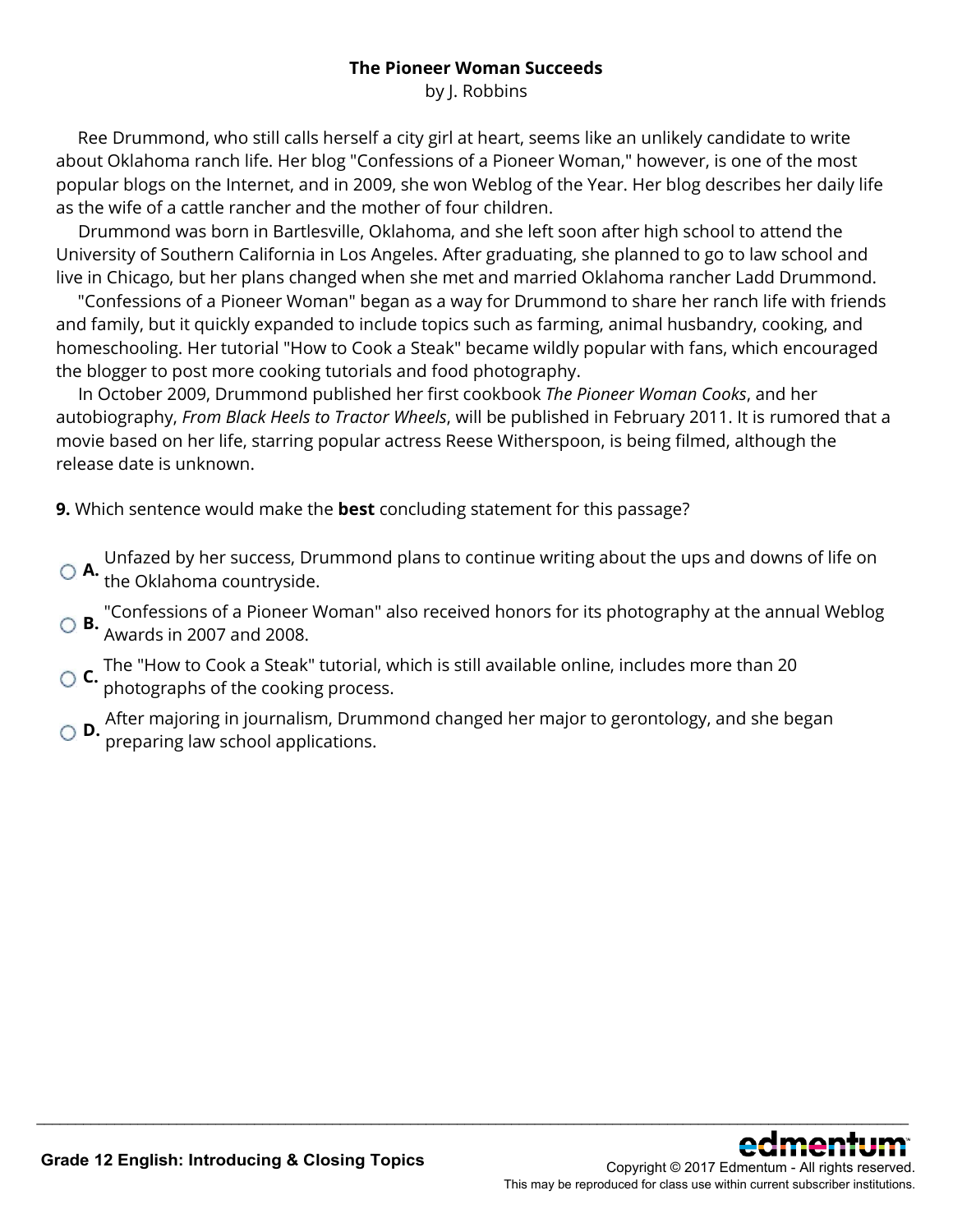#### **Bessie Coleman**

 Bessie Coleman has the distinct honor of being the first African-American female aviator. Though her career was not long, Coleman's skills, as well as her resolve to succeed in her chosen field, were widely known in her day. Over eighty years after her death, she continues to inspire each generation of new pilots.

 Coleman was born in 1892 in Atlanta, Texas, but spent most of her life on a small farm 30 miles outside of Dallas. After graduating from eighth grade, she worked doing laundry, determined to pay for her higher education. Although she enrolled in the Agricultural and Normal University in Langston, Oklahoma in 1910, Coleman had managed to save only enough money to pay for one semester. Upon completing that semester, she had to leave Oklahoma, returning to Texas and her laundry job. Undaunted, Coleman left Texas again in 1915. This time, she headed for Chicago, where she took a course in manicuring. She became a talented and successful manicurist, but Coleman knew she was destined to do more.

 In the 1920s, few women had achieved a pilot's license; none of them were African American. However, Coleman was inspired by her brother, who told her exciting wartime stories about female aviators in France. Though her dream was unusual, unlikely, and nearly impossible, Coleman decided to pursue the adventurous world of aviation. After receiving numerous rejections from aviations schools in the U.S., Coleman saved her money, learned basic French, and applied to flying schools in France. In November 1920, Coleman set sail for Europe, where she immediately enrolled in a training course at the Ecole d'Aviation des Freres Caudron at Le Crotoy in France. After seven months, Coleman had completed the course and passed her qualifying exam. In June 1921, she became the first African-American woman to earn her pilot's license from the Federation Aeronautique Internationale.

 She returned to Europe to receive some additional training, then returned home once again to appear in her first air show. In September 1922, Coleman flew in a New York air show honoring the 369th American Expeditionary Force of World War I, which was made up entirely of African Americans. The show billed Coleman as "the world's greatest woman flyer." Only six weeks later, Coleman went to Chicago to give yet another daredevil performance that delighted the huge crowd. From there, she toured the U.S., receiving praise and publicity wherever she performed. She attracted scores of fans throughout the country, becoming an aviation phenomenon from coast to coast.

 Her memory and determination live on in the many pilots who were inspired by Coleman. Aviation clubs were subsequently formed in her name, including the Bessie Coleman Aero Clubs and the Bessie Coleman Aviators Club. Every year, the Bessie Coleman Aviators, as well as pilots from the Negro Airmen International and the Chicago American Pilots Association, fly over Lincoln Cemetery in Blue Island, Illinois, dropping flowers on her grave on the anniversary of her death. A road at O'Hare Airport in Chicago bears her name. Though her career was brief, her memory is indelible.

**10.** Which of these sentences would make the **best** topic sentence if a new paragraph were added after paragraph 4?

- **A.** Further recognition came in the 1990s when the U.S. Postal Service issued a stamp in her honor.
- ◯ **B.** Hoping to attract more African-Americans to flying, Coleman planned to open a flying school.
- ◯ **C.** In addition, Amelia Earhart was a famous female aviator who flew during the early days of flight.
- **D.** Contemporary airplanes are vastly superior to the flimsy aircraft common in the 1920s and 1930s. \_\_\_\_\_\_\_\_\_\_\_\_\_\_\_\_\_\_\_\_\_\_\_\_\_\_\_\_\_\_\_\_\_\_\_\_\_\_\_\_\_\_\_\_\_\_\_\_\_\_\_\_\_\_\_\_\_\_\_\_\_\_\_\_\_\_\_\_\_\_\_\_\_\_\_\_\_\_\_\_\_\_\_\_\_\_\_\_\_\_\_\_\_\_\_\_\_\_\_\_\_\_\_\_\_\_\_\_\_\_\_\_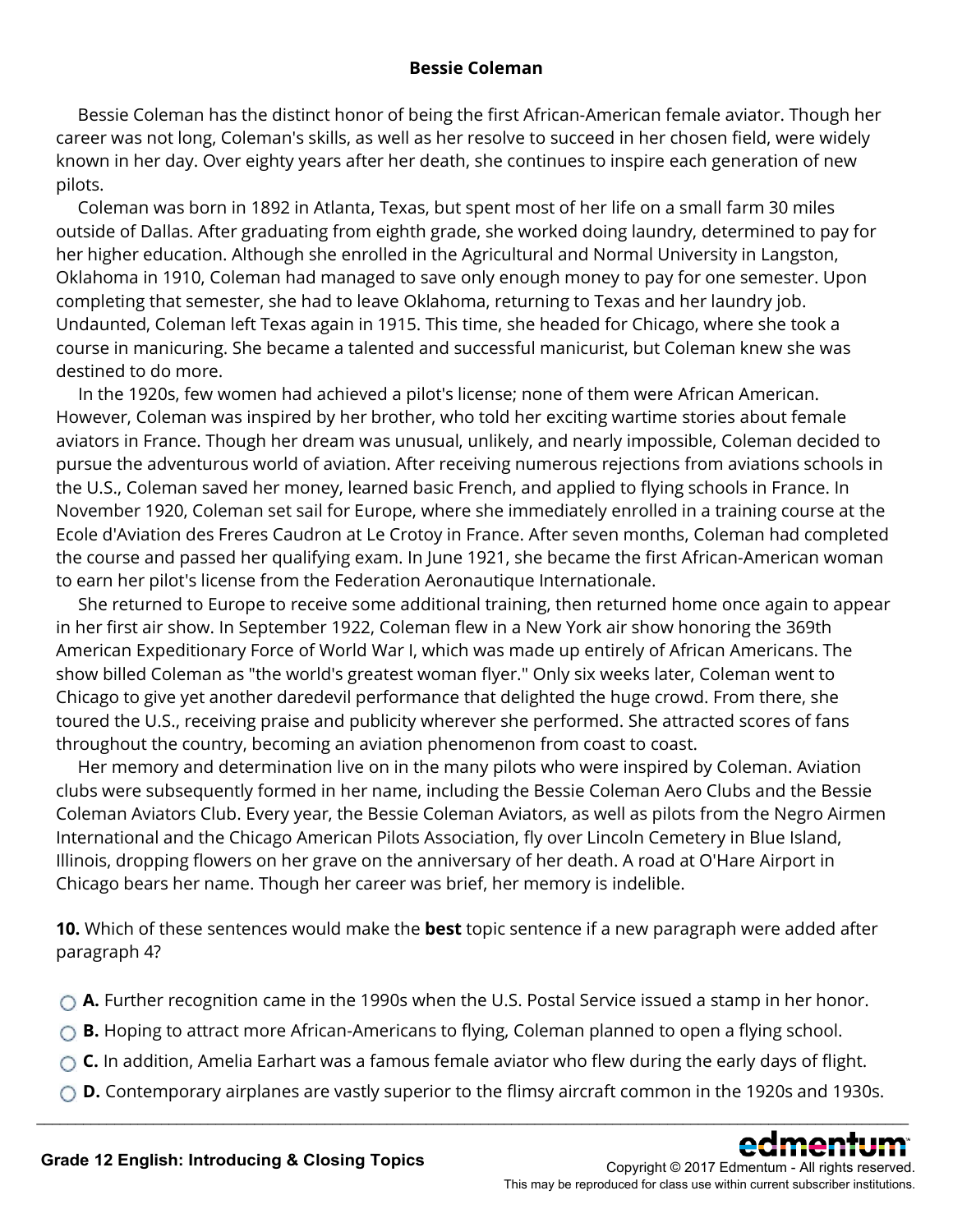# **Answers: Introducing Closing Topics**

- 1. A
- 2. A
- 3. C
- 4. D
- 5. A
- 6. A
- 7. C
- 8. A
- 9. A 10. B

### **Explanations**

1. A concluding statement brings the piece of writing to a close. It can summarize the main points, suggest answers to a problem, make predictions, or present a significant quote. The sentence "Music therapy is an interesting and rewarding profession that allows therapists to improve the lives of their patients" is the best concluding statement because it provides a summary of the main points of the passage.

2. The three points Beverley would like to make are quite diverse. Therefore, this option is general enough to introduce such a broad article. The other options are not relevant based on the points Beverley has outlined.

3. This option draws on Beverley's second point, "Animal lovers will enjoy watching unique animals at the Monterey Bay National Marine Sanctuary." It would be a logical topic sentence for a supporting paragraph. The other options stray from the points Beverley plans to make.

4. A concluding statement brings the piece of writing to a close. It can summarize the main points, suggest answers to a problem, make predictions, or present a significant quote. This paragraph describes the Wieliczka Salt Mine and explains why the site is a popular tourist attraction. Therefore, the best concluding sentence is "Visitors to the Wieliczka Salt Mine will be impressed by its interesting exhibits and rich history."

5. This sentence best introduces paragraph 1, as well as the passage as a whole. The other sentences in this paragraph, and the details throughout the passage, support the idea of this sentence.

6. This sentence best introduces paragraph 2. All of the details in this paragraph support the idea of poor download speed.

7. This sentence encapsulates in a broad way the specific ideas Kathie uses in her thesis. Therefore, it is the best choice for a topic sentence for her essay.

8. A concluding statement brings the piece of writing to a close. It can summarize the main points, suggest answers to a problem, make predictions, or present a significant quote. This essay focuses on the

\_\_\_\_\_\_\_\_\_\_\_\_\_\_\_\_\_\_\_\_\_\_\_\_\_\_\_\_\_\_\_\_\_\_\_\_\_\_\_\_\_\_\_\_\_\_\_\_\_\_\_\_\_\_\_\_\_\_\_\_\_\_\_\_\_\_\_\_\_\_\_\_\_\_\_\_\_\_\_\_\_\_\_\_\_\_\_\_\_\_\_\_\_\_\_\_\_\_\_\_\_\_\_\_\_\_\_\_\_\_\_\_

Copyright © 2017 Edmentum - All rights reserved. This may be reproduced for class use within current subscriber institutions.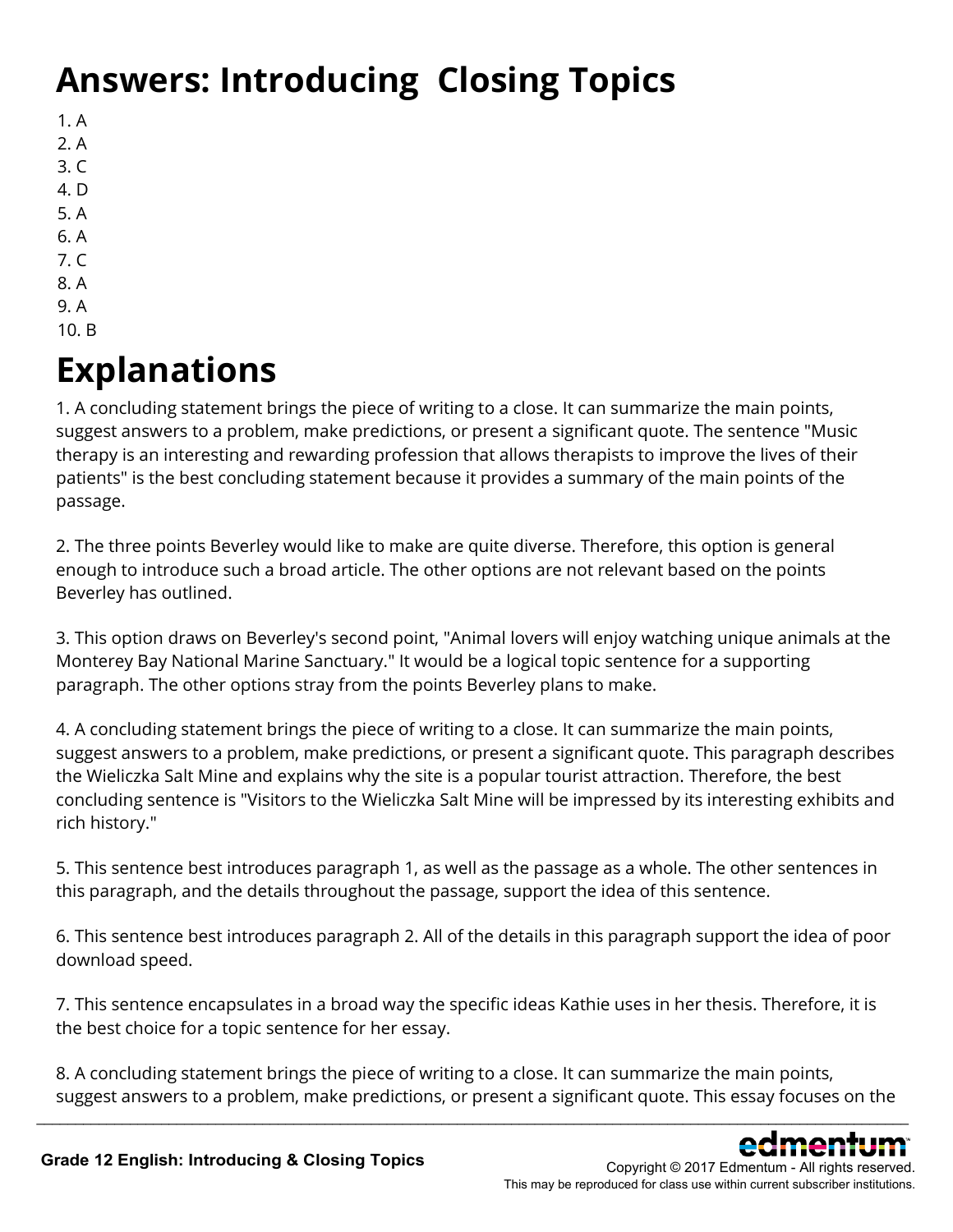effectiveness of llamas in preventing livestock predation, so the best concluding sentence is "Although they are not 100% successful against predators, guard llamas can be an effective, economic, and ecologically friendly resource to help livestock owners protect their livelihood."

9. A concluding statement brings the piece of writing to a close. It can summarize the main points, suggest answers to a problem, make predictions, or present a significant quote. The sentence "Unfazed by her success, Drummond plans to continue writing about the ups and downs of life in the Oklahoma countryside" is the best concluding statement because it restates the main idea of the passage—Ree Drummond has become successful with her blog about Oklahoma ranch life—and suggests that she will continue writing her blog in the future.

10. This sentence best introduces a new paragraph because it focuses on Coleman's life as an aviator. The sentence about the stamp commemorating her life would best be used as a detail in the concluding paragraph. The other two options are off topic.

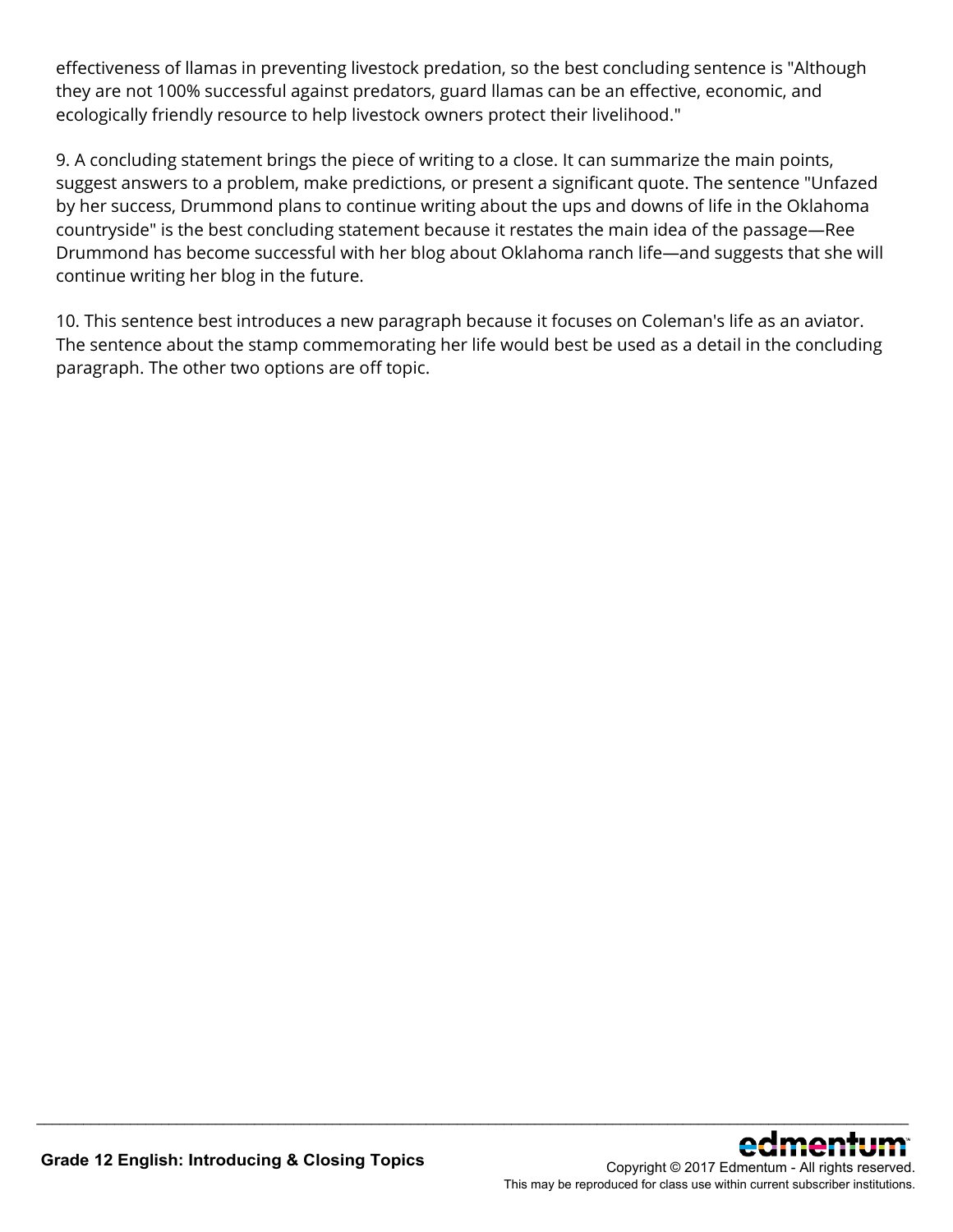# **Grade 12 English: Transitional Devices**

### **A Vitamin for the Eyes**

**(1)** Poverty and lack of information on eye care is prevalent in the least-developed countries. **(2)** The lack of vitamin A in the diet of millions of children causes them to suffer from poor eyesight. **(3)** Vitamin A is a key element to healthy eyes. **(4)** Lack of the vitamin can make it difficult for people to see in dim light. **(5)** A severe drop in Vitamin A levels can cause dryness and damage of the eye tissues. **(6)** \_\_\_\_\_\_\_, scarring and blindness could occur. **(7)** Some of the eye problems are actually easy to correct with a little help.

**1.** Which linking word or phrase should begin sentence 2 for clarity?

- **A.** Consequently,
- **B.** Aside from,
- **C.** Afterwards,
- **D.** Subsequently,

### **You Know You Can Dance**

**(1)** Have you noticed a really complex dance move and wondered how the dancers do it? **(2)** Like any complicated task, learning a complex dance move is best done by breaking it into small pieces. **(3)** You should not try to learn a whole dance routine at once. **(4)** First of all, keep in mind whether you are preparing for a solo or a group dance. **(5)** It is important to a set realistic goal by thinking of the collective ability of the group. **(6)** Remember that a dance tells a story. **(7)** Likewise, make sure your routine has a clear beginning, middle, and end. **(8)** You can captivate your audience with a powerful opening, a striking middle, and a dynamic ending. **(9)** Ensure that the movements transition smoothly. **(10)** Even though you and your friends might know a lot of moves, don't try to use them up in one routine. **(11)** Not all moves compliment each other. **(12)** \_\_\_\_\_\_\_, remember to think like the audience and to make your routine enjoyable.

\_\_\_\_\_\_\_\_\_\_\_\_\_\_\_\_\_\_\_\_\_\_\_\_\_\_\_\_\_\_\_\_\_\_\_\_\_\_\_\_\_\_\_\_\_\_\_\_\_\_\_\_\_\_\_\_\_\_\_\_\_\_\_\_\_\_\_\_\_\_\_\_\_\_\_\_\_\_\_\_\_\_\_\_\_\_\_\_\_\_\_\_\_\_\_\_\_\_\_\_\_\_\_\_\_\_\_\_\_\_\_\_

**2.** Which linking phrase could be added to sentence 3 to improve its flow?

- **A.** Just in case,
- **B.** In contrast,
- **C.** Aside from,
- **D.** In other words,

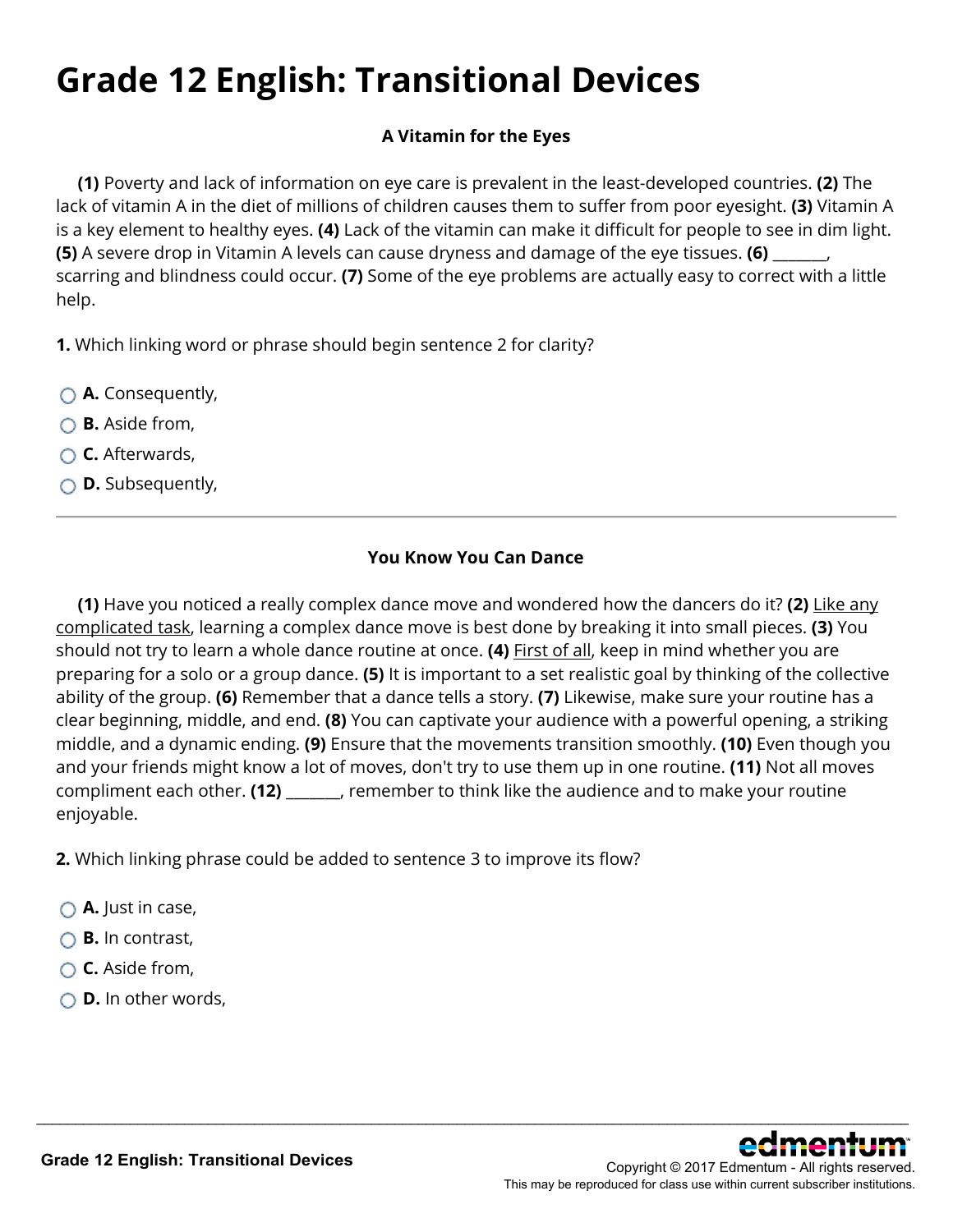- **3.** How should these sentences 8 and 9 be combined to improve cohesion?
- **A.** You can captivate your audience with a powerful opening, a striking middle, and a dynamic ending; in any case, ensure that the movements transition smoothly.
- **B.** You can captivate your audience with a powerful opening, a striking middle, and a dynamic ending; however, ensure that the movements transition smoothly.
- **C.** You can captivate your audience with a powerful opening, a striking middle, and a dynamic ending, although ensure that the movements transition smoothly.
- **D.** You can captivate your audience with a powerful opening, a striking middle, and a dynamic ending, such as ensure that the movements transition smoothly.

- **4.** Identify the best linking word to complete sentence 12.
- **A.** Earlier
- **B.** Finally
- **C.** Nevertheless
- **D.** Currently

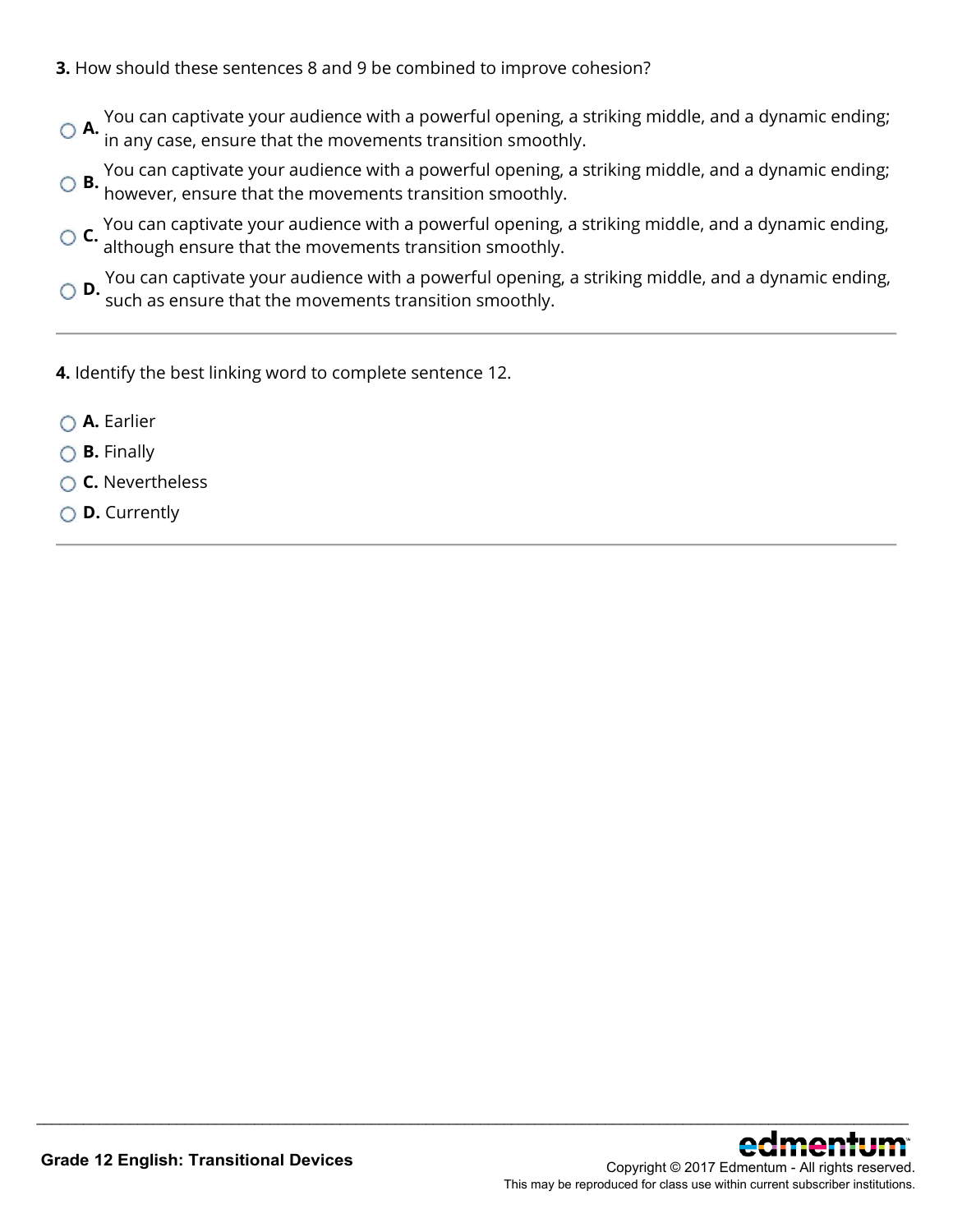#### **Fashion During World War II**

**(1)** Every era has a distinct style of fashion, and many factors determine what men and women wear every day. **(2)** Particularly in the early 1940s, the shortage of fabric inspired people to be more creative with clothing. **(3)** Women who were joining the workforce because of men being away in the war had to be inventive. **(4)** Many items that were not considered must-haves were scarce. **(5)** Silk stockings were hard to come by. **(6)** Some women created an illusion of the seam on the back of silk stockings by drawing lines on the back of their legs with eyeliner.

**5.** Is the underlined linking phrase Particularly in the early 1940s appropriate?

- **A.** no, because the passage is about the influence of war on fashion
- **B.** yes, because it shows the lack of silk stockings in the 1940s
- ◯ **C.** yes, because it emphasizes the creativity of people in the 1940s
- ◯ **D.** no, because the sentence applies to the role of women in all ages

**6.** Which linking word or phrase would best be added to sentence 3?

- **A.** With attention to,
- **B.** On the contrary,
- **C.** Namely,
- **D.** Still,

**7.** Choose the linking word or phrase that best connects the ideas of sentences 4 and 5.

- **A.** Coupled with,
- **B.** Meanwhile,
- **C.** All in all,
- **D.** For one thing,

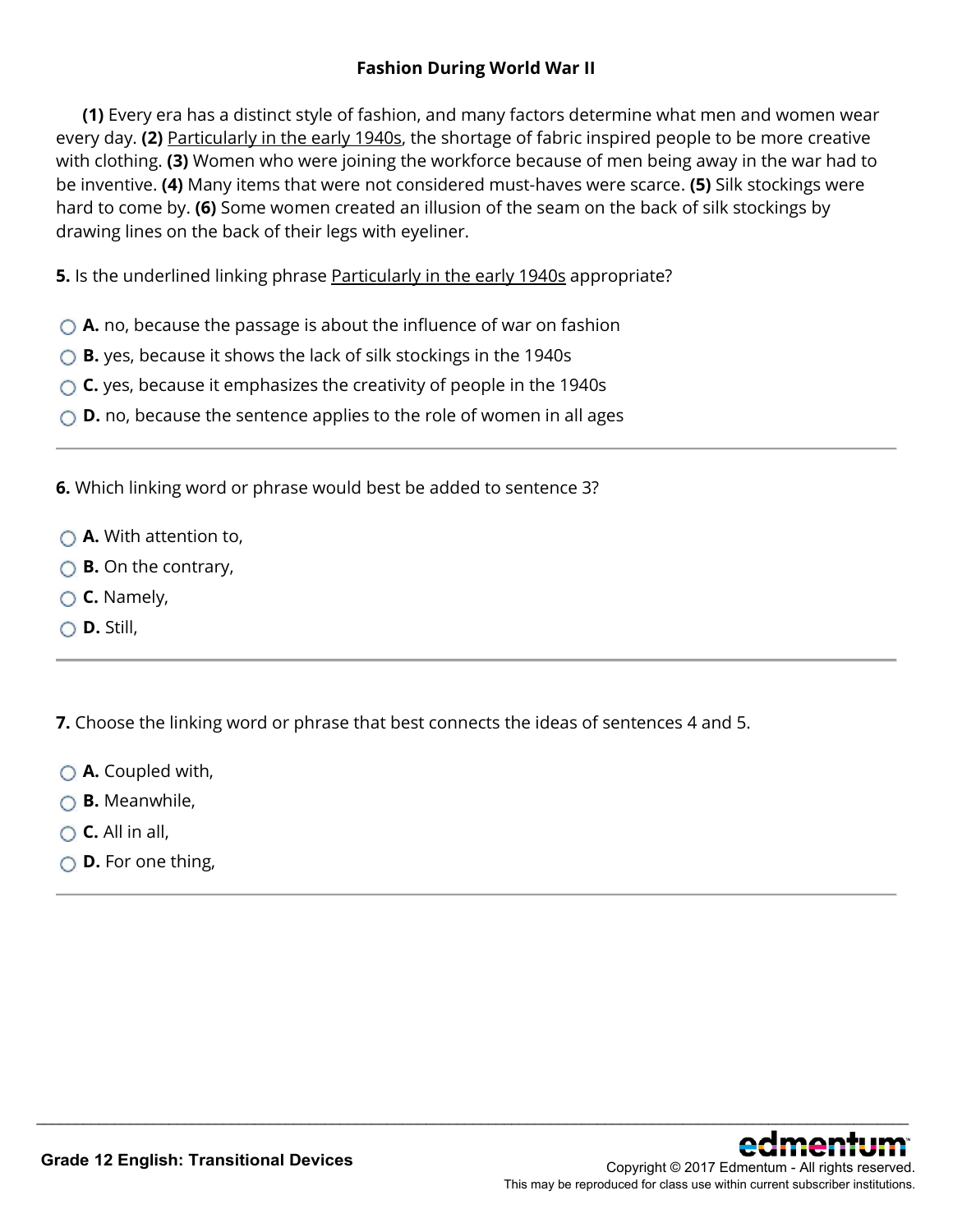**(1)** A new study shows that rich people try to be nice to jealous people from whom they sense resentment. **(2)** Scientists say that people experience a surge of envy when they see someone with a lot of fortune. **(3**) The feeling of jealousy is even stronger when they do not like the person to begin with. **(4)** \_\_\_\_\_\_\_, when a former classmate is suddenly a millionaire, the less successful people at the reunion are usually visibly upset. **(5)** The rich former classmate is used to the negative feelings. **(6)** Hence, he or she tries to make up for the dislike through charity and extra sociability. **(7)** Habitat for Humanity receives a lot of help from the wealthy.

**8.** Choose the sentence that best links the ideas of sentences 6 and 7.

**A.** Some believe the rich stay rich because they do not donate much.

◯ **B.** One way to do so is through a well-known charitable organization.

**C.** Young millionaires are the new leaders in today's economy.

**D.** The very poor and very rich are the most giving groups.

**9.** Which of these sentences would best be added between sentences 3 and 4 for cohesiveness?

**A.** This could be a reason a lot of rich people give away money to charitable organizations.

◯ **B.** A high school reunion is an excellent setting to study social reactions and displays of envy.

○ **C.** Because they anticipate negative feelings from less successful people, rich people act kind.

**O.** D. Jealousy is the feeling of rivalry against a person enjoying success or the advantage itself.

**(1)** The general temperature of Earth's atmosphere is supposed to increase by three degrees Celsius in the 21st century. **(2)** Not only will plant and animal life be adversely affected, but water and food supply for humans will also be negatively impacted. **(3)** At least 20–30% of species could face extinction. **(4)** Elevated geographic areas and wet tropics will face an increase in water supply. **(5)** Conversely, drought will be even more severe in low altitude and dry areas. **(6)** Many of us are unaware of these catastrophic scientific predictions.

**(7)** We capture and use energy from stored resources, like gasoline. **(8)** We consume resources by using up fossil fuels. **(9)** And we transport our water, food, and fuel for hundreds to thousands of miles, using up more fossil fuel. **(10)** We are continuously multiplying and, in turn, using more resources. **(11)** We use up fossil fuel and emit carbon dioxide (CO<sub>2</sub>). **(12)** We cause an increase in global warming. **(13)** These emissions happen through human activities such as driving a car, flying in an airplane, or burning coal for fuel. **(14)** Furthermore, we are rapidly reducing the storehouse for CO<sub>2</sub>—trees—by ruthless deforestation. **(15)** Won't you do your share to keep global warming in control by reducing consumption, sharing resources, and genuinely caring about planet Earth?

\_\_\_\_\_\_\_\_\_\_\_\_\_\_\_\_\_\_\_\_\_\_\_\_\_\_\_\_\_\_\_\_\_\_\_\_\_\_\_\_\_\_\_\_\_\_\_\_\_\_\_\_\_\_\_\_\_\_\_\_\_\_\_\_\_\_\_\_\_\_\_\_\_\_\_\_\_\_\_\_\_\_\_\_\_\_\_\_\_\_\_\_\_\_\_\_\_\_\_\_\_\_\_\_\_\_\_\_\_\_\_\_

**10.** What is the role of the linking word Furthermore in sentence 14?

- **A.** to signal consequence
- **B.** to signal example
- **C.** to signal time
- **D.** to signal addition

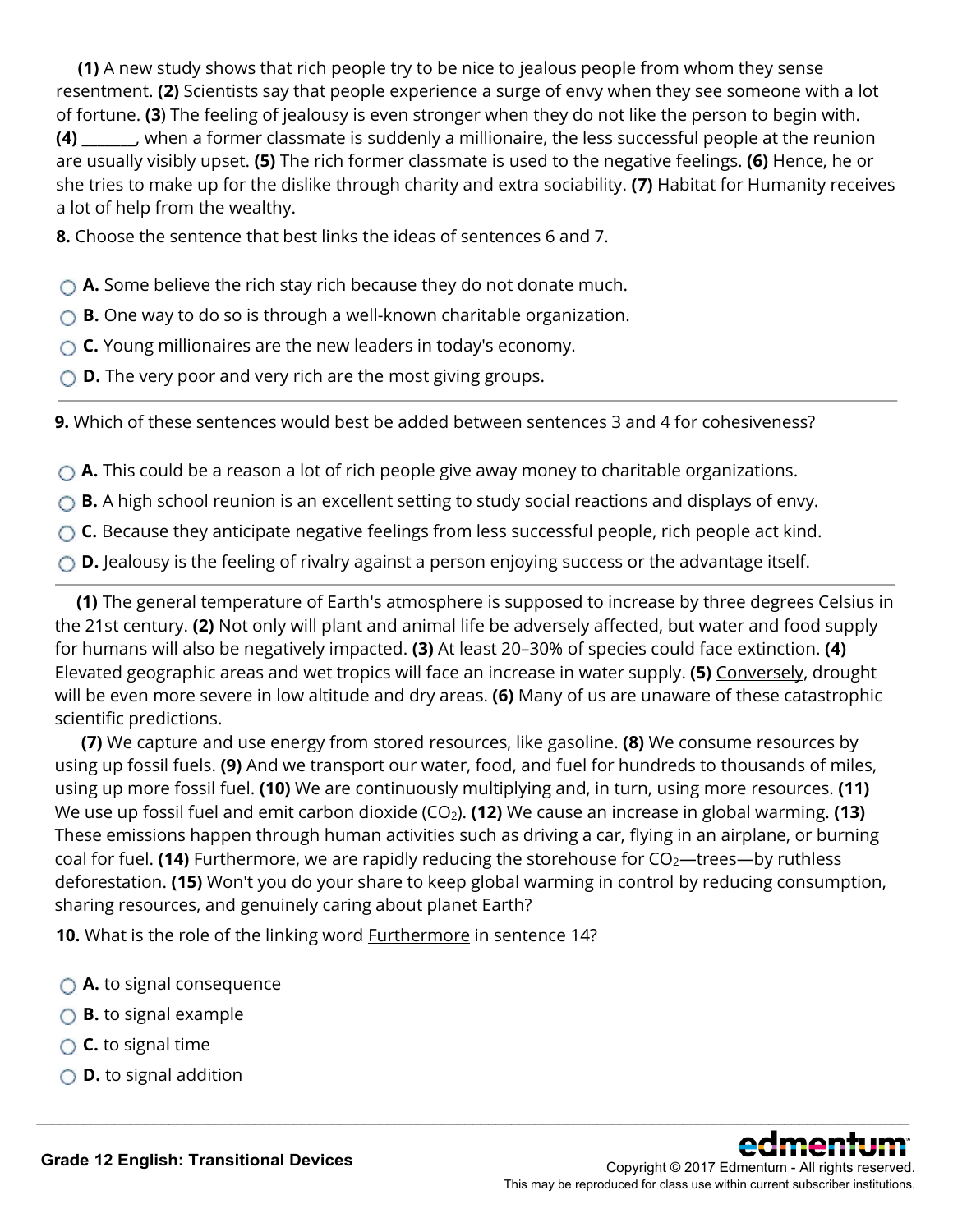### **Answers: Transitional Devices**

- 1. A
- 2. D
- 3. B
- 4. B
- 5. C
- 6. C 7. D
- 8. B
- 9. B
- 10. D

# **Explanations**

1. The best linking word or phrase would signal consequence. The sentence shows an effect of the lack of vitamin A in children. "Consequently" signals effect.

2. This sentence is restating the ideas presented in the sentence prior to it. "In other words" would be the best linking phrase to use to signal restatement.

3. The best transition word or phrase would combine these sentences by showing a contrast. The author expects the reader to create powerful segments, but he or she also emphasizes the idea of linking the segments smoothly. "However" links the ideas of these two sentences and adds clarity to the passage.

4. The best linking word would signal emphasis in the last sentence of the paragraph. The author means to highlight the importance of making the routine enjoyable for the audience. "Finally" signals emphasis.

5. In this paragraph, the author focuses on creativity in fashion in the 1940s. The linking phrase word would best link the idea in the sentence before it and create emphasis.

6. The best linking word would exemplify the role of women in inventing fashion. Namely would be a good linking phrase to use in this case.

7. "For one thing" signals illustration. The phrase would best link these sentences by exemplifying that silk stockings were scarce.

8. Only the correct answer links the ideas of charity and the example of a charitable organization that is popular among the rich. It would be the best transitional sentence to use in this passage.

9. The correct answer choice shows a sentence that best links the idea in sentences 3 and 4. It explains why the author discusses jealousy as exemplified in a high school reunion.

\_\_\_\_\_\_\_\_\_\_\_\_\_\_\_\_\_\_\_\_\_\_\_\_\_\_\_\_\_\_\_\_\_\_\_\_\_\_\_\_\_\_\_\_\_\_\_\_\_\_\_\_\_\_\_\_\_\_\_\_\_\_\_\_\_\_\_\_\_\_\_\_\_\_\_\_\_\_\_\_\_\_\_\_\_\_\_\_\_\_\_\_\_\_\_\_\_\_\_\_\_\_\_\_\_\_\_\_\_\_\_\_

10. The linking word furthermore shows that more information is to follow. By using this word, the author shows that there are more ways we are changing the atmosphere of the Earth.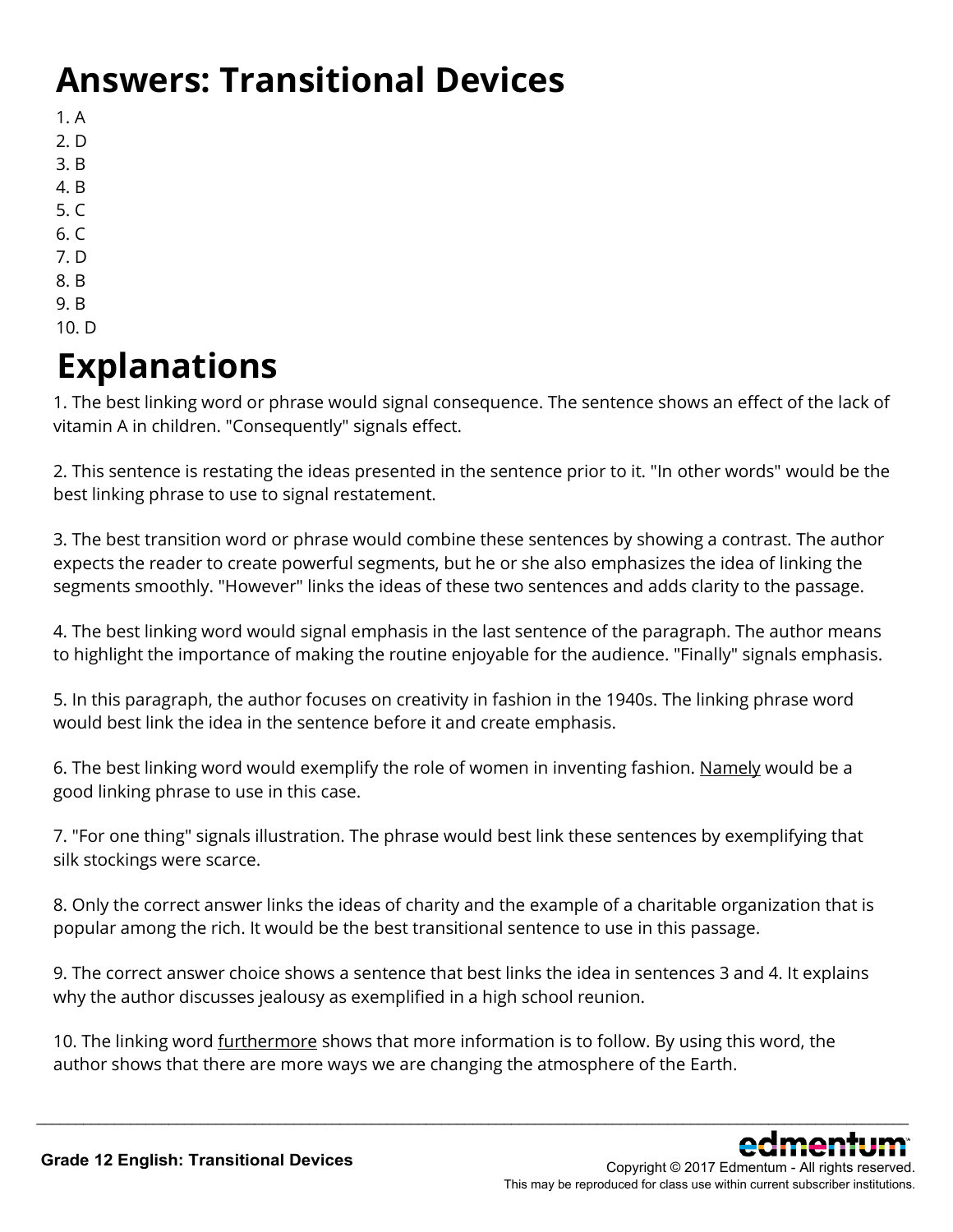# **Grade 12 English: Subject-Verb Agreement**

**1.**

Mina and Jonathan, who worked together on the project all semester, is expecting to learn the final grade this afternoon.

What change should be made to correct the problem of subject-verb agreement?

- **A.** change **learn** to **learns**
- **B.** change **is** to **are**
- **C.** change **grade** to **grades**
- **D.** change **project** to **projects**



**(1)** "We will never find the hotel at this rate," Gregory complained. **(2)** His three friends, Shellie, Samson, and Timothy, was too busy looking around the city to pay attention to him. **(3)** This were their first trip to New York City, and everyone but Gregory was having a great time.

**(4)** "Look at all the people!" Shellie exclaimed. **(5)** "There are a million people on this sidewalk."

**(6)** "More like two million," muttered Gregory. **(7)** "At least they knows where they are going." **(8)** Timothy playfully punched Gregory in the shoulder.

**(9)** "Cheer up, gang," Samson said as he pointed to a small news stand nearby. **(10)** "Someone go over and buy a map for us, and we'll figure out how to get to the hotel."

**(11)** "This city are too big and confusing," Gregory groaned.

**(12)** "Oh, stop complaining," said Shellie. **(13)** "Everyone else is having a great time. **(14)** Why doesn't you join the fun?" **(15)** Gregory looked at his friends' smiling faces and felt his heart lift.

**(16)** "I'll buys the map for us," he volunteered with a grin. **(17)** "Plus, I think we deserve some hot dogs from that street vendor over there." **(18)** Gregory's friends let out a loud cheer at his improved attitude.

\_\_\_\_\_\_\_\_\_\_\_\_\_\_\_\_\_\_\_\_\_\_\_\_\_\_\_\_\_\_\_\_\_\_\_\_\_\_\_\_\_\_\_\_\_\_\_\_\_\_\_\_\_\_\_\_\_\_\_\_\_\_\_\_\_\_\_\_\_\_\_\_\_\_\_\_\_\_\_\_\_\_\_\_\_\_\_\_\_\_\_\_\_\_\_\_\_\_\_\_\_\_\_\_\_\_\_\_\_\_\_\_

**2.** Which sentence from the passage contains an error in subject-verb agreement?

- **A.** sentence 8
- **B.** sentence 1
- **C.** sentence 5
- **D.** sentence 7

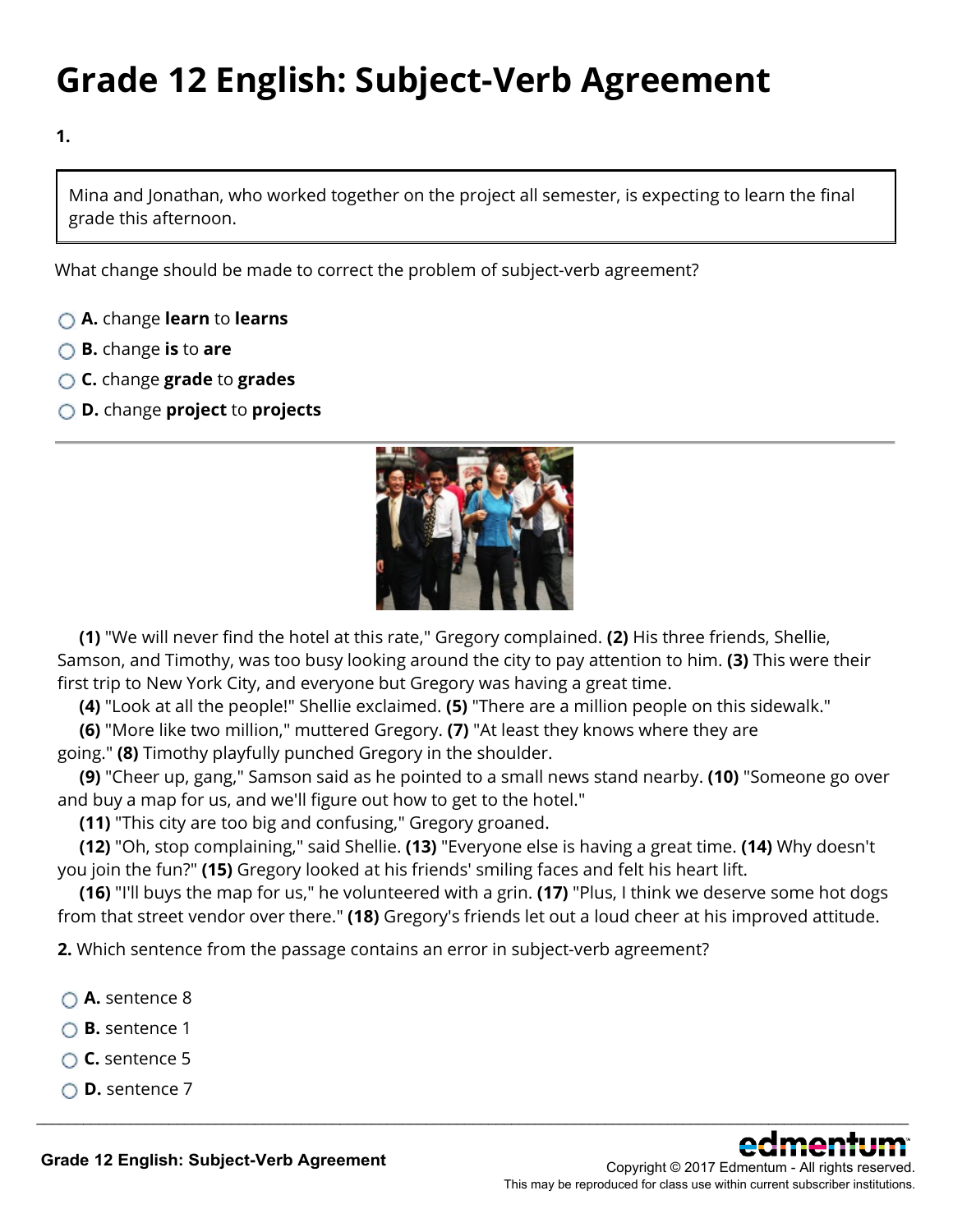

Marcel's senior thesis, which includes four years' worth of data, interviews, and photographs, \_\_\_\_\_\_\_ his pride and joy.

Choose the correct verb for this sentence.

- **A.** are
- **B.** have been
- **C.** is
- **D.** were

**4.**



One of the dogs love meeting new people, but the other one might snap if approached by a stranger.

\_\_\_\_\_\_\_\_\_\_\_\_\_\_\_\_\_\_\_\_\_\_\_\_\_\_\_\_\_\_\_\_\_\_\_\_\_\_\_\_\_\_\_\_\_\_\_\_\_\_\_\_\_\_\_\_\_\_\_\_\_\_\_\_\_\_\_\_\_\_\_\_\_\_\_\_\_\_\_\_\_\_\_\_\_\_\_\_\_\_\_\_\_\_\_\_\_\_\_\_\_\_\_\_\_\_\_\_\_\_\_\_

What change should be made to correct the problem of subject-verb agreement?

- **A.** change **dogs** to **dog**
- **B.** change **stranger** to **strangers**
- **C.** change **snap** to **snaps**
- **D.** change **love** to **loves**



**Grade 12 English: Subject-Verb Agreement**

This may be reproduced for class use within current subscriber institutions.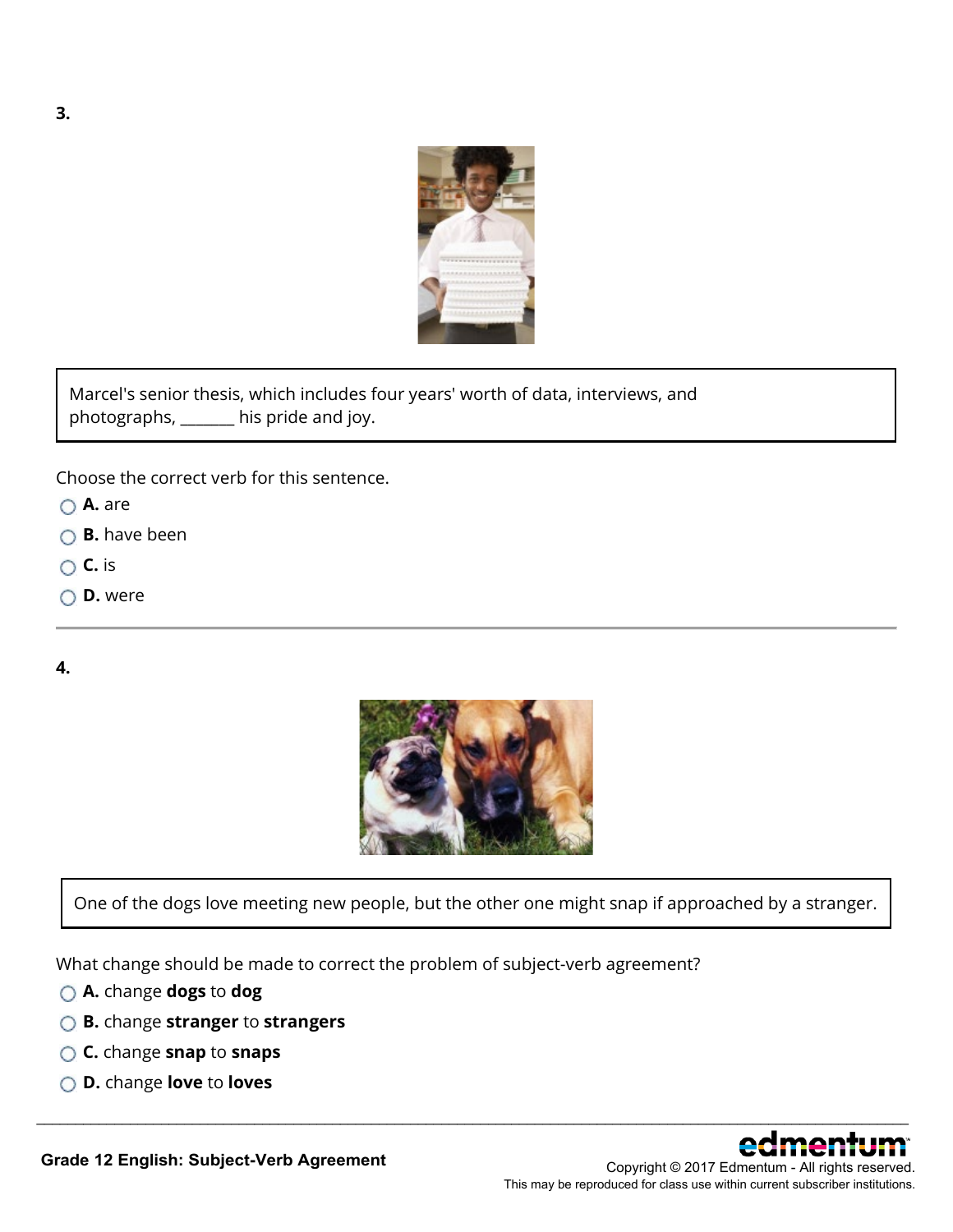**5.** Which sentence from the passage contains an error in subject-verb agreement?

- **A.** sentence 13
- **B.** sentence 17
- **C.** sentence 15
- **D.** sentence 14

**6.** Which sentence demonstrates correct subject-verb agreement?

- **A.** Here is the books Dunicia misplaced last week.
- ◯ **B.** Everybody are susceptible to getting the flu this year.
- **C.** Someone is working in the office next to this one.
- **D.** Nobody know when Ricardo will return from Iran.

**7.** Which sentence demonstrates correct subject-verb agreement?

- **A.** One of my favorite books is *Letters of a Woman Homesteader* by Elinore Stewart.
- ◯ **B.** The movie on the kitchen table need to be returned before midnight tonight.
- **C.** The roommates has moved into separate dorm rooms since I saw them last.
- **D.** Russian and Chinese is the hardest languages I've studied while in high school.

\_\_\_\_\_\_\_\_\_\_\_\_\_\_\_\_\_\_\_\_\_\_\_\_\_\_\_\_\_\_\_\_\_\_\_\_\_\_\_\_\_\_\_\_\_\_\_\_\_\_\_\_\_\_\_\_\_\_\_\_\_\_\_\_\_\_\_\_\_\_\_\_\_\_\_\_\_\_\_\_\_\_\_\_\_\_\_\_\_\_\_\_\_\_\_\_\_\_\_\_\_\_\_\_\_\_\_\_\_\_\_\_

**8.** Which sentence demonstrates correct subject-verb agreement?

- ◯ **A.** Juan's final report, consisting of only two pages, were too short.
- **B.** Measles are a respiratory infection caused by a specific virus.
- **C.** There are no easy way to tell which of you is right in this situation.
- ◯ **D.** Spinach and lettuce plants were the first to sprout in the garden.

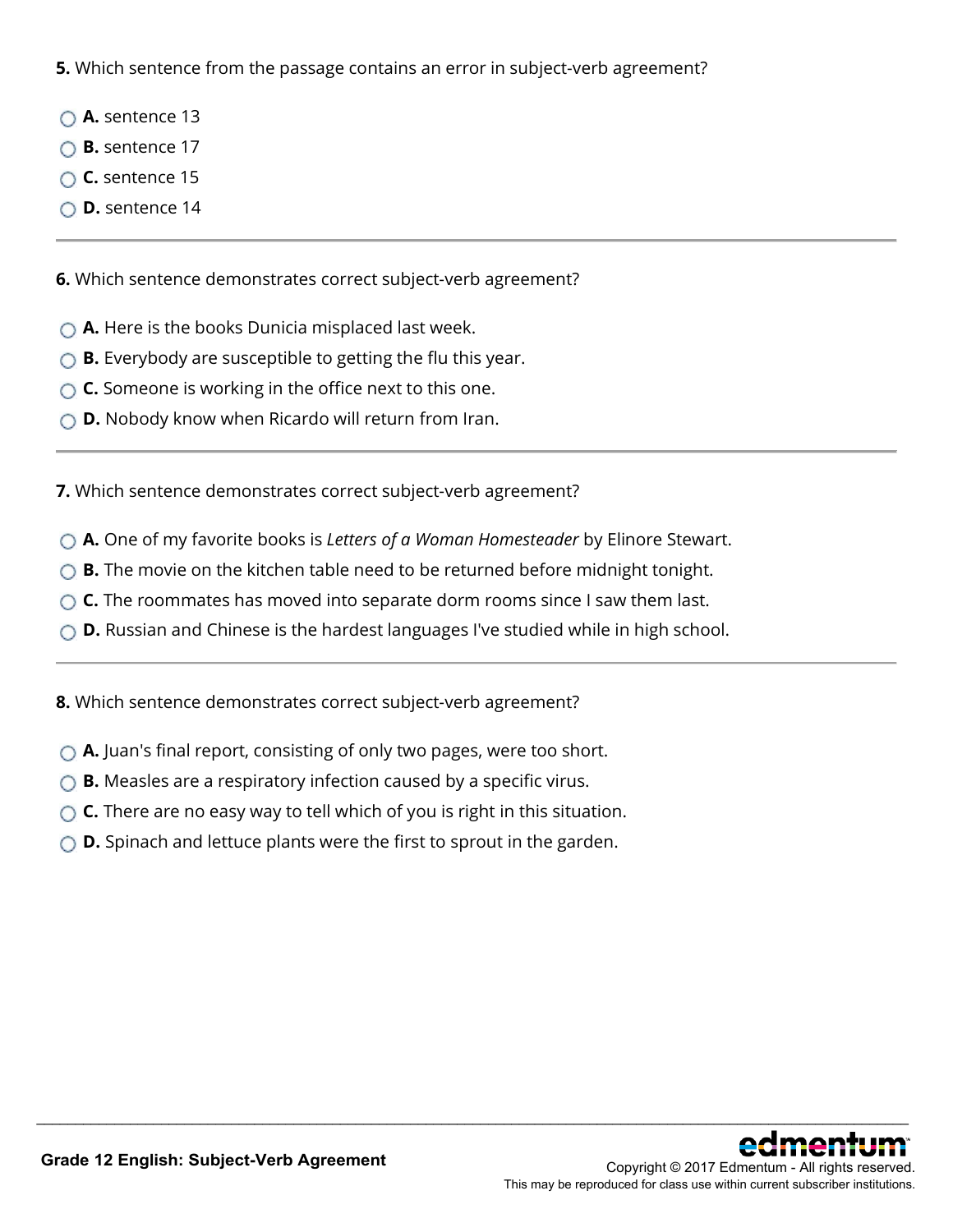of the cars need major repairs before being sold.

Choose the correct subject for this sentence.

- **A.** Another
- **B.** One
- **C.** Each
- **D.** Several

**10.** How should the author rewrite sentence 3 to correct the problem of subject-verb agreement?

- **A.** This were their first trip to New York City, and everyone but Gregory were having a great times.
- ◯ **B.** This was their first trip to New York City, and everyone but Gregory was having a great time.
- ◯ **C.** This were their first trips to New York City, and everyone but Gregory was having a great time.
- ◯ **D.** This was their first trips to New York City, and everyone but Gregory were having a great time.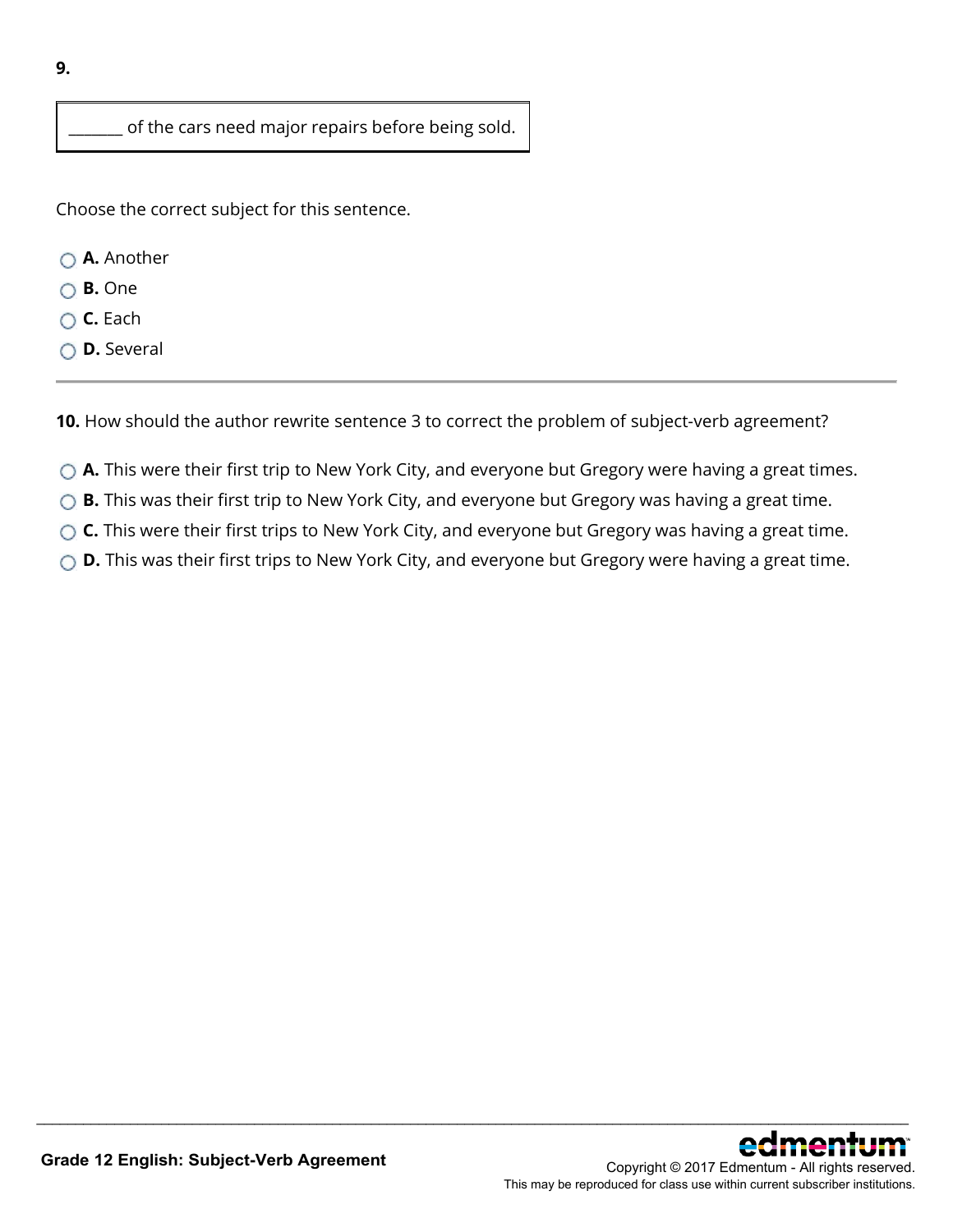### **Answers: Subject-Verb Agreement**

- 1. B
- 2. D
- $3. C$ 4. D
- 5. D
- $6. C$
- 7. A
- 8. D
- 9. D
- 10. B

# **Explanations**

1. A compound subject is made up of two or more nouns. When the nouns are connected with "and," the subject is plural and needs a plural verb. In this sentence, the singular verb "is" should be changed to the plural verb "are" for correct subject-verb agreement.

2. Sentence 7 contains an error in subject-verb agreement because the plural subject "they" is followed by the singular verb "knows." The best way to correct this error is to change "knows" to the plural verb "know."

3. The verb in this sentence should agree with the subject, which is "thesis," not with a noun or pronoun in the modifying phrase. The correct way to write this sentence is "Marcel's senior thesis, which includes four years' worth of data, interviews, and photographs, is his pride and joy."

4. "One" is a singular indefinite pronoun that requires a singular verb. The plural verb "love" should be changed to the singular verb "loves." The correct way to write this sentence is "One of the dogs loves meeting new people, but the other one might snap if approached by a stranger."

5. The subject of sentence 14 is "you," which is a singular subject. The contraction "don't" should be used with the second person singular pronoun "you." Sentence 14 should be changed to read, "Why don't you join the fun?"

6. This sentence has correct subject-verb agreement because the singular subject "Someone" is followed by the singular verb "is working."

7. This sentence is correct because both the subject ("One") and the verb ("is") are singular. The other answer choices do not demonstrate correct subject-verb agreement.

8. This sentence is correct because both the subject ("plants") and the verb ("were") are plural. The other answer choices do not demonstrate correct subject-verb agreement.

9. The verb "need" is plural and requires a plural subject. "Several" is an indefinite plural pronoun. The correct way to write this sentence is "Several of the cars need major repairs before being sold."

10. The subject "trip" is singular and requires a singular verb. The first part of this sentence should be changed to "This was their first trip to New York City" to correct the problem of subject-verb agreement. The second part of this sentence demonstrates correct subject-verb agreement because the singular indefinite pronoun "everyone" is followed by the singular verb "was having."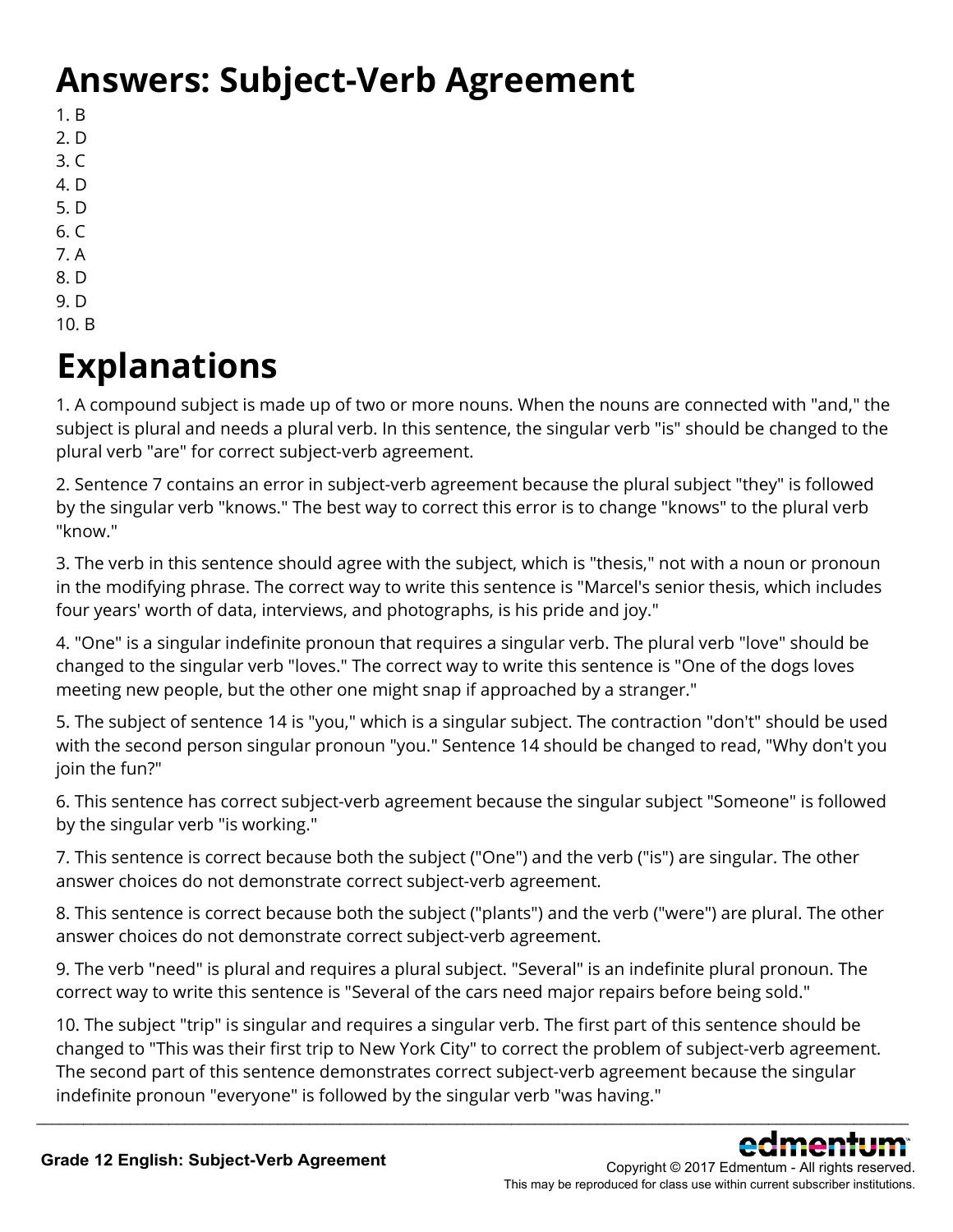# **Grade 12 English: Capitalization**

**1.**

Mary, our class president, almost burst with pride when her older brother Lieutenant Colonel Markus Brody was awarded the bronze star for his service in the Middle East.

Which change should be made to this sentence?

- **A.** capitalize **bronze star**
- **B.** put **Lieutenant Colonel** in lowercase
- **C.** put **Middle East** in lowercase
- **D.** capitalize **class president**

### **MEMO**

- **To:** All graduating seniors at Fulbright High School
- **From:** Assistant Principal Valeri Rhesus
- **Date:** February 20, 2010
- **Re:** Important information about The Senior Salute

Congratulations! You are approaching one of the most exciting and momentous days of your life, May 2, 2010, Commencement day.

The Senior Salute is a special event that will be held in the Watermark coliseum on March 8, 2010. This event heightens the spirit of celebration for the graduating seniors and allows our faculty members the opportunity to salute your hard work and dedication. The Senior Salute creates a foundation for a strong community between graduates and Fulbright staff.

In addition to a three course dinner, there will be an opportunity to win raffled prizes of items that will come in handy for any graduating senior. The prizes were donated by the Knights of columbus and mayor Castleridge.

Graduating seniors are entitled to have two guests attend the event with them. (Guests will not be eligible for raffle prizes.) The guest must be a member of the senior's immediate family or a legal guardian. Please register both of your guests by contacting principal Davis before March 5th.

\_\_\_\_\_\_\_\_\_\_\_\_\_\_\_\_\_\_\_\_\_\_\_\_\_\_\_\_\_\_\_\_\_\_\_\_\_\_\_\_\_\_\_\_\_\_\_\_\_\_\_\_\_\_\_\_\_\_\_\_\_\_\_\_\_\_\_\_\_\_\_\_\_\_\_\_\_\_\_\_\_\_\_\_\_\_\_\_\_\_\_\_\_\_\_\_\_\_\_\_\_\_\_\_\_\_\_\_\_\_\_\_

We look forward to seeing you on March 8th!

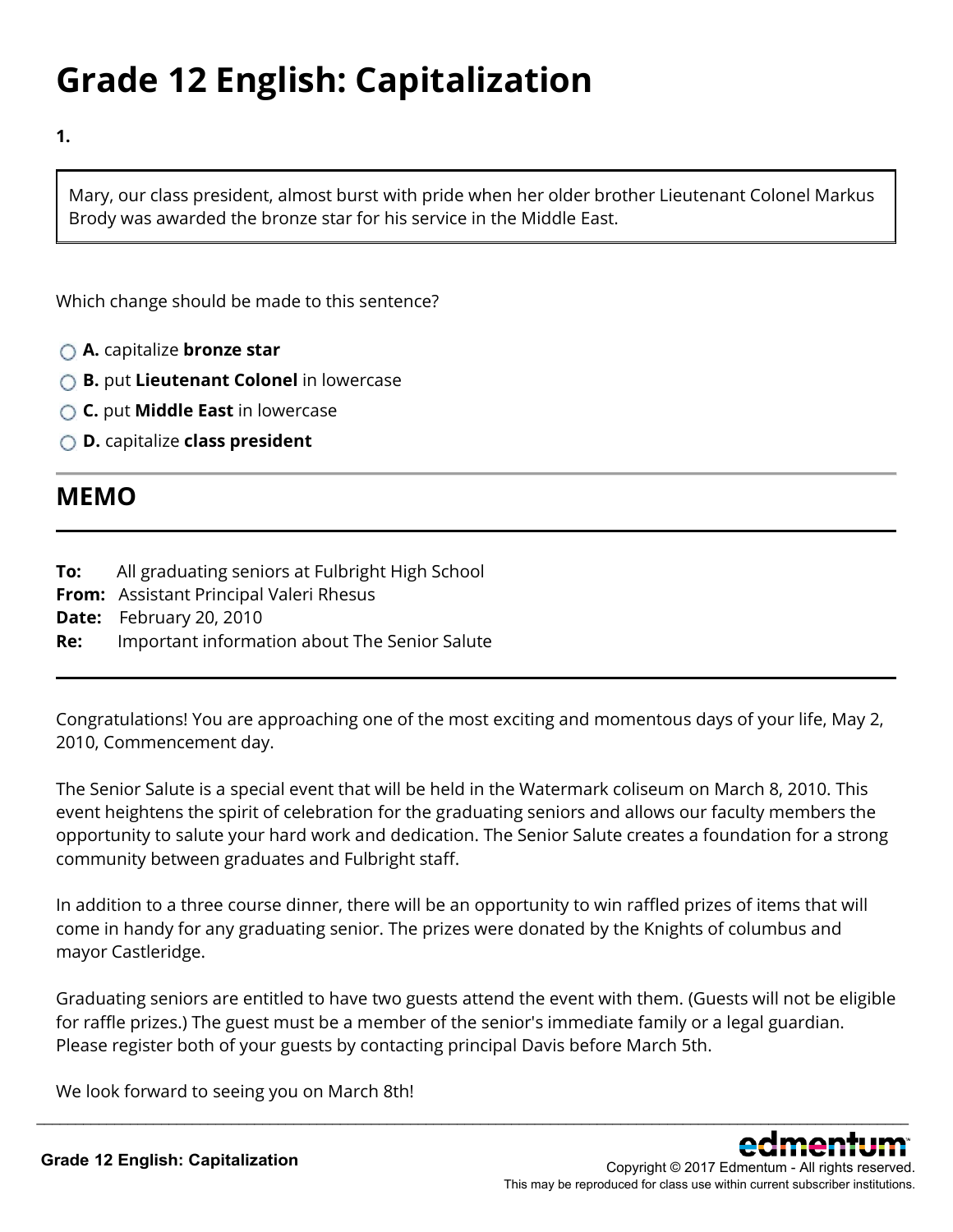**2.** Read this sentence from the passage.

"The Senior Salute is a special event that will be held in the Watermark coliseum on March 8, 2010."

How should the author rewrite this sentence to correct the capitalization?

- **A.** The senior salute is a special event that will be held in the Watermark Coliseum on March 8, 2010.
- **B.** The Senior Salute is a special event that will be held in the watermark coliseum on March 8, 2010.
- **C.** The senior salute is a special event that will be held in the Watermark coliseum on March 8, 2010.
- ◯ **D.** The Senior Salute is a special event that will be held in the Watermark Coliseum on March 8, 2010.

\_\_\_\_\_\_\_\_\_\_\_\_\_\_\_\_\_\_\_\_\_\_\_\_\_\_\_\_\_\_\_\_\_\_\_\_\_\_\_\_\_\_\_\_\_\_\_\_\_\_\_\_\_\_\_\_\_\_\_\_\_\_\_\_\_\_\_\_\_\_\_\_\_\_\_\_\_\_\_\_\_\_\_\_\_\_\_\_\_\_\_\_\_\_\_\_\_\_\_\_\_\_\_\_\_\_\_\_\_\_\_\_

**3.** Read this sentence from the passage.

"The prizes were donated by the Knights of columbus and mayor Castleridge."

How should the author rewrite this sentence to correct the capitalization?

- **A.** The prizes were donated by the Knights of columbus and Mayor Castleridge.
- ◯ **B.** The prizes were donated by the knights of columbus and mayor Castleridge.
- ◯ **C.** The prizes were donated by the Knights of Columbus and mayor Castleridge.
- **D.** The prizes were donated by the Knights of Columbus and Mayor Castleridge.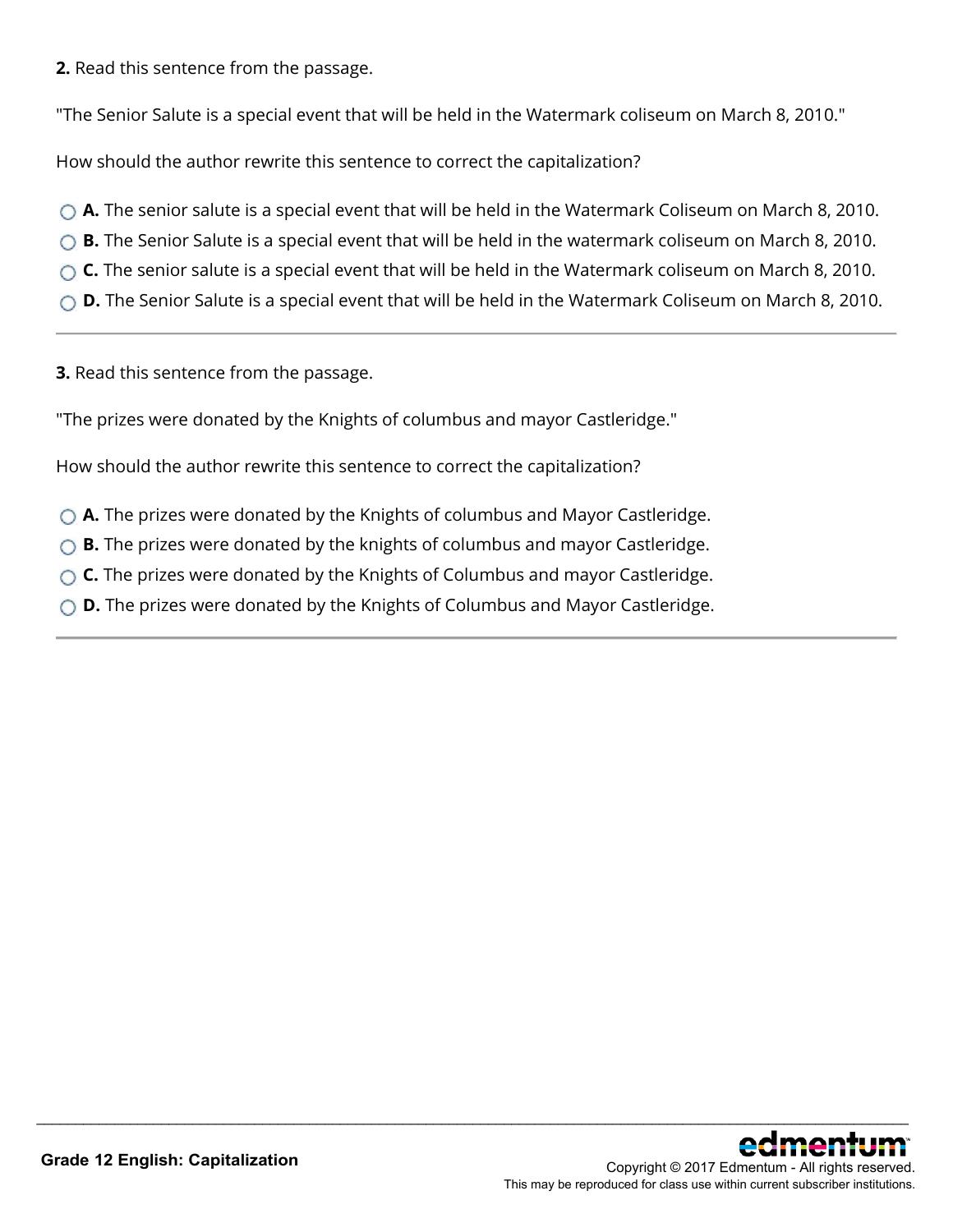1324 Amelia Court Plano, TX 75023 January 13, 2011

Ms. Frieda Stark-Lewis Fey Improvisational Theater 1010 Springview Avenue Chillicothe, OH 45520

Dear Ms. Stark-Lewis:

Beginning on February 14th, the north Plano Senior High Drama Club will be performing the play *the Death Of Common Sense*. Performances will be held in the main theater of the Ridgeview civic center. Many students who benefited from your tenure as Drama Instructor will be performing in this play.

We would be pleased and honored if you could attend the opening performance. The students, led by assistant principal John Ross, have worked long and hard on this production. The ushers, members of our 2011 senior class, will reserve a seat in the vip section for you.

We hope to see you on the 14th.

Yours truly,

Anatoly Gorodetsky

Dr. Anatoly Gorodetsky Principal

**4.** Which of the following sentences from the letter has correct capitalization?

◯ **A.** Performances will be held in the main theater of the Ridgeview civic center.

- **B.** The students, led by assistant principal John Ross, have worked long and hard on this production.
- ◯ **C.** We would be pleased and honored if you could attend the opening performance.
- **D.** Many students who benefited from your tenure as Drama Instructor will be performing in this **D.** play play.

\_\_\_\_\_\_\_\_\_\_\_\_\_\_\_\_\_\_\_\_\_\_\_\_\_\_\_\_\_\_\_\_\_\_\_\_\_\_\_\_\_\_\_\_\_\_\_\_\_\_\_\_\_\_\_\_\_\_\_\_\_\_\_\_\_\_\_\_\_\_\_\_\_\_\_\_\_\_\_\_\_\_\_\_\_\_\_\_\_\_\_\_\_\_\_\_\_\_\_\_\_\_\_\_\_\_\_\_\_\_\_\_

**5.** Which of the following sentences is capitalized correctly?

- ◯ **A.** Jana enjoys learning about political systems in the Fifteenth and Sixteenth Centuries.
- **B.** Davis tells people that he has read the Encyclopedia from cover to cover.
- **C.** Nicole plans to apply to volunteer with Senator Jones after her junior year.
- ◯ **D.** Fleur would like to purchase a previously owned honda accord with her savings.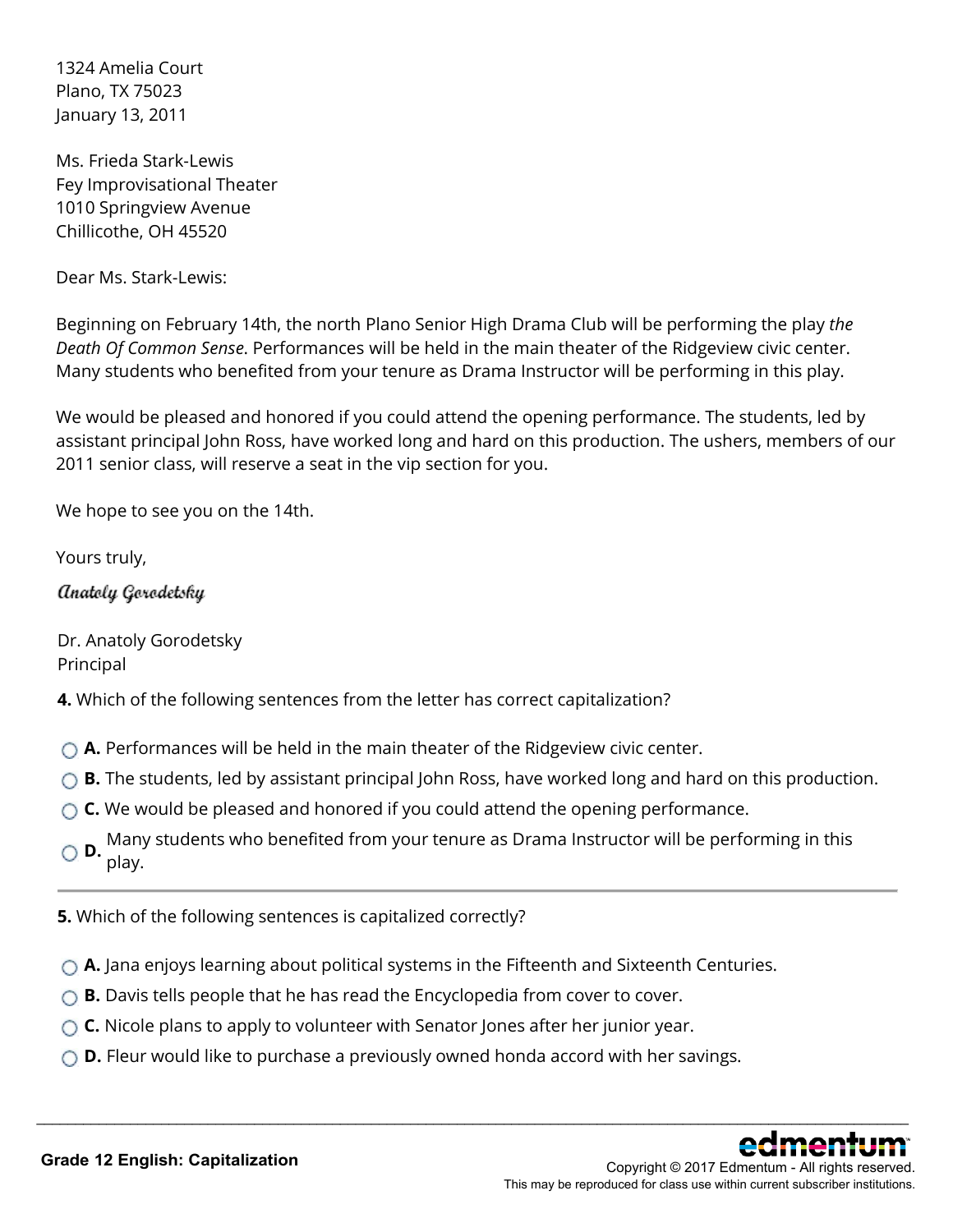High school seniors are encouraged to participate in Friday's Save the Food Bank Carnival, which will be set up outside the North parking lot of the school. Additional parking will be available on the east side of Harlon street, in front of the public library. Local volunteers from the junior league of Royse City and the rotary club will be waiting at the gate to pass out tickets. While entry to the carnival is free, there will be a small fee for food, prizes, games, and rides. All proceeds from the carnival, as well as any donations, will benefit the Royse City Food Bank.

 Our wonderful cafeteria staff has prepared treats such as funnel cake, hot dogs, and cotton candy for the festivities. In addition, Mr. Haney, our school's beloved french teacher, will sing karaoke favorites at 10:30 p.m. Immediately after the karaoke, Dr. Talbot, our guidance counselor, will share excerpts from her new book *Surviving the College Application Process*. Show your community spirit by attending the carnival this Friday!



**6.** Read this sentence from the passage.

"Local volunteers from the junior league of Royse City and the rotary club will be waiting at the gate to pass out tickets."

How should the author rewrite this sentence to correct the capitalization?

- **A.** Local volunteers from the Junior League of Royse City and the Rotary Club will be waiting at the gate to pass out tickets.
- **B.** Local volunteers from the junior league of Royse city and the rotary club will be waiting at the gate to pass out tickets.
- **C.** Local volunteers from the Junior league of Royse City and the Rotary club will be waiting at the gate to pass out tickets.
- **D.** Local Volunteers from the junior league of Royse City and the rotary club will be waiting at the gate **D.**<br>to pass out tickets.

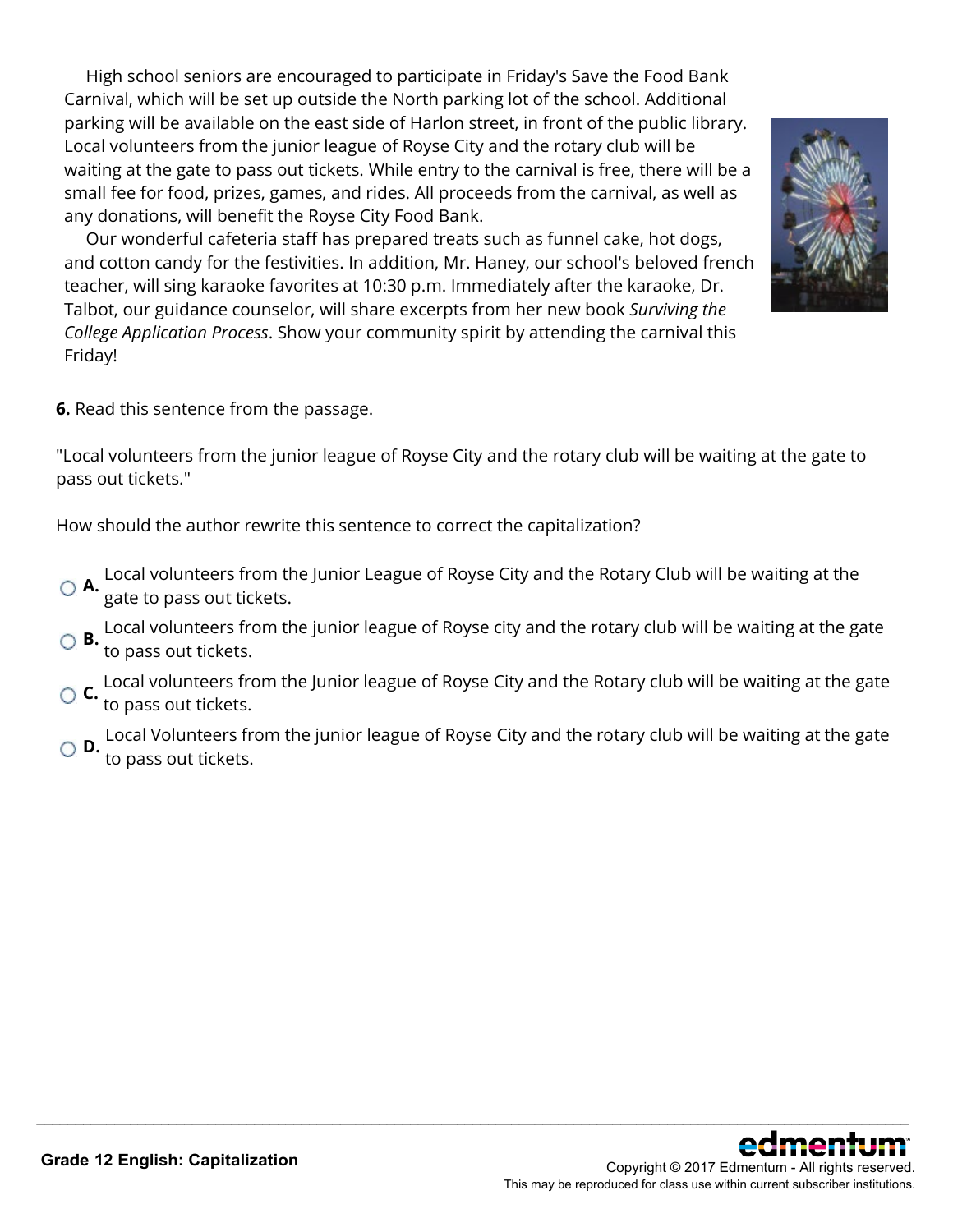During the spring semester, Tina will be appearing in an off-Broadway play at the Lakeshore Theater on Marlowe Street; she hopes to become an actress with the famous shakespeare players one day.

How should this sentence be changed to correct the problem of capitalization?

During the Spring Semester, Tina will be appearing in an off-Broadway play at the Lakeshore

**A.** Theater on Marlowe Street; she hopes to become an actress with the famous Shakespeare Players one day.

During the spring semester, Tina will be appearing in an off-broadway play at the Lakeshore

**B.** theater on Marlowe Street; she hopes to become an actress with the famous shakespeare players one day.

During the Spring semester, Tina will be appearing in an off-broadway play at the Lakeshore

**C.** Theater on Marlowe Street; she hopes to become an actress with the famous Shakespeare Players one day.

During the spring semester, Tina will be appearing in an off-Broadway play at the Lakeshore

**D.** Theater on Marlowe Street; she hopes to become an actress with the famous Shakespeare Players one day.

\_\_\_\_\_\_\_\_\_\_\_\_\_\_\_\_\_\_\_\_\_\_\_\_\_\_\_\_\_\_\_\_\_\_\_\_\_\_\_\_\_\_\_\_\_\_\_\_\_\_\_\_\_\_\_\_\_\_\_\_\_\_\_\_\_\_\_\_\_\_\_\_\_\_\_\_\_\_\_\_\_\_\_\_\_\_\_\_\_\_\_\_\_\_\_\_\_\_\_\_\_\_\_\_\_\_\_\_\_\_\_\_

**8.** Which of the following sentences is capitalized correctly?

- **A.** Lisa drove north on Adams Avenue to reach the Freehold Farmer's Market.
- ◯ **B.** Lisa drove north on Adams Avenue to reach the Freehold Farmer's market.
- **C.** Lisa drove North on Adams Avenue to reach the Freehold Farmer's Market.
- **D.** Lisa drove North on Adams avenue to reach the Freehold Farmer's market.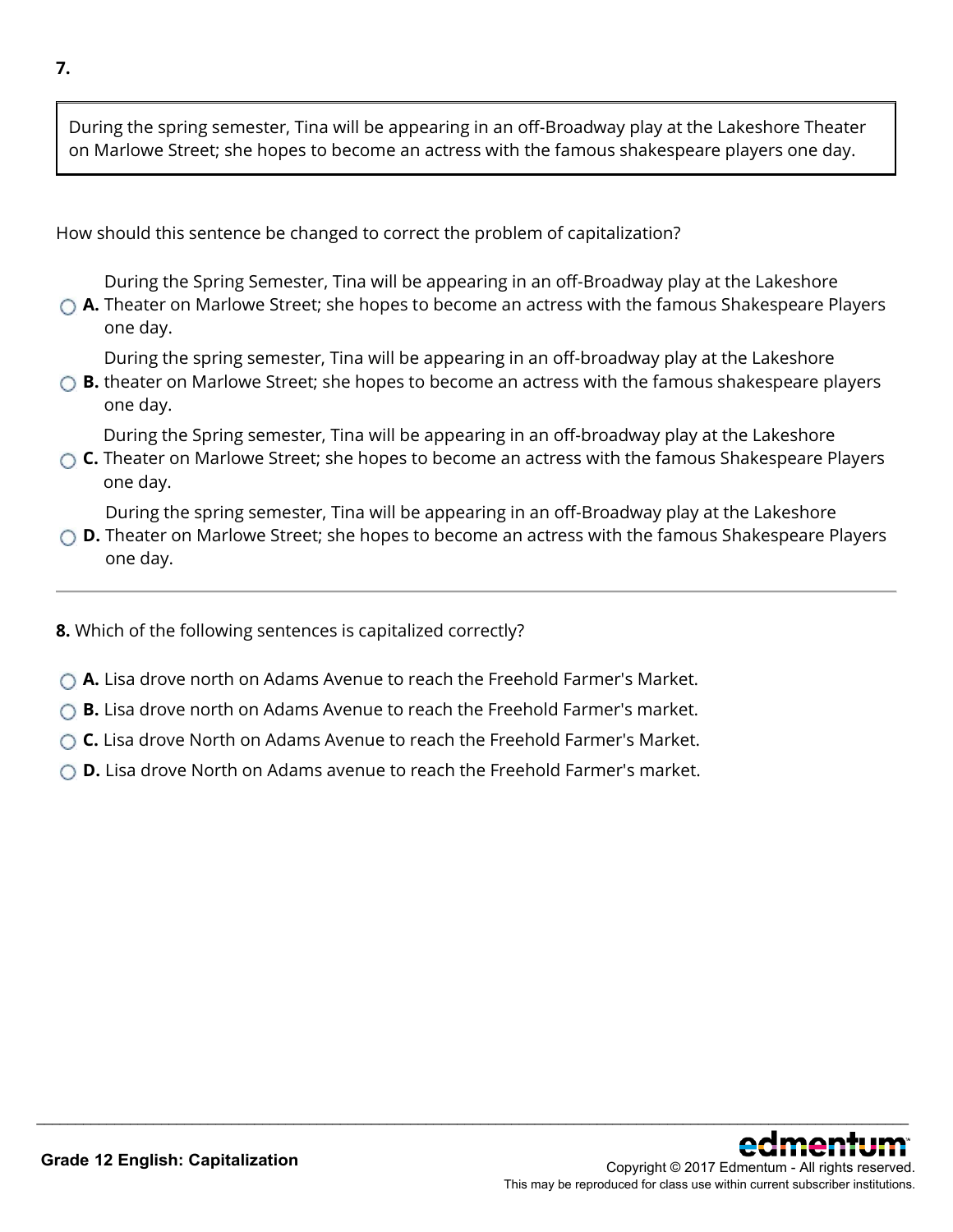Tomas traveled to Costa Rica last summer with eight other students and professor Jones, who supervised the group. They studied artifacts, practiced their spanish-speaking skills, and learned about local customs. His mother initially didn't want Tomas to go on the trip. She drilled him every day about travel safety and gave him a copy of *the Smart Traveler's Guide*. When she received her son's letters about the wonderful experience he was having, she changed her mind. In fact, she ordered her own passport so she can travel with Tomas the next time he leaves the country.

**9.** Read this sentence from the passage.

"They studied artifacts, practiced their spanish-speaking skills, and learned about local customs."

How should the author rewrite this sentence to correct the capitalization?

- **A.** They studied artifacts, practiced their Spanish-speaking skills, and learned about Local Customs.
- ◯ **B.** They studied artifacts, practiced their spanish-speaking skills, and learned about local Customs.
- ◯ **C.** They studied Artifacts, practiced their spanish-speaking skills, and learned about local customs.
- **D.** They studied artifacts, practiced their Spanish-speaking skills, and learned about local customs.

- **10.** Which of the following sentences is capitalized correctly?
- **A.** Joni Mae got her first traffic ticket while driving South toward LAX Airport.
- ◯ **B.** Helios has always dreamed of trekking across the gobi desert with a camel caravan.
- ◯ **C.** Alejandro was elected president of the Student Council after a close election.
- ◯ **D.** My twin sister was thrilled to meet secretary of state Zenovia Paulos-Reyes.

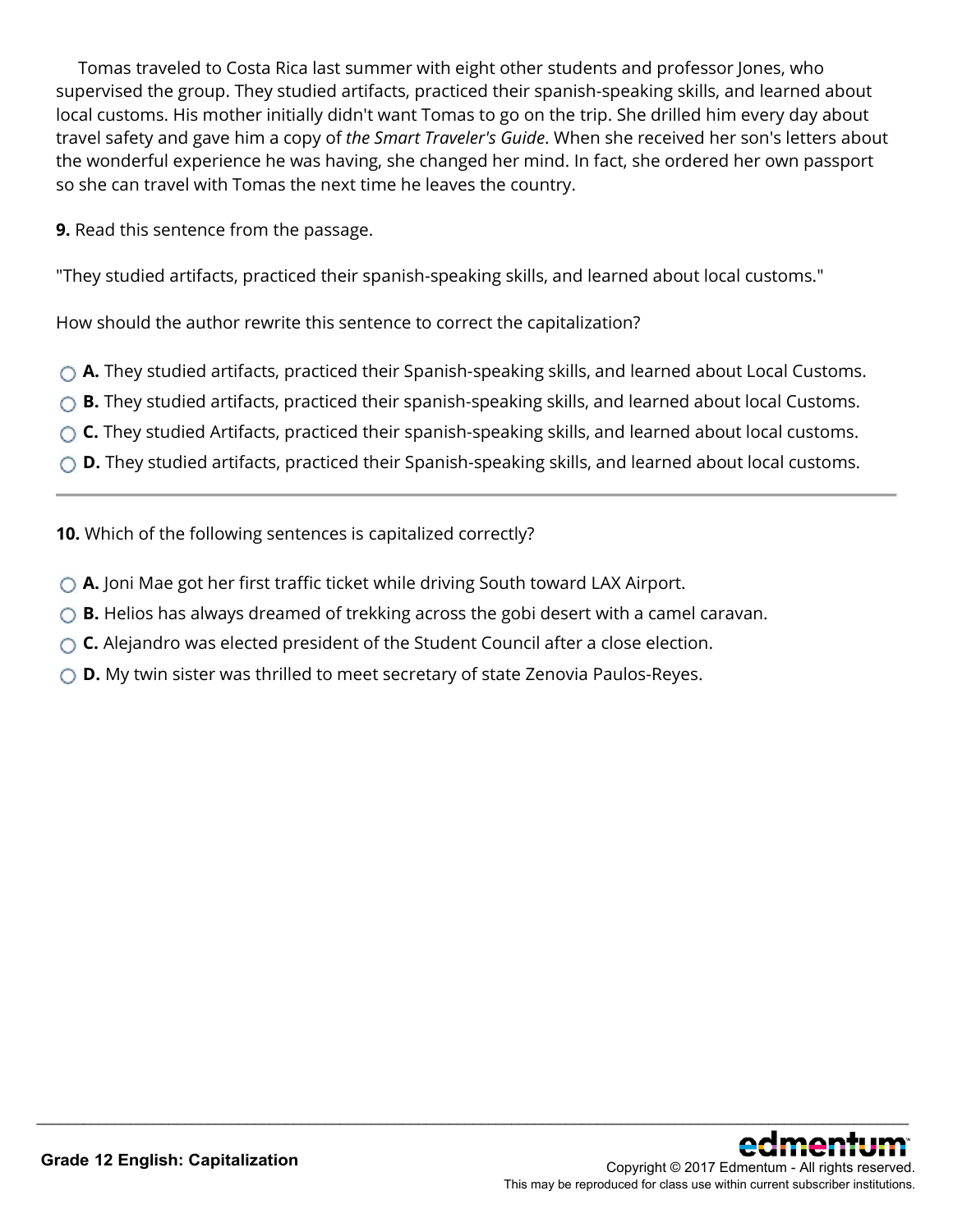### **Answers: Capitalization**

1. A 2. D 3. D 4. C 5. C 6. A 7. D 8. A 9. D

10. C

# **Explanations**

1. The names of military awards should be capitalized. The correct way to write this sentence is "Mary, our class president, almost burst with pride when her older brother Lieutenant Colonel Markus Brody was awarded the Bronze Star for his service in the Middle East."

2. The correct way to write this sentence is "The Senior Salute is a special event that will be held in the Watermark Coliseum on March 8, 2010." Proper names such as "The Senior Salute" and "Watermark Coliseum" should be capitalized.

3. This sentence should be rewritten to read, "The prizes were donated by the Knights of Columbus and Mayor Castleridge." The names of civic groups ("The Knights of Columbus") and titles preceding proper names ("Mayor Castleridge") should be capitalized.

4. The sentence "We would be pleased and honored if you could attend the opening performance" is correctly capitalized. In the other sentences, proper names ("Ridgeview civic center") and titles that precede proper names ("assistant professor John Ross") should be capitalized. Titles without proper names ("Drama Instructor") should begin with lowercase letters.

5. This sentence is correct because titles that precede proper names ("Senator Jones") should be capitalized. In the other answer choices, common nouns ("Encyclopedia") and century numbers ("Fifteenth and Sixteenth Centuries") should begin with lowercase letters. Trademarks such as "honda accord" should be capitalized.

6. The names of social and civic groups should be capitalized. In this sentence, both "Junior League" and "Rotary Club" should be capitalized. The sentence should be edited to read, "Local volunteers from the Junior League of Royse City and the Rotary Club will be waiting at the gate to pass out tickets."

7. "Shakespeare players" should be capitalized in this sentence because it is a proper name of a group of people.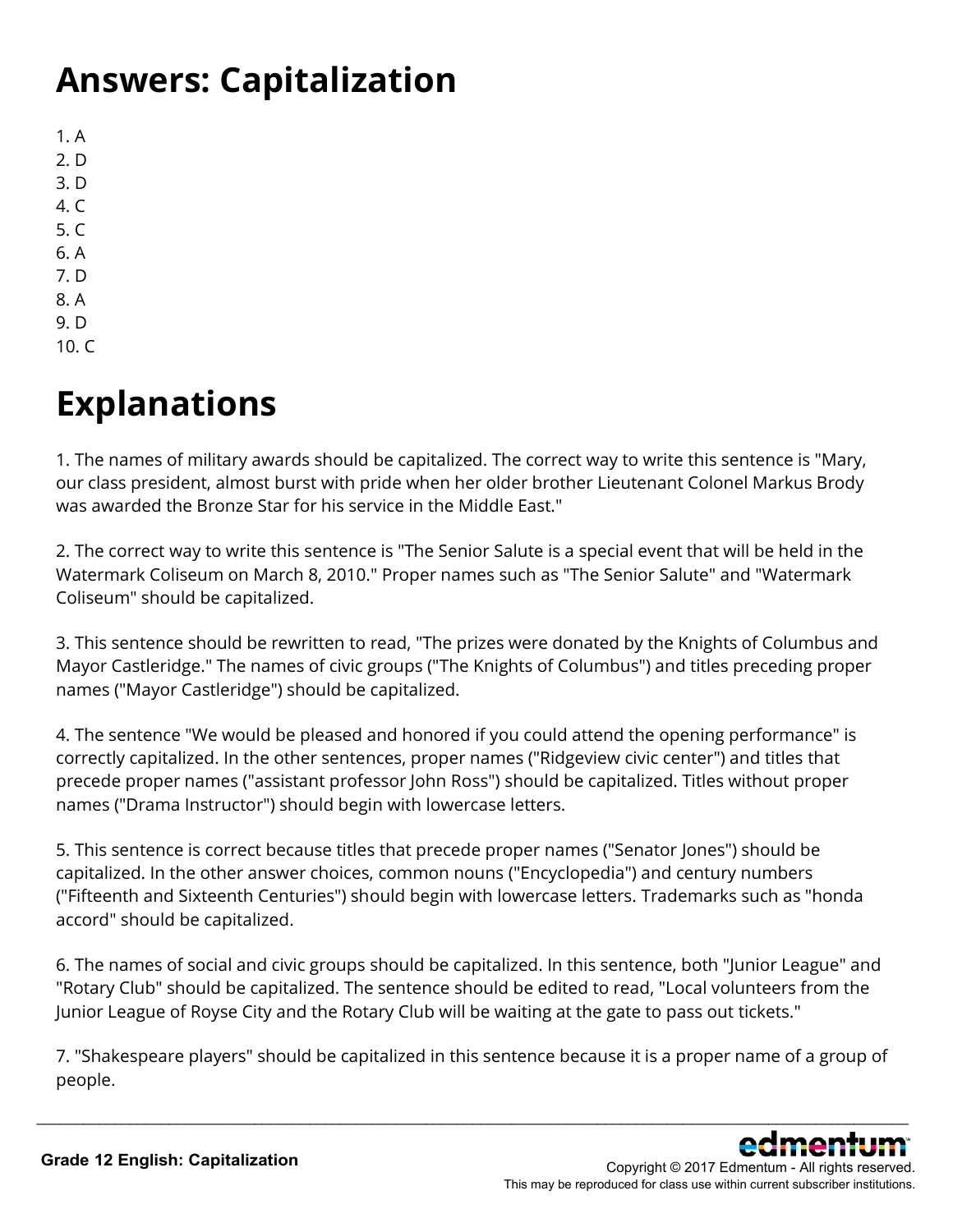8. This sentence addresses several capitalization issues. "North" should not be capitalized because it relates to a direction. Specific street names ("Avenue") and proper names ("Freehold Farmer's Market") should be capitalized.

9. The names of countries, nationalities, and specific languages should be capitalized. This sentence should be revised to read, "They studied artifacts, practiced their Spanish-speaking skills, and learned about local customs." The words "artifacts" and "local customs" are used as common nouns in this sentence and do not need to be capitalized.

10. This sentence is capitalized correctly because proper names ("Student Council") should be capitalized but titles not joined to proper names ("president") should begin with lowercase letters. In the other answer choices, proper names ("gobi desert") and titles attached to proper names ("secretary of state Zenovia Paulos-Reyes") should be capitalized but compass directions ("South") should not be capitalized.

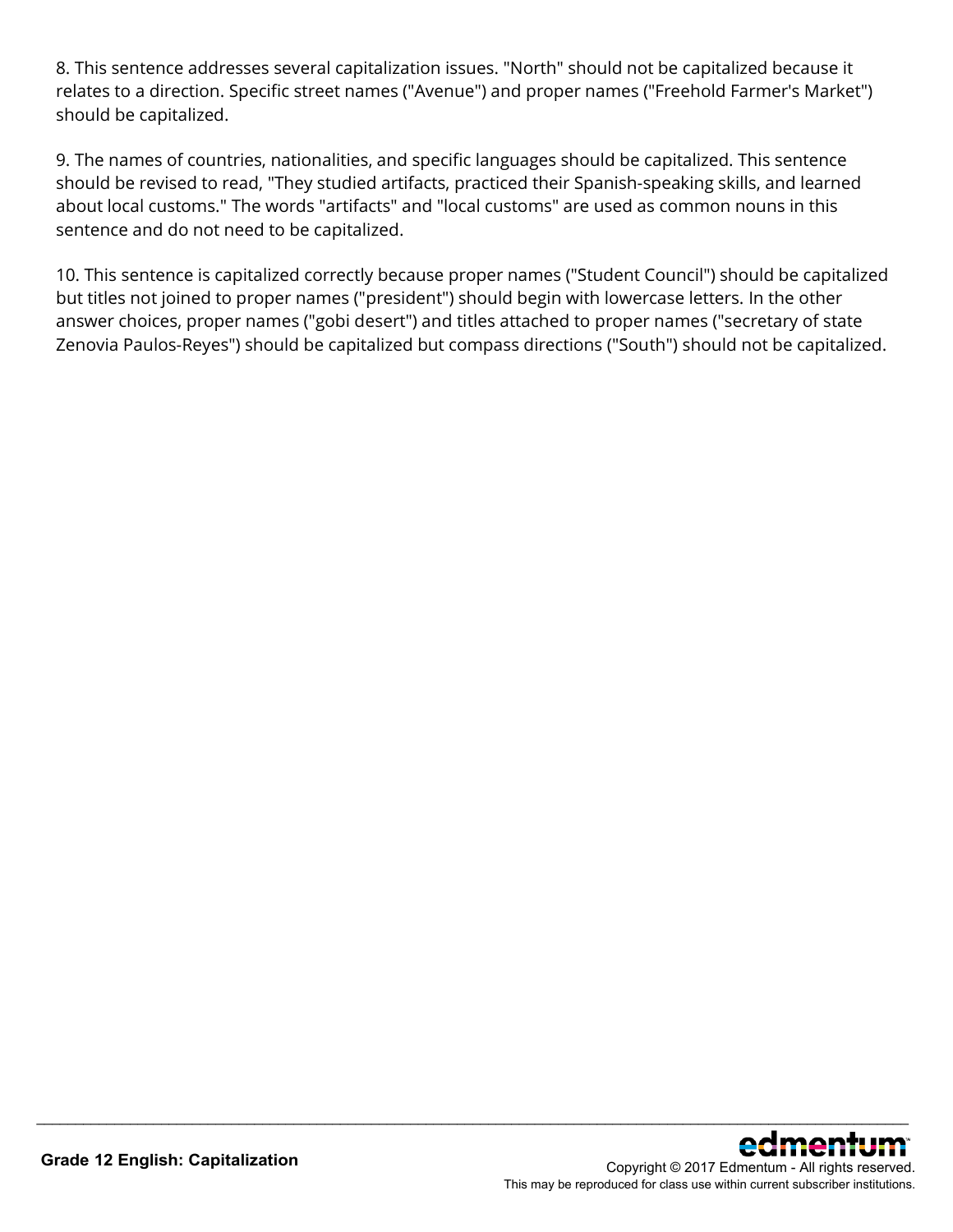### **Grade 12 English: Punctuation**



**Gone Fishing**

 "Hey, are you sure there are fish in this lake?" Thomas asked doubtfully. "We haven't had a bite all afternoon." His best friend Annette rolled her eyes at him.

 "Of course there are fish in the lake," she replied. "It's called Bass Lake. My dad and I fish here all the time! My uncle, who fishes here every year, promised we'd be able to catch something. Maybe you're just a terrible fisherman." Thomas laughed and bobbed his fishing pole in the water thoughtfully.

 "This is relaxing after all the pressure of studying for finals," he said with a yawn. "I barely survived taking calculus, geography, English literature and chemistry. My brain is tired."

"Mine too," agreed Annette. "I can't believe we're finally done with high school."

 "You're still going to Havergal University, right" Thomas asked as he watched a duck paddle past the boat.

"Yes," Annette replied with a sigh. "I'm going to miss you! At least your sister, and I are going to be roommates."

 "Dunicia is about to burst with excitement," laughed Thomas. "She was afraid she wouldn't know anyone on campus."

 "You'll be halfway across the world at Mission Saint Navarro," Annette grumbled. "You'd better email me and Dunicia and we expect at least one postcard."

 "Plus, I'll send you both presents," promised Thomas just as his fishing pole jumped in his hands "I think I've got a bite over here!"

**1.** Which sentence from the passage contains a punctuation error?

- **A.** "I can't believe we're finally done with high school."
- **B.** "At least your sister, and I are going to be roommates."
- **C.** "Hey, are you sure there are fish in this lake?"
- **D.** "She was afraid she wouldn't know anyone on campus."

**2.** Which sentence has correct punctuation?

- **A.** The school plans to reduce its carbon footprint by thirty eight percent.
- **B.** Jovie owns a one-quarter share in Bluman-Neely's Department Store.
- **C.** Julio's frequent attempts to impress Michelle are not well-received.
- **D.** The book Chandler gave Kathy was leather-bound, with gold-pages.  $\frac{1}{2}$  ,  $\frac{1}{2}$  ,  $\frac{1}{2}$  ,  $\frac{1}{2}$  ,  $\frac{1}{2}$  ,  $\frac{1}{2}$  ,  $\frac{1}{2}$  ,  $\frac{1}{2}$  ,  $\frac{1}{2}$



Copyright © 2017 Edmentum - All rights reserved. This may be reproduced for class use within current subscriber institutions.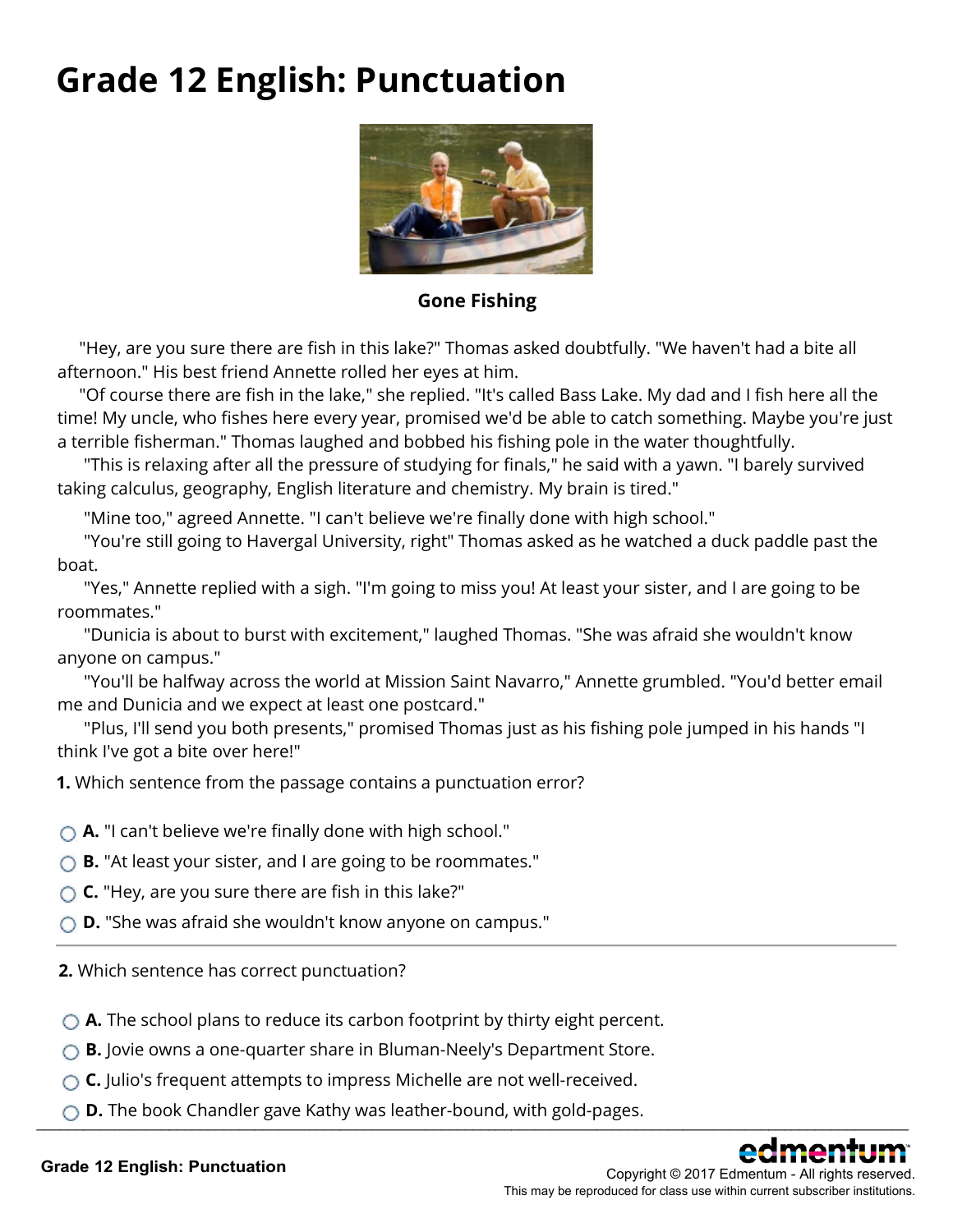### **MEMO**

**To:** All graduating seniors at Montgomery High School **From:** Principal Albi Dean **Date:** April 12, 2010 **Re:** Important information about the Senior Carnival

Please be advised that our Twenty First Annual Senior Carnival will be held on May 7, 2010 at 5:00 p.m. Seniors are welcome to attend this event with their families. Entry admission for students will be free, but family members will be required to pay a minimal fee. The cafeteria staff will provide funnel cakes and hot dogs, as well as gluten free cookies. Additionally, our very own physics teacher, Dr. Renault, will perform karaoke songs at the carnival. The first thirty five seniors who arrive at the carnival will receive gift bags with t shirts, books, and backpacks.

We look forward to seeing you on May 7th!

**3.** Read this sentence from the memo.

"The first thirty five seniors who arrive at the carnival will receive gift bags with t shirts, books, and backpacks."

How should the author rewrite this sentence to correct the punctuation?

- **A.** The first thirty-five seniors who arrive at the carnival will receive gift bags with t-shirts, books, and<br>**A.** backpacks.
- **B.** The first thirty five seniors who arrive at the carnival will receive gift bags with t-shirts, books, and backpacks.
- **C.** The sentence is correct as is.
- **D.** The first thirty-five seniors who arrive at the carnival will receive gift bags with t shirts, books, and backpacks.

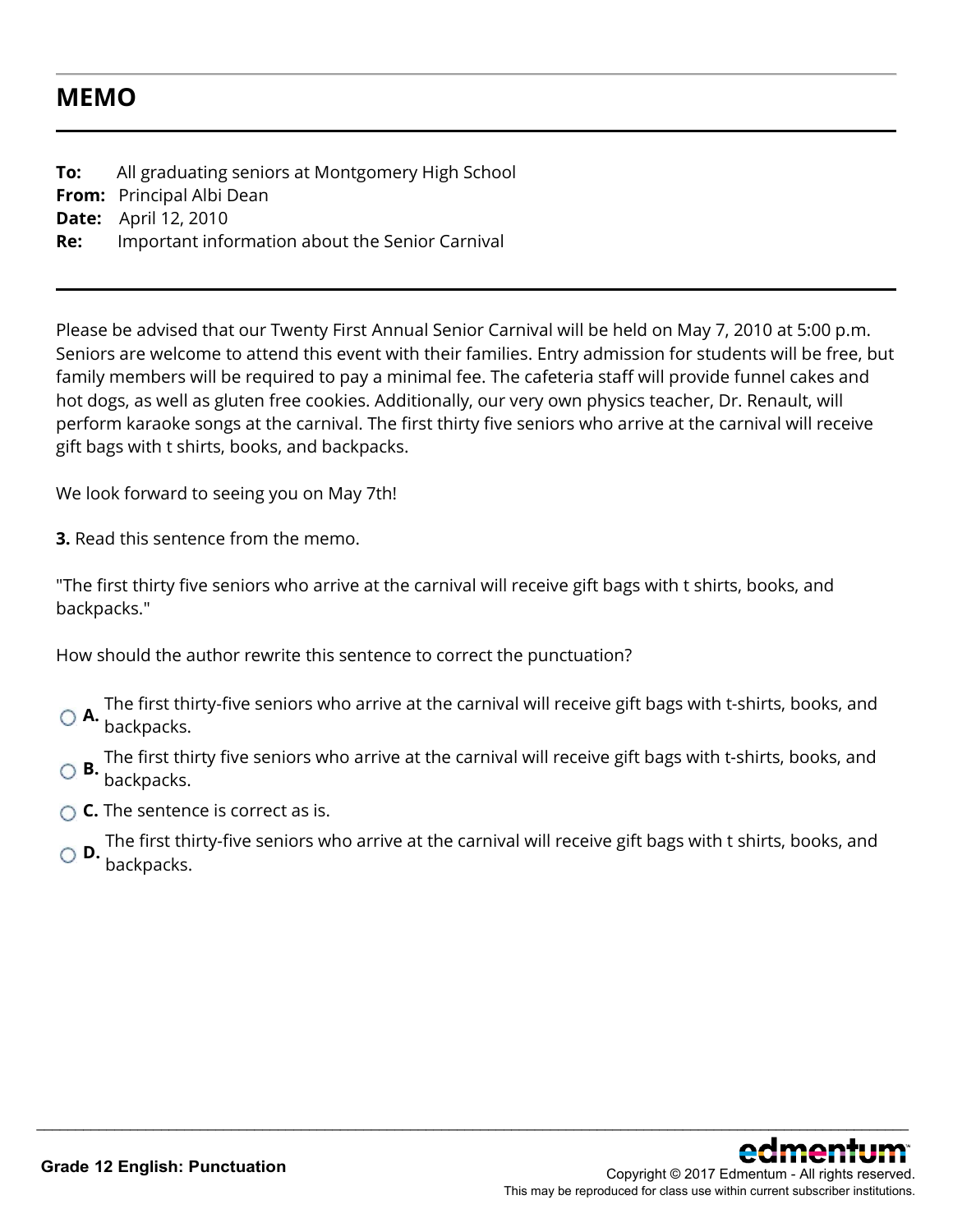The city council will vote later today on several issues, including the controversial

Choose the correct phrase to complete the sentence.

- **A.** antiimmigration bill
- **B.** anti immigration-bill
- **C.** anti-immigration bill
- **D.** anti-immigration-bill

**(1)** Tibo was headed to his car after a long, stressful day of classes. **(2)** He pulled his brand new set of keys out of his pocket and opened the door. **(3)** Suddenly, an ear piercing wail began to blare across the parking lot. **(4)** He had accidentally set off the anti-theft alarm. **(5)** Tibo groaned as he realized that he had no idea how to turn off the alarm. **(6)** Students walking by began to stop and stare at him. **(7)** He waved glumly at them. **(8)** A police car pulled up next to him, and a tired looking officer stepped out. **(9)** Tibo couldn't wait for the day to be over.

\_\_\_\_\_\_\_\_\_\_\_\_\_\_\_\_\_\_\_\_\_\_\_\_\_\_\_\_\_\_\_\_\_\_\_\_\_\_\_\_\_\_\_\_\_\_\_\_\_\_\_\_\_\_\_\_\_\_\_\_\_\_\_\_\_\_\_\_\_\_\_\_\_\_\_\_\_\_\_\_\_\_\_\_\_\_\_\_\_\_\_\_\_\_\_\_\_\_\_\_\_\_\_\_\_\_\_\_\_\_\_\_

**5.** What is the best way to hyphenate sentence 3?

- **A.** Suddenly, an ear-piercing wail began to blare across the parking lot.
- ◯ **B.** Suddenly, an ear piercing-wail began to blare across the parking-lot.
- **C.** The sentence is correct as is.
- ◯ **D.** Suddenly, an ear-piercing-wail began to blare across the parking lot.

**6.** Which sentence contains a word or phrase that needs to be hyphenated?

- **A.** sentence 2
- **B.** sentence 9
- **C.** sentence 6
- **D.** sentence 1

**7.** Which sentence has correct punctuation?

- ◯ **A.** The idea of living off campus is appealing to many students.
- ◯ **B.** Anne hoped to get a ten percent discount at her new job.
- **C.** The Seventy Second Academy Awards will be held this week.
- ◯ **D.** Ritva picked up a box of take out food to eat at her desk.

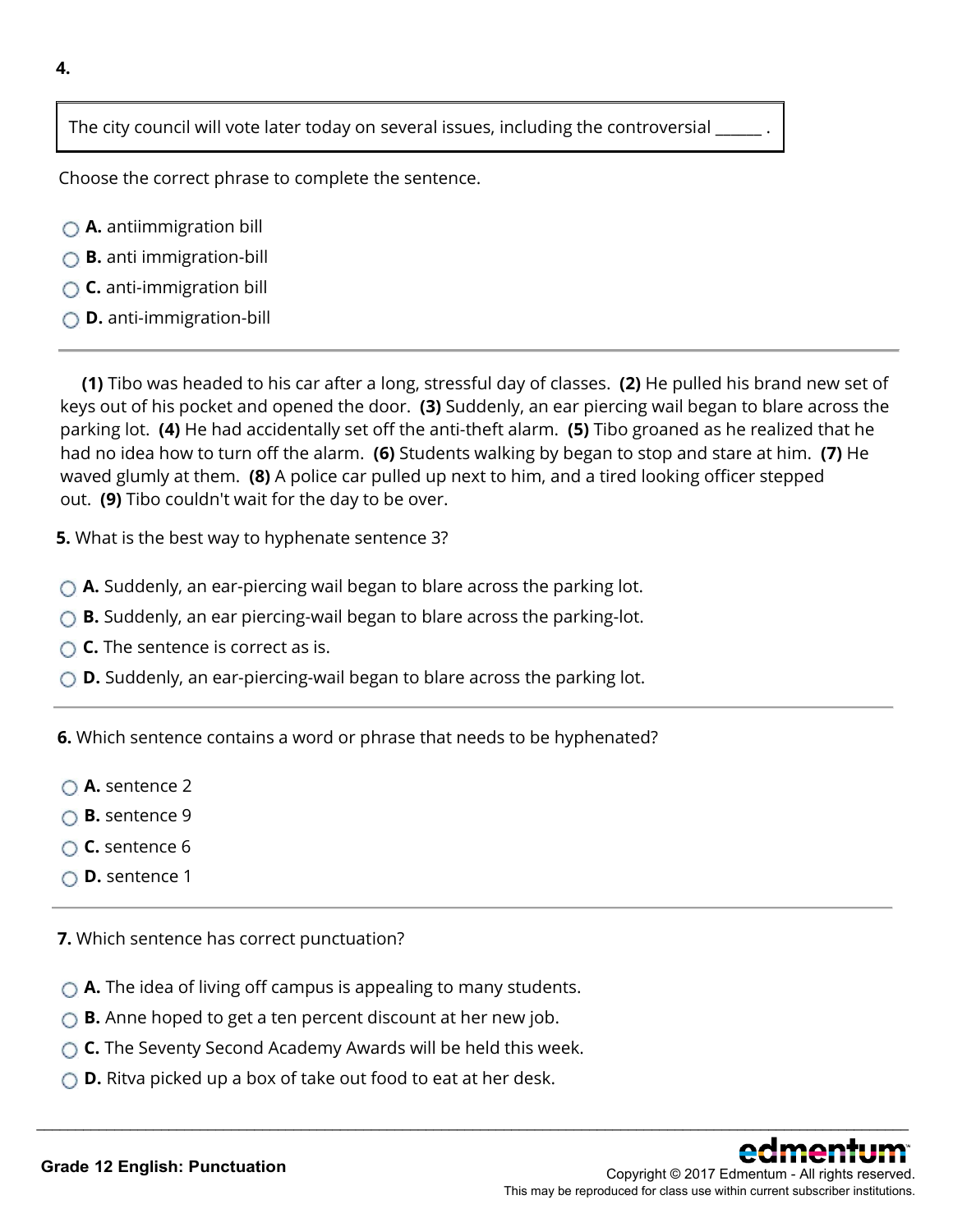- **8.** Which sentence is correctly punctuated?
- **A.** "I want to see a movie before we start studying for finals," Tracie told her friend Liz, who nodded in  $\bigcirc$ agreement.
- **B.** "I want to see a movie before we start studying for finals!", Tracie told her friend Liz, who nodded  $\bigcirc$  **B.** in agreement.
- **C.** "I want to see a movie before we start studying for finals." Tracie told her friend Liz, who nodded in  $\circ$  **c.**  $\frac{1}{\text{agreement}}$ .
- "I want to see a movie before we start studying for finals," Tracie told her friend Liz, "who nodded in agreement."

#### **9.**

Hetty didn't see her ex boyfriend at the graduation ceremony because there were two hundred fifty five students in attendance.

What is the correct way to hyphenate this sentence?

- **△ A.** The sentence is correct as is.
- **B.** Hetty didn't see her ex boyfriend at the graduation ceremony because there were two hundred fifty-five students in attendance.
- **C.** Hetty didn't see her ex-boyfriend at the graduation ceremony because there were two hundred fifty-five students in attendance.
- **D.** Hetty didn't see her ex-boyfriend at the graduation ceremony because there were two hundred fifty five students in attendance.
- **10.** Which sentence is correctly punctuated?
- **A.** "You will be required to bring the following items to the test a calculator, two pencils, and a **G A.** government-issued ID," said the test proctor.
- **B.** "You will be required to bring the following items to the test; a calculator, two pencils, and a **B.**  $\overline{\text{S}}$ government-issued ID," said the test proctor.
- **C.** "You will be required to bring the following items to the test, a calculator, two pencils, and a **C.** coverage the section of the test prestage. government-issued ID," said the test proctor.
- **D.** "You will be required to bring the following items to the test: a calculator, two pencils, and a government-issued ID," said the test proctor.

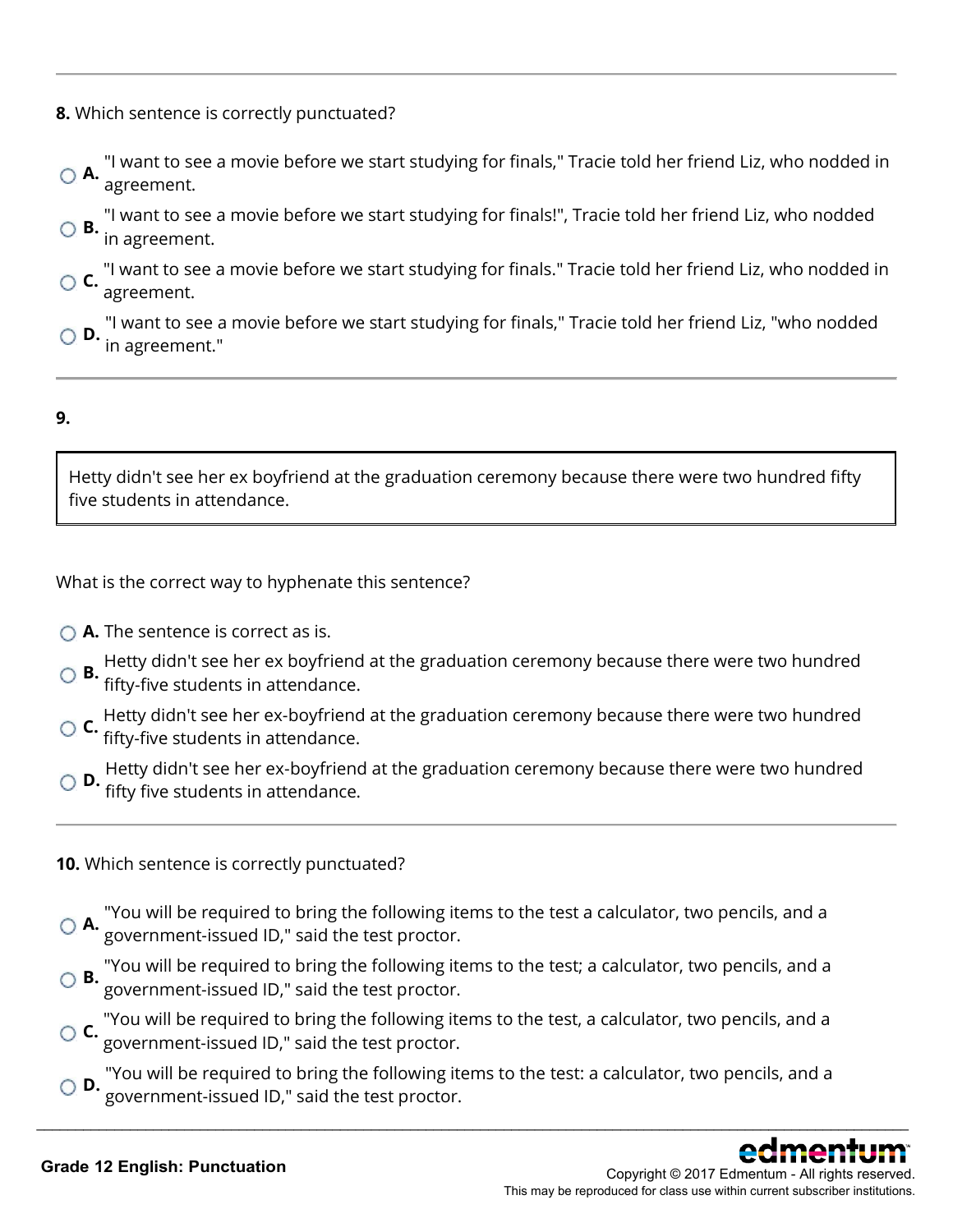### **Answers: Punctuation**

- 1. B
- 2. B
- 3. A
- 4. C
- 5. A
- 6. A
- 7. A
- 8. A
- 9. C
- 10. D

# **Explanations**

1. This sentence contains a punctuation error because the comma is not needed. A comma should be placed before a coordinating conjunction to separate two independent clauses. "At least your sister" is not an independent clause, so the comma is not needed. The correct way to write this sentence is "At least your sister and I are going to be roommates."

2. The sentence "Jovie owns a one-quarter share in Bluman-Neely's Department Store" is correctly hyphenated because fractions that are used as modifiers should be hyphenated.

3. Compound numbers such as "thirty-five" should be hyphenated. Additionally, the word "t-shirt" is spelled with a hyphen.

4. Use a hyphen to join two or more words serving as a single adjective before a noun. Additionally, a hyphen should be used to avoid an awkward combination of letters ("antiimmigration"). In this example, the phrase should be written "anti-immigration bill."

5. Use a hyphen to join two or more words serving as a single adjective before a noun. In this example, "ear-piercing" should be hyphenated because it precedes the noun ("wail") it describes.

6. Sentence 2 is incorrectly punctuated because "brand-new" should be hyphenated. Use a hyphen to join two or more words serving as a single adjective before a noun.

7. When compound modifiers follow the noun they modify, they should not be hyphenated. The sentence "The idea of living off campus is appealing to many students" does not need a hyphen.

8. In this sentence, "I want to see a movie before we start studying for finals" should be set off with quotation marks because it is a direct quote. Additionally, only one ending punctuation mark should be placed after "finals."

9. Use a hyphen when forming compound words with the prefix "ex-." Additionally, use a hyphen in large numbers like 255 (two hundred fifty-five). The correct way to write this sentence is "Hetty didn't see her

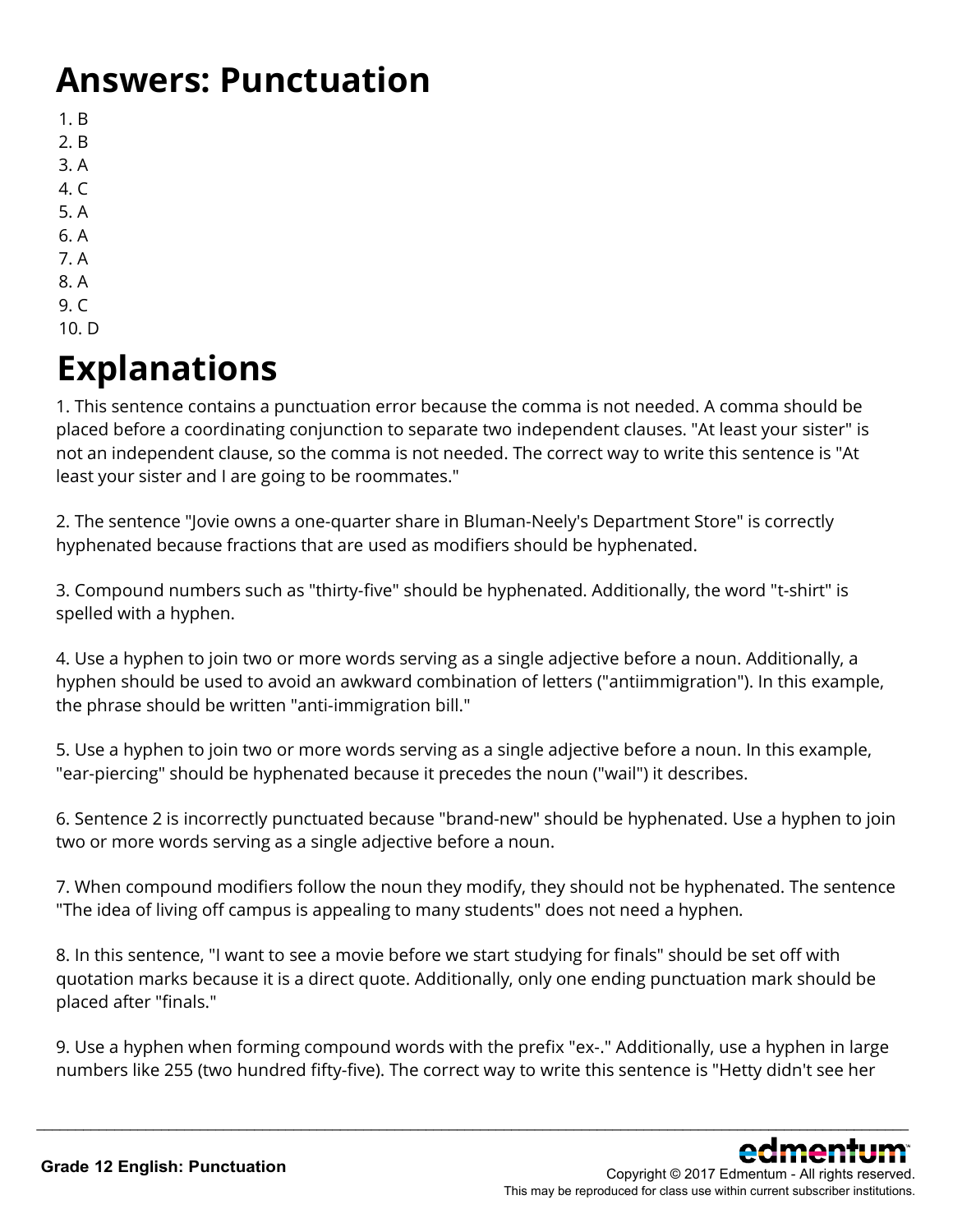ex-boyfriend at the graduation ceremony because there were two hundred fifty-five students in attendance."

10. A colon can be used to introduce a list. In this sentence, a colon should be placed after the word "test" to introduce the list of required items.

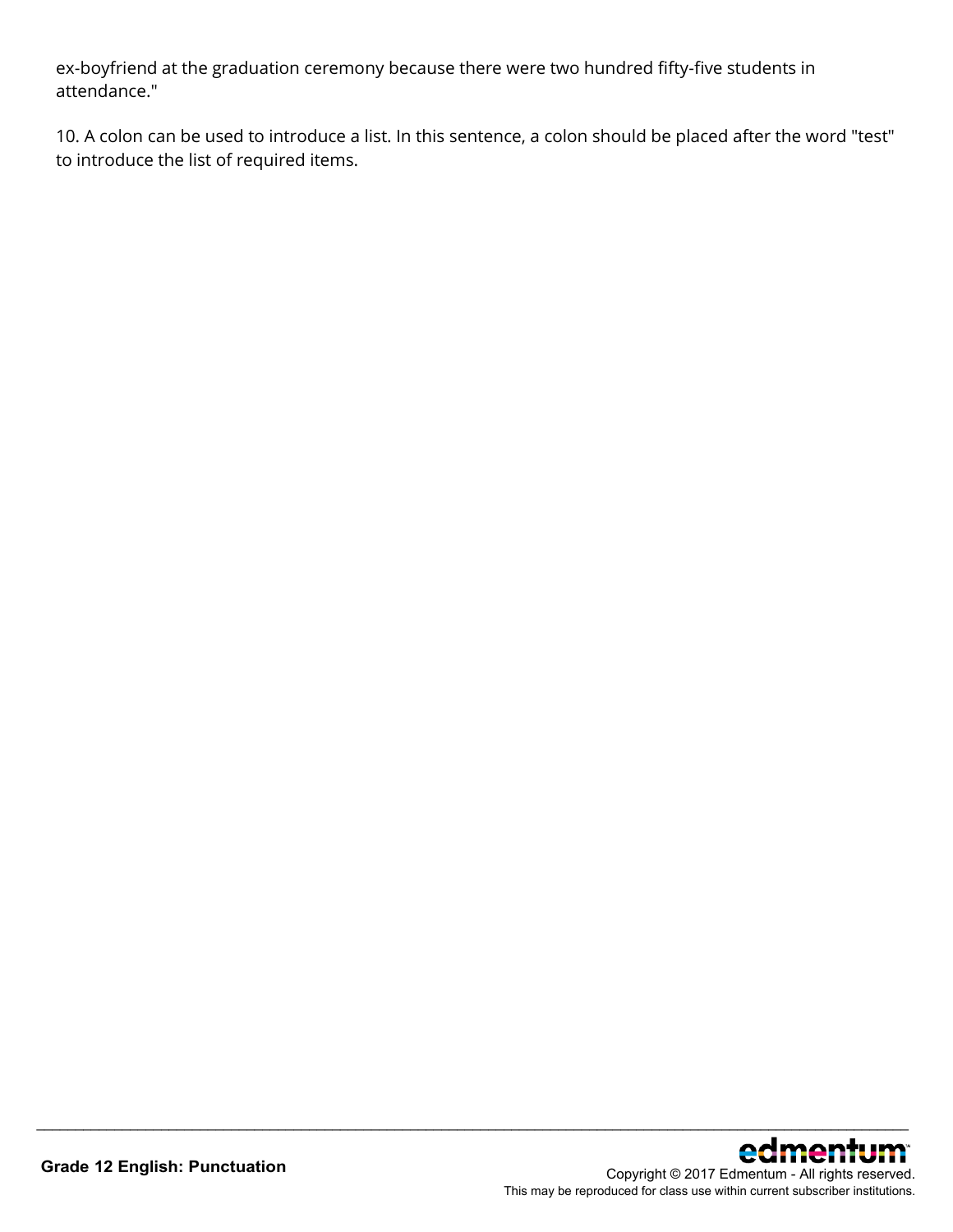# **Grade 12 English: Connotation and Denotation**

**1.** In which sentence does the underlined word suggest the most positive connotation?

- **A.** Helios was nervous about bringing a homemade soufflé to the party, but his friends declared that <br> **A.** it was satisfactory: it was satisfactory.
- **B.** Helios was nervous about bringing a homemade soufflé to the party, but his friends declared that **B.** it was <u>adequate</u>.
- **C.** Helios was nervous about bringing a homemade soufflé to the party, but his friends declared that  $\overline{C}$ it was commendable.
- **D.** Helios was nervous about bringing a homemade soufflé to the party, but his friends declared that it was presentable.
- **2.** In which sentence does the underlined word suggest the most negative connotation?
- **A.** Once the curtain rose, Giovanni had an attack of stage fright, forgot his lines, and stood in front of<br>**A.** the audience feeling <u>humiliated</u>.
- **B.** Once the curtain rose, Giovanni had an attack of stage fright, forgot his lines, and stood in front of the audience feeling <u>flustered</u>.
- **C.** Once the curtain rose, Giovanni had an attack of stage fright, forgot his lines, and stood in front of the audience feeling uncomfortable.
- **D.** Once the curtain rose, Giovanni had an attack of stage fright, forgot his lines, and stood in front of the audience feeling disconcerted.

#### **3.**

Duennia and Potifar visited the most exclusive restaurant in town only to discover that the food was distasteful and the servers were rude and inattentive.

\_\_\_\_\_\_\_\_\_\_\_\_\_\_\_\_\_\_\_\_\_\_\_\_\_\_\_\_\_\_\_\_\_\_\_\_\_\_\_\_\_\_\_\_\_\_\_\_\_\_\_\_\_\_\_\_\_\_\_\_\_\_\_\_\_\_\_\_\_\_\_\_\_\_\_\_\_\_\_\_\_\_\_\_\_\_\_\_\_\_\_\_\_\_\_\_\_\_\_\_\_\_\_\_\_\_\_\_\_\_\_\_

Which word has a similar denotation to distasteful, as it is used in this sentence?

- **A.** obscene
- **B.** unappetizing
- **C.** vulgar
- **D.** nondescript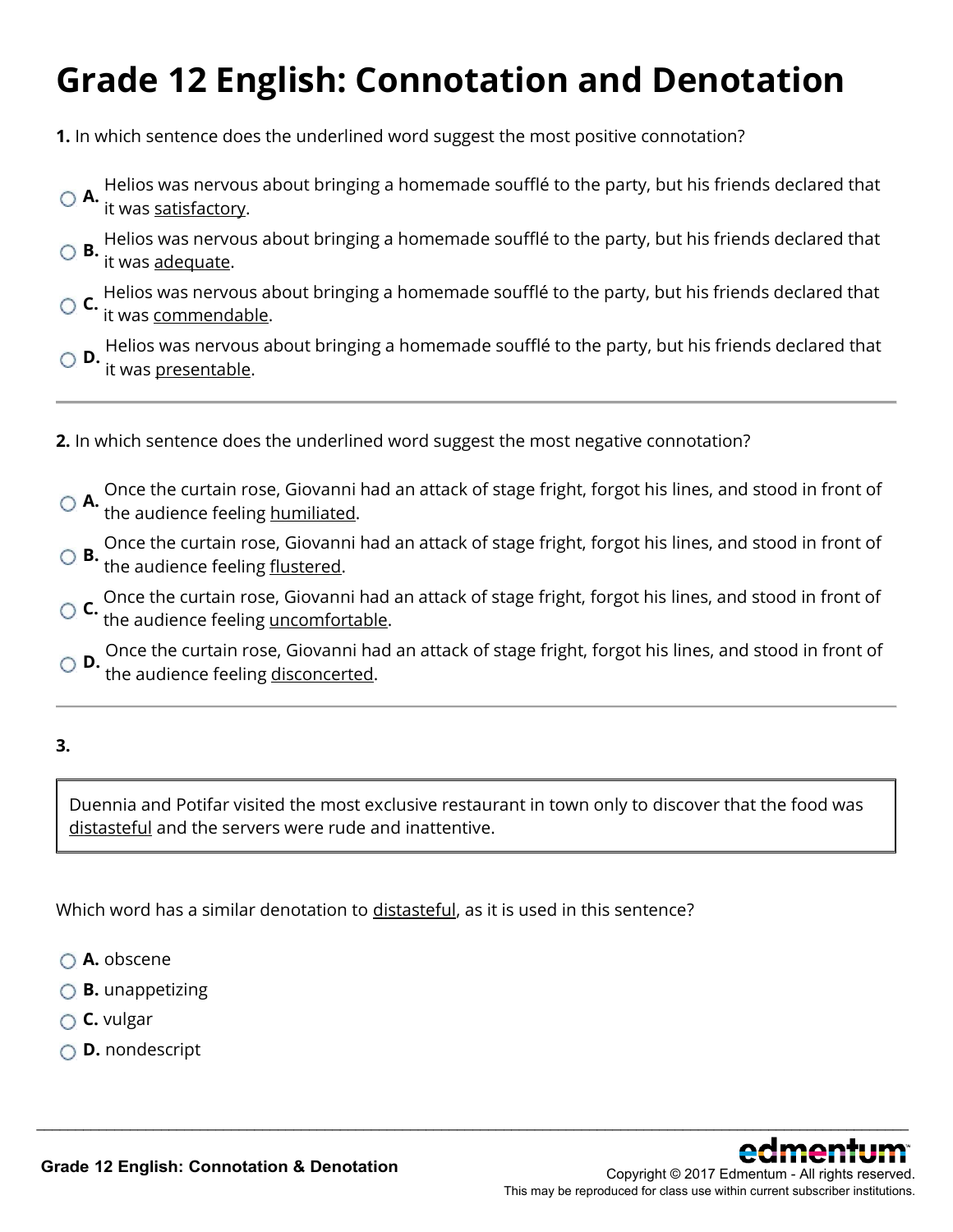**(1)** "Whew! I've never climbed so many stairs in my life," Uli gasped as she and her best friend Rosque paused to catch their breath at the top of the staircase.

**(2)** "What about me?" asked Rosque with a smile. **(3)** "I'll be making that trip several times a day once classes start."

**(4)** "Don't remind me," Uli replied. **(5)** "I'm distressed enough as it is. **(6)** Why do you have to go to college so far away? **(7)** I'll miss hanging out with you."

**(8)** "I'll miss you, too," Rosque said somberly, his smile gone. **(9)** "Let's see my dorm room before we both start crying out on the stairwell." **(10)** They walked inside the tiny, cramped dorm and looked around in dismay.

**(11)** "This is awful," cried Uli. **(12)** "It's the size of a shoe box and as dirty as a landfill. **(13)** That mattress looks prehistoric. **(14)** I bet George Washington was the last person to sleep on it."

**(15)** "I don't need anything fancy," Rosque said. **(16)** "This place may not be extravagant, but it's tolerable. **(17)** I'll either be in class or working most of the time, anyway."

**(18)** "That's true, I guess," agreed Uli. **(19)** "Well, let the drudgery begin. **(20)** I'll start cleaning the walls, and you can start mopping the floor."

**(21)** "We can make this place shine!" Rosque remarked. **(22)** His positive attitude made Uli smile, and she began to feverishly attack the grime on the walls.

**(23)** "Maybe we'll be featured on 'Best Dorm Room Makeovers' and win a million dollars," Uli joked. **(24)** Rosque laughed and shook his head doubtfully.

**(25)** "I'll just be happy if we make this room habitable," he told her. **(26)** "It'll be hard enough living far away from my friends and family. **(27)** I'd like a decent place to come back to at the end of the day." **(28)** Uli dug around in her backpack until she found a large picture frame.

**(29)** "Maybe this will help," she said as she handed it to Rosque. **(30)** He turned the frame over to see a photograph of all of his friends and family.

\_\_\_\_\_\_\_\_\_\_\_\_\_\_\_\_\_\_\_\_\_\_\_\_\_\_\_\_\_\_\_\_\_\_\_\_\_\_\_\_\_\_\_\_\_\_\_\_\_\_\_\_\_\_\_\_\_\_\_\_\_\_\_\_\_\_\_\_\_\_\_\_\_\_\_\_\_\_\_\_\_\_\_\_\_\_\_\_\_\_\_\_\_\_\_\_\_\_\_\_\_\_\_\_\_\_\_\_\_\_\_\_

**(31)** "Thanks, Uli," Rosque said warmly. **(32)** "This photo is the best present I've ever gotten. **(33)** It would make a dungeon feel like home."

**4.** Read sentence 25 from the passage.

"I'll just be happy if we make this room habitable," he told her.

Which of the following substitutes for "habitable" expresses the most positive connotation?

- **A.** tolerable
- **B.** livable
- **C.** comfortable
- **D.** passable

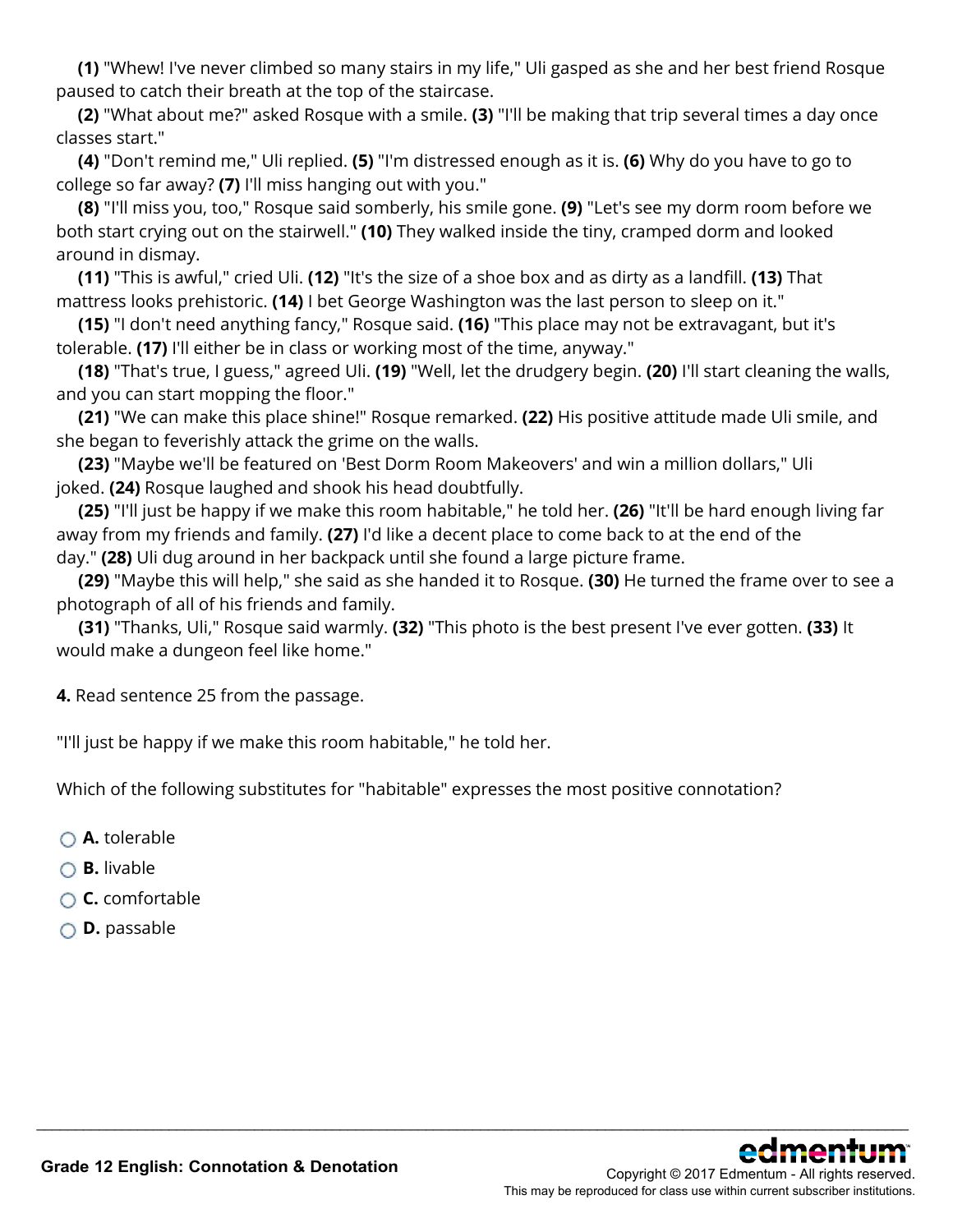**5.** The words momentous, important, considerable, and consequential all have similar meanings. Which word expresses the strongest positive connotation?

- **A.** important
- **B.** momentous
- **C.** consequential
- **D.** considerable

**6.** Which pair of words has the same denotative meaning but different connotative meanings?

- **A.** resourceful, inventive
- **B.** moody, irritable
- **C.** trivial, unimportant
- **D.** cautious, indecisive

**7.** Which of the following words meaning "unusual" has the most negative connotation?

- **A.** peculiar
- **B.** quirky
- **C.** singular
- **D.** rare

#### **8.**

Treena made an appointment with the veterinarian because she was concerned about Miss Kitty Fantastico's thin condition.

\_\_\_\_\_\_\_\_\_\_\_\_\_\_\_\_\_\_\_\_\_\_\_\_\_\_\_\_\_\_\_\_\_\_\_\_\_\_\_\_\_\_\_\_\_\_\_\_\_\_\_\_\_\_\_\_\_\_\_\_\_\_\_\_\_\_\_\_\_\_\_\_\_\_\_\_\_\_\_\_\_\_\_\_\_\_\_\_\_\_\_\_\_\_\_\_\_\_\_\_\_\_\_\_\_\_\_\_\_\_\_\_

Which word would **best** replace thin to suggest a negative connotation?

- **A.** slender
- **B.** gaunt
- **C.** svelte
- **D.** slim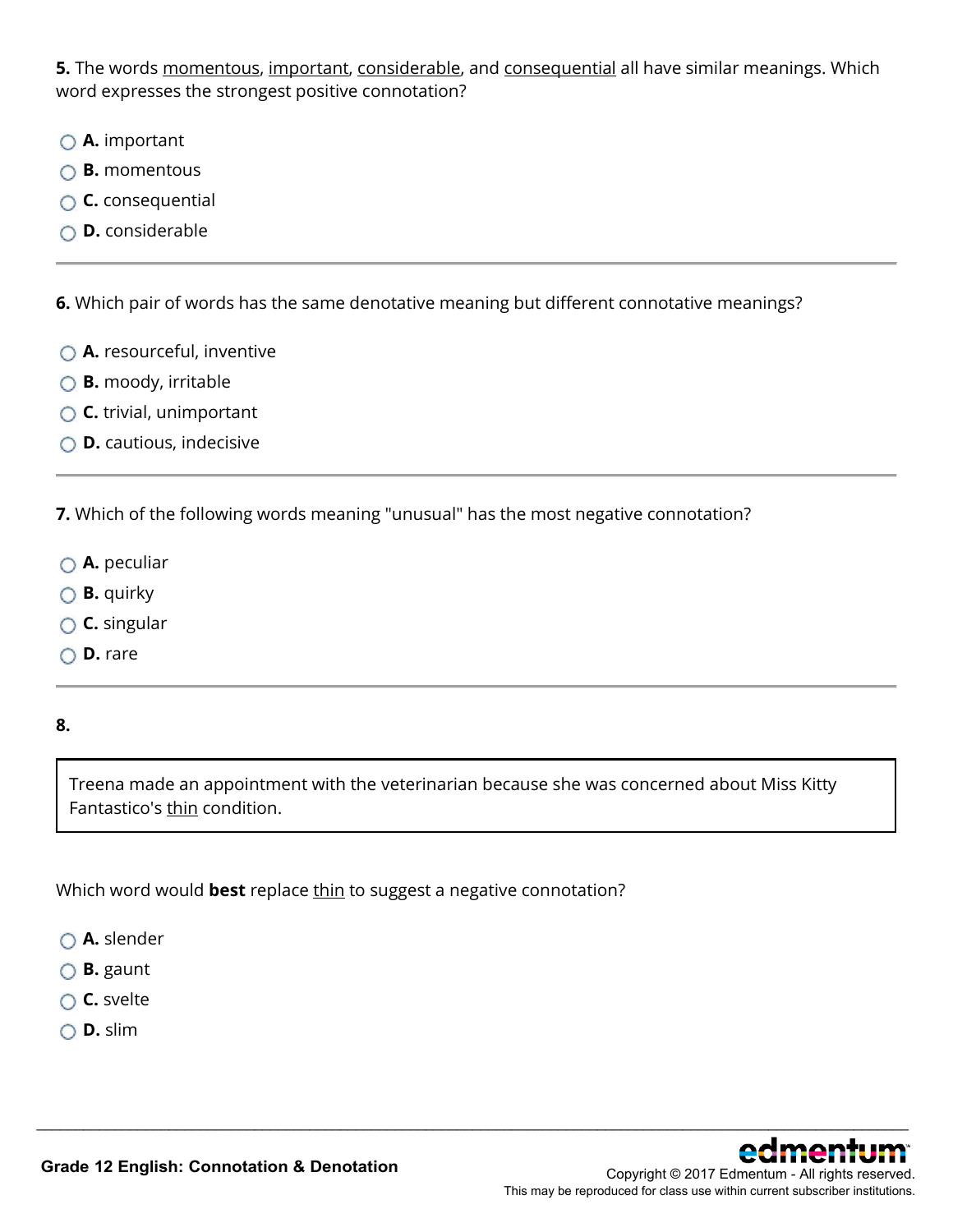**9.** Which of the following words meaning "impulsive" has the most positive connotation?

- **A.** impetuous
- **B.** overzealous
- **C.** careless
- **D.** spontaneous

#### **10.**

Even though Jenna is awarded a certificate every year for having the most volunteer hours of any student at our school, she still remains humble and grateful for the opportunity to help others.

\_\_\_\_\_\_\_\_\_\_\_\_\_\_\_\_\_\_\_\_\_\_\_\_\_\_\_\_\_\_\_\_\_\_\_\_\_\_\_\_\_\_\_\_\_\_\_\_\_\_\_\_\_\_\_\_\_\_\_\_\_\_\_\_\_\_\_\_\_\_\_\_\_\_\_\_\_\_\_\_\_\_\_\_\_\_\_\_\_\_\_\_\_\_\_\_\_\_\_\_\_\_\_\_\_\_\_\_\_\_\_\_

In this sentence, the word "humble" implies that Jenna is

- **A.** unpretentious.
- **B.** subservient.
- **C.** inconsequential.
- **D.** plain.

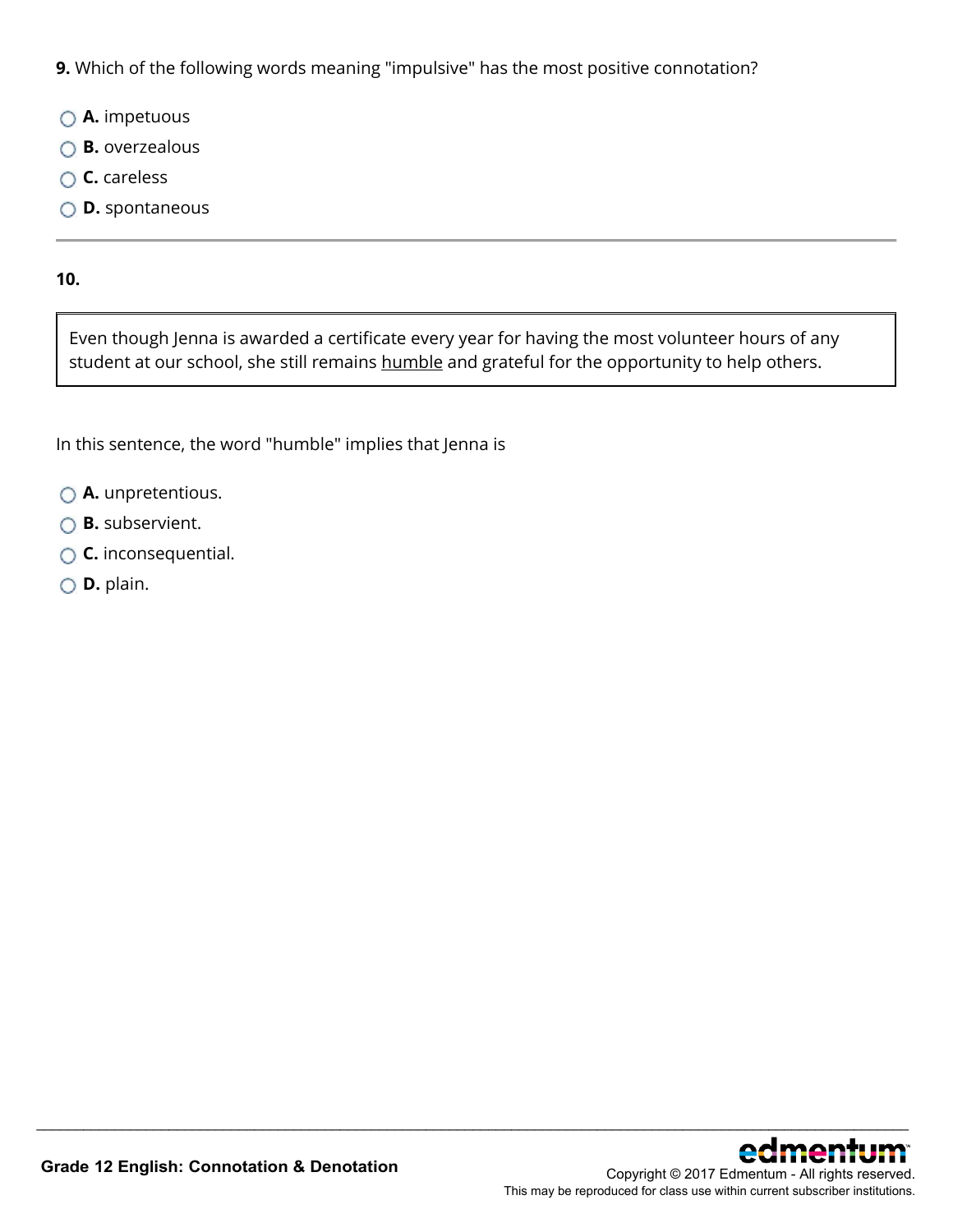## **Answers: Connotation and Denotation**

- $1. C$
- 2. A
- 3. B
- 4. C
- 5. B
- 6. D 7. A
- 8. B
- 9. D
- 10. A

## **Explanations**

1. "Satisfactory," "adequate," "presentable," and "commendable" have similar meanings and can be used to mean "meeting expectations." However, "commendable" conveys the most positive connotation out of these four synonyms. It is often used to mean "meeting expectations in an admirable manner."

2. "Flustered," "uncomfortable," and "disconcerted" have similar meanings and imply that Giovanni is nervous and upset by his situation. However, "humiliated" conveys the most negative connotation out of these four words. This word choice suggests that Giovanni is experiencing extremely painful feelings of embarrassment.

3. The word "distasteful" has several connotative and denotative meanings. In this context, it is used in a negative way to suggest that the restaurant's food is unappealing. "Unappetizing" has a similar denotation to "distasteful," as it is used in this sentence.

4. The words "habitable," "tolerable," "livable," and "passable" imply that the dorm room is acceptable for human habitation. However, the word "comfortable" has a more positive connotation and suggests the dorm room is a pleasant place to live.

5. The words "important," "considerable," "consequential," and "momentous" have similar meanings and can be used to describe a notable event. "Momentous" has a strong positive connotation and implies an event of unparalleled significance.

6. Words have connotations (suggestive meanings) and denotations (literal or dictionary meanings). The word "cautious" is often used in a positive way to mean "showing careful forethought." Even though "indecisive" has a similar dictionary meaning, it carries a more negative connotation than "cautious."

7. Although the dictionary defines all of these words similarly, "peculiar" has the most negative connotation. It is often used to mean "eccentric" or "strange."

8. The words "slender," "svelte," "slim," and "gaunt" can be used to mean "lacking excess flesh." However, "gaunt" conveys the most negative connotation and suggests a dangerously low weight.

\_\_\_\_\_\_\_\_\_\_\_\_\_\_\_\_\_\_\_\_\_\_\_\_\_\_\_\_\_\_\_\_\_\_\_\_\_\_\_\_\_\_\_\_\_\_\_\_\_\_\_\_\_\_\_\_\_\_\_\_\_\_\_\_\_\_\_\_\_\_\_\_\_\_\_\_\_\_\_\_\_\_\_\_\_\_\_\_\_\_\_\_\_\_\_\_\_\_\_\_\_\_\_\_\_\_\_\_\_\_\_\_